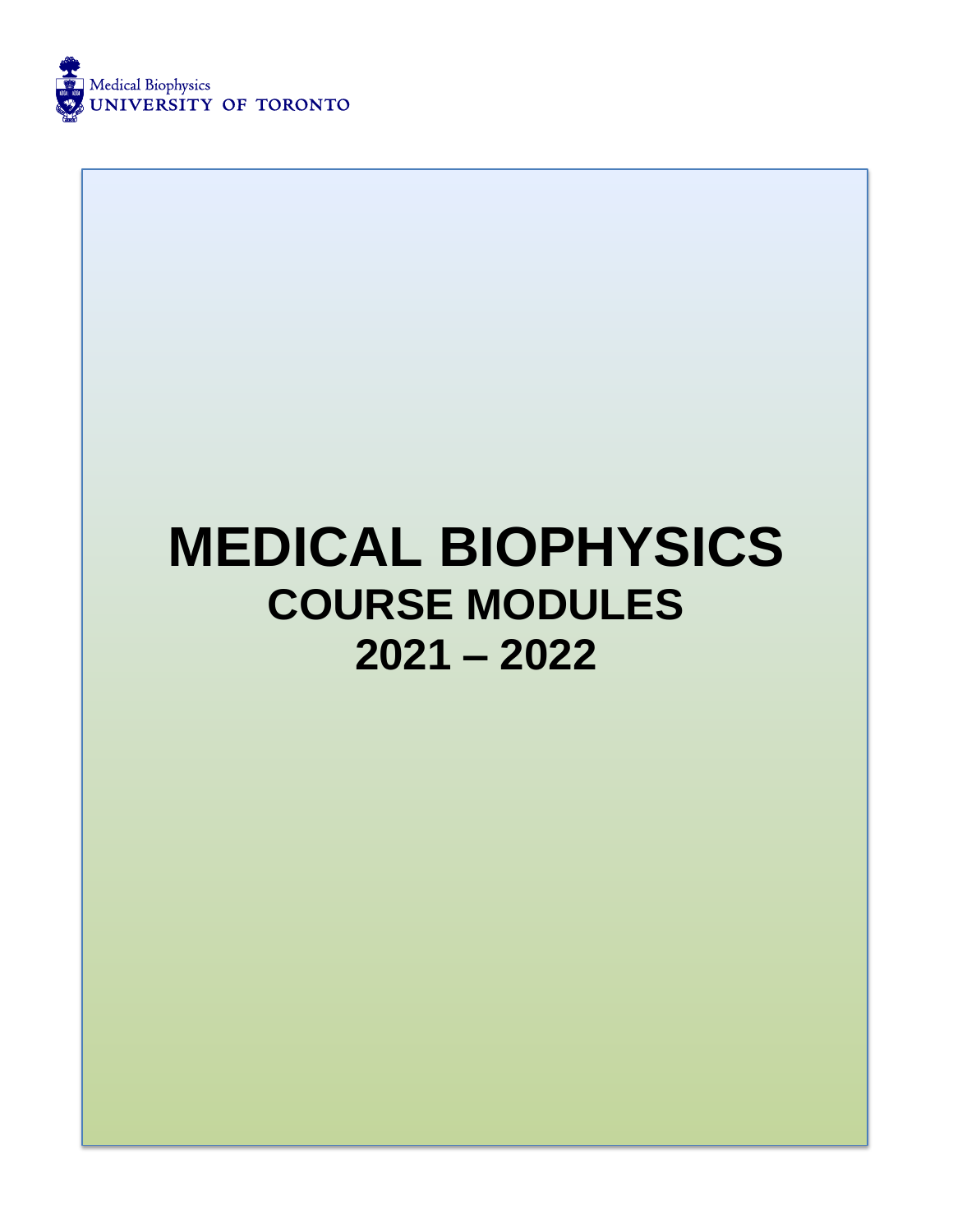*Note: This document was last updated on February 24, 2022. Some information may have been altered since that time. To download the most up-to-date version, please visit: <https://medbio.utoronto.ca/handbook-and-forms>*

#### **Special Message from the Department**

*Ontario's response to the COVID-19 pandemic continues to evolve. Changes will likely occur as the province and its municipalities adjust to new data about the virus. In these circumstances, please be advised that the manner of delivery of courses, co-curricular opportunities, programs, and services is subject to change, in accordance with university policies. The University thanks its students, faculty, and staff for their flexibility during these challenging times as we work together to maintain the standards of excellence that are the hallmark of the University.*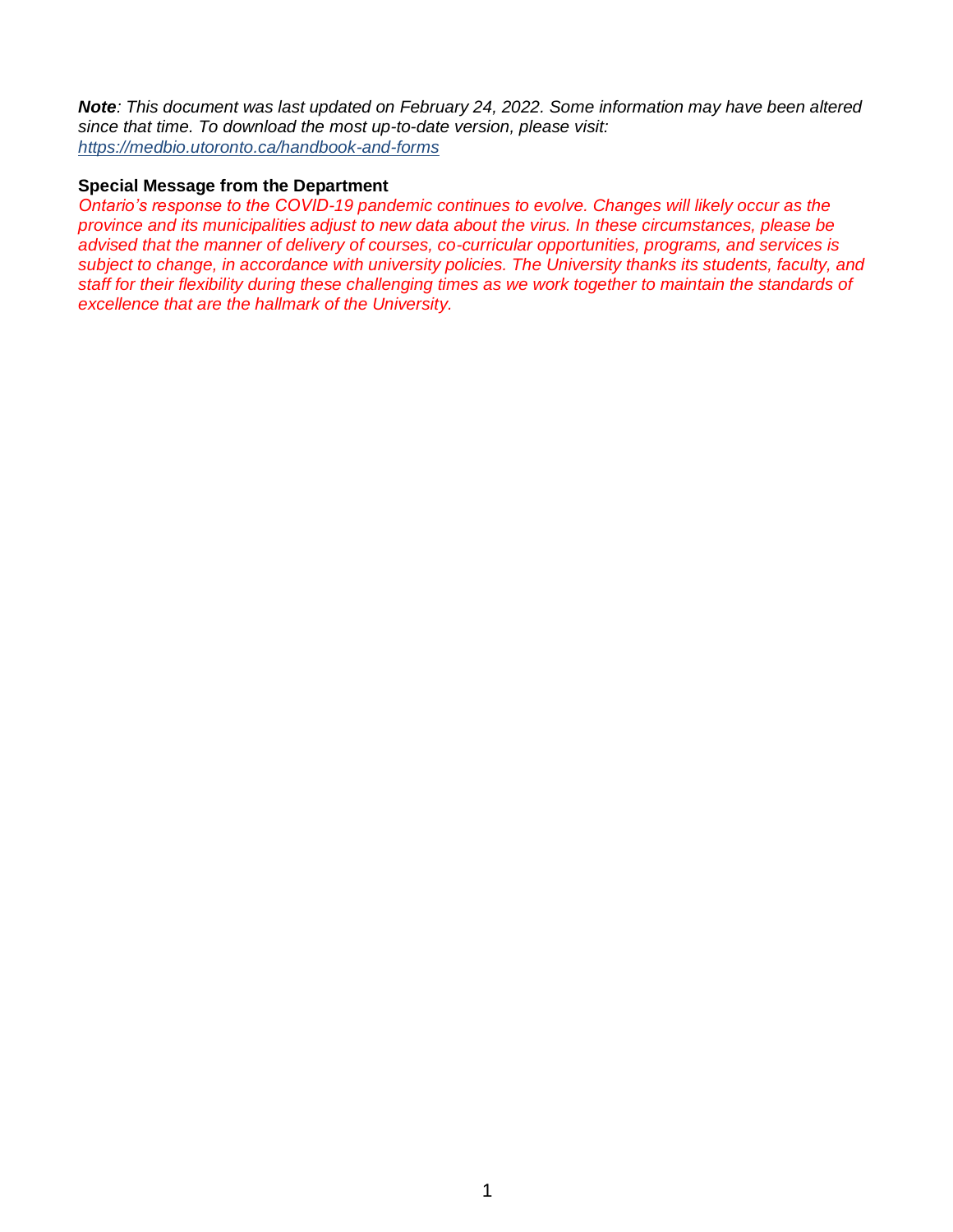

#### **Course module enrolment**

To enroll, course modules must be requested by students on ACORN/ROSI. Instructions are available at [https://medbio.utoronto.ca/course-registration.](https://medbio.utoronto.ca/course-registration) Students can only add a course module if no more than 15% of the course has been completed. Students who do not register (pay or defer fees) by the deadline will be removed from their course registration. Courses such as RST9999Y and the seminar course, MBP1015Y are preloaded and requests are not necessary. Students should check ACORN/ROSI to make sure they are enrolled in these two courses.

• If students encounter difficulty when enrolling in their courses, they should contact either Donna (uptown students) or Annette (downtown students).

#### **Course module availability**

All biology stream modules will be offered in alternate years. A core set of physics stream modules is offered every year while more specialized topics will be offered in alternate years or based on student and faculty response to the new curriculum. Course modules schedules can be reviewed on the MBP calendar at [https://medbio.utoronto.ca/mbp-calendar.](https://medbio.utoronto.ca/mbp-calendar)

#### **Withdrawing from a course module**

Students can withdraw from a course module up until the end of the 3rd class or as long as no more than 50% of the module has been completed. While many instructors and programs consider it best practice to provide students with an interim evaluation of their performance in the course prior to the drop date, this is not a requirement for graduate courses (as per the University Assessment and Grading Practices Policy 2012). To request withdrawal from a module, please email the Coordinator of the module and cc Chau Dang and withdraw in ACORN. If students are unable to withdraw in ACORN, they must complete the Drop [Course](https://www.sgs.utoronto.ca/wp-content/uploads/sites/253/2019/06/AddDropCourses.pdf) form and email it to Chau Dang.

#### **Policy for students receiving a failing grade in a course module**

In the case where a student receives a failing grade in a module (less than 70%), the failing grade will appear on the student's transcript. If the module is one of the required modules MBP1200H or MBP1201H, the student will need to retake the module the following year. A passing grade is required for a module to count toward the graduation requirements.

#### **Courses offered in other Departments**

Graduate students at the University of Toronto can take graduate courses offered in any department, subject to availability and approval of their home department; the latter is given by the MBP graduate coordinators (Dr. Greg Stanisz or Dr. Lothar Lilge) on a case-by-case basis with approval of the student's supervisor and the course coordinator. Please provide Annette (Downtown Students) or Donna (Uptown Students) with a copy of the required approvals. If the student misses the deadline for course registration online, they will need to fill out an Add/Drop Course form: [https://www.sgs.utoronto.ca/wp](https://www.sgs.utoronto.ca/wp-content/uploads/sites/253/2019/06/AddDropCourses.pdf)[content/uploads/sites/253/2019/06/AddDropCourses.pdf](https://www.sgs.utoronto.ca/wp-content/uploads/sites/253/2019/06/AddDropCourses.pdf)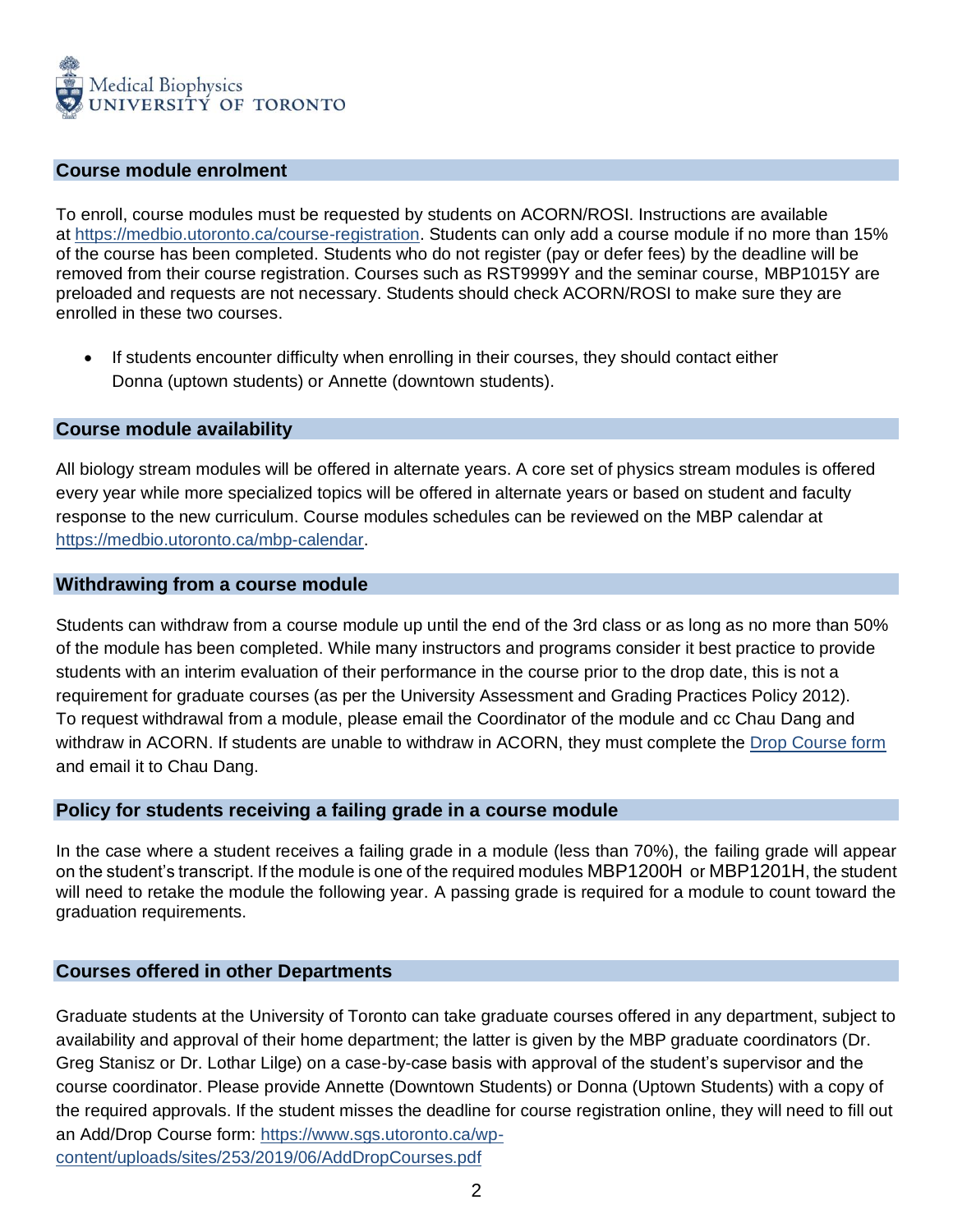

Some examples of courses that may be of interest to MBP graduate students are listed below.

- *1. IMM1431H – Immunotherapy*
- *2. JNR1444Y – Fundamentals of Neuroscience: Cellular and Molecular*
- *3. JEB1365H – Ultrasound: Theory and Applications in Biology and Medicine*
- *4. BME1460H – Quantitative Fluorescence Microscopy: Theory and Application to Live Cell Imaging*
- *5. JYG1555H – Advanced Topics: Cellular and Molecular Neurobiology*
- *6. PSL1026H – Advanced Topics: Experimental Cell Physiology*
- *7. CSC2515H – Introduction to Machine Learning*
- *8. PSY5110H – Advanced Topics in Behavioural Neuroscience: Imaging Techniques in Preclinical Research*
- *9. MSC1006H - Neuroanatomy – Introduction to Anatomical Organization of the Brain*
- *10. PSY4706HS - Human Brain Anatomy*
- *11. MSC1087H - Neuroimaging Methods using Magnetic Resonance Imaging*
- *12. STA2005H - Applied multivariate analysis*
- *13. STA4273H – Large Scale Machine Learning*
- *14. MBP1023H - Clinical Radiation Physics and Dosimetry (to be confirmed for Winter 2022)*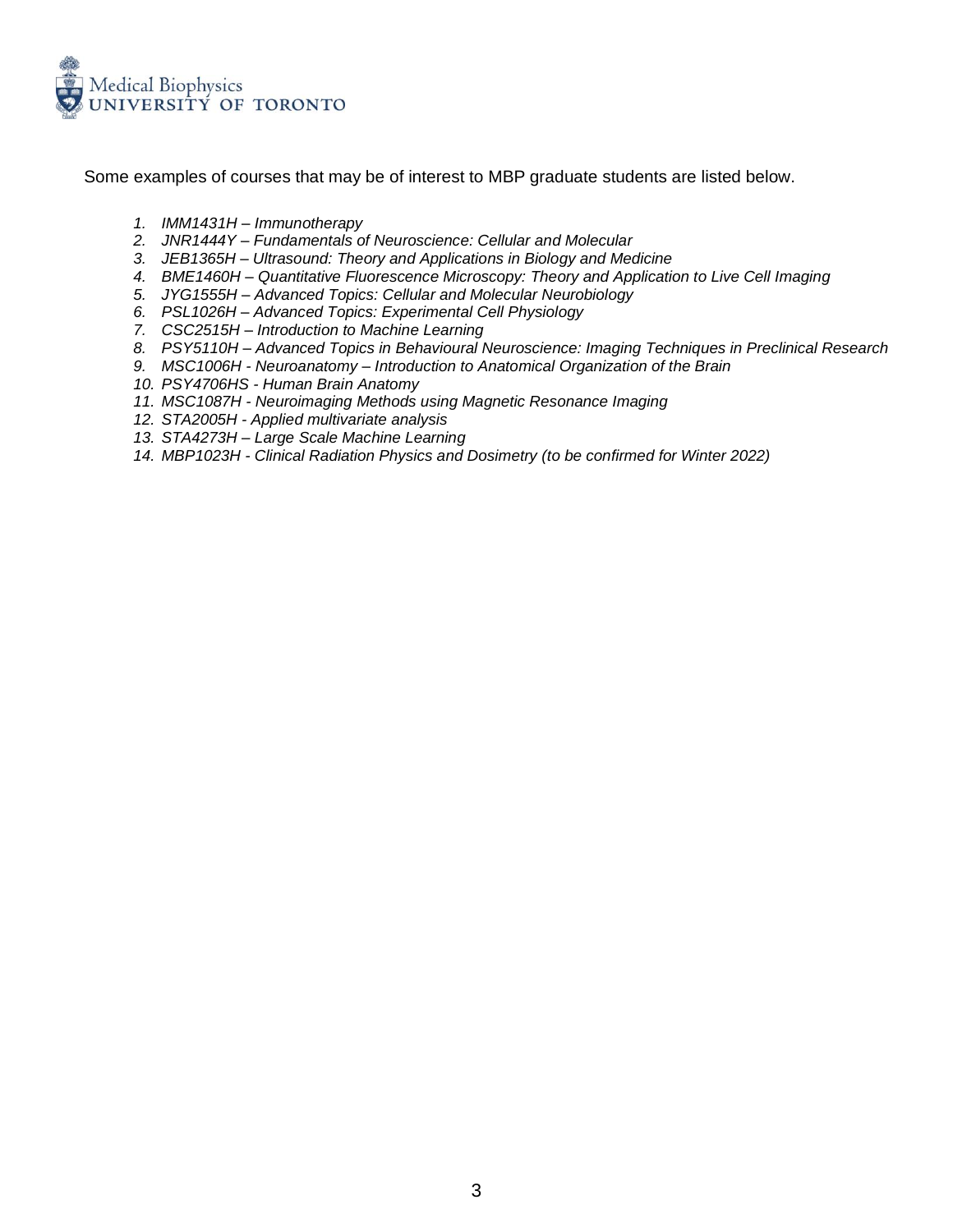

## **COURSE MODULES**

2021 – 2022

Course modules schedules can also be reviewed on the MBP calendar at<https://medbio.utoronto.ca/mbp-calendar>

| <b>Mandatory Module</b> |  |
|-------------------------|--|
|                         |  |

| <b>Mandatory Modules</b>                                                              |                             |                                                                                         |                     |
|---------------------------------------------------------------------------------------|-----------------------------|-----------------------------------------------------------------------------------------|---------------------|
| MBP 1201H - Introductory Biostatistics<br>$(0.25 \text{ credits})$                    |                             | Sept. 14 - Nov. 2, with Python Bootcamp on Sept. 10                                     |                     |
| MBP 1200H - Scientific Exposition and Ethics<br>$(0.25 \text{ credits})$              | Sept. 13 - Nov. 10          |                                                                                         |                     |
| <b>BIOLOGY</b>                                                                        | <b>DATES</b>                | <b>PHYSICS</b>                                                                          | <b>DATES</b>        |
| MBP 1306H - Cancer Epigenetics (0.25<br>credits)                                      | Nov. 4 - Dec. 16            | MBP 1401H - Advanced Ultrasound (0.25<br>credits)                                       | Mar. 2 - Mar. 23    |
| MBP 1307H - Development, Stem Cells &<br>Cancer (0.25 credits)                        | Jan. 17 - Mar. 7            | MBP 1404H - Basics of Cell and Molecular<br>Biology (0.25 credits)                      | Mar. 3 - Apr. 14    |
| MBP 1300H - Quantitative Cancer Genomics<br>$(0.25 \text{ credits})$                  | Sep. 16 - Oct. 28           | MBP 1413H - Biomedical Applications of<br>Artificial Intelligence                       | Jan. 13 - Feb. 24   |
| MBP 1308H - Radiation Biology & DNA Repair<br>$(0.25 \text{ credits})$                | Nov. 1 - Dec. 13            | MBP 1403H - Biophysics of Focused<br>Ultrasound, Thermal Biophysics (0.25<br>credits)   | Oct. 26 - Dec. 7    |
| MBP 1301H - Radiation Oncology: Clinical &<br>Experimental Radiobiology (0.5 Credits) | Apr. 25 - Apr. 29,<br>May 6 | MBP 1405H - Introduction to Bio-<br>Microscopies (0.25 credits)                         | Jan. 11 - Feb. 22   |
| MBP 1311H - Tumor Microenvironment (0.25<br>credits)                                  | Sept. 23 - Oct. 28          | MBP 1406H - Introduction to Biophotonics<br>$(0.25 \text{ credits})$                    | Mar. 4 - Apr. 1     |
|                                                                                       |                             | MBP 1407H - Magnetic Resonance<br>Imaging - Overview (0.25 credits)                     | Nov. $1 - Dec. 20$  |
|                                                                                       |                             | MBP 1408H - Medical Device<br>Commercialization Essentials (0.25 credits)               | Jan. $4 -$ Apr. $5$ |
|                                                                                       |                             | MBP 1409H - Medical Device Innovation<br>and Entrepreneurship (0.25 credits)            | Jan $4 -$ Apr. 5    |
|                                                                                       |                             | MBP 1411H - Overview of Medical Imaging<br>$(0.25 \text{ credits})$                     | Sep. 15 - Oct. 27   |
|                                                                                       |                             | MBP 1412H - Ultrasound Overview (0.25<br>credits)                                       | Jan. 10 - Mar. 11   |
|                                                                                       | 2022 - 2023                 | <b>PROJECTED COURSE MODULES*</b>                                                        |                     |
| <b>Mandatory Modules</b>                                                              |                             |                                                                                         |                     |
| MBP 1201H - Introductory Biostatistics                                                |                             |                                                                                         |                     |
| MBP 1200H - Scientific Exposition and Ethics                                          |                             |                                                                                         |                     |
| <b>BIOLOGY</b>                                                                        | <b>DATES</b>                | <b>PHYSICS</b>                                                                          | <b>DATES</b>        |
| MBP 1303H - Cell Signaling & Metabolism<br>$(0.25 \text{ credits})$                   |                             | MBP 1400H - Advanced Magnetic<br>Resonance Imaging (0.25 credits)                       |                     |
| MBP 1305H - Experimental Models for Cancer<br>Research (0.25 credits)                 |                             | MBP 1401H - Advanced Ultrasound (0.25<br>credits)                                       |                     |
| MBP 1304H - Predictive Oncology &                                                     |                             |                                                                                         |                     |
| Therapeutics (0.25 credits)                                                           |                             | MBP 1404H - Basics of Cell and Molecular<br>Biology (0.25 credits)                      |                     |
| MBP 1300H - Quantitative Cancer Genomics<br>$(0.25 \text{ credits})$                  |                             | MBP 1402H - Biological Imaging (0.25<br>credits)                                        |                     |
| MBP 1301H - Radiation Oncology: Clinical &<br>Experimental Radiobiology (0.5 Credits) |                             | MBP 1403H - Biophysics of Focused<br>Ultrasound (0.25 credits)                          |                     |
| MBP 1302H - Structural Biology & Proteomics<br>$(0.25 \text{ credits})$               |                             | MBP 1405H - Introduction to Bio-<br>Microscopies (0.25 credits)                         |                     |
|                                                                                       |                             | MBP 1406H - Introduction to Biophotonics                                                |                     |
|                                                                                       |                             | $(0.25$ credits)<br>MBP 1407H - Magnetic Resonance<br>Imaging - Overview (0.25 credits) |                     |
|                                                                                       |                             | MBP 1409H - Medical Device Innovation<br>and Entrepreneurship (0.25 credits)            |                     |
|                                                                                       |                             | MBP 1410H - Nanotechnology for<br>Medicine (0.25 credits)                               |                     |
|                                                                                       |                             | MBP 1411H - Overview of Medical Imaging                                                 |                     |
|                                                                                       |                             | $(0.25 \text{ credits})$<br>MBP 1412H - Ultrasound Overview (0.25<br>credits)           |                     |

\*Projected course offerings subject to change.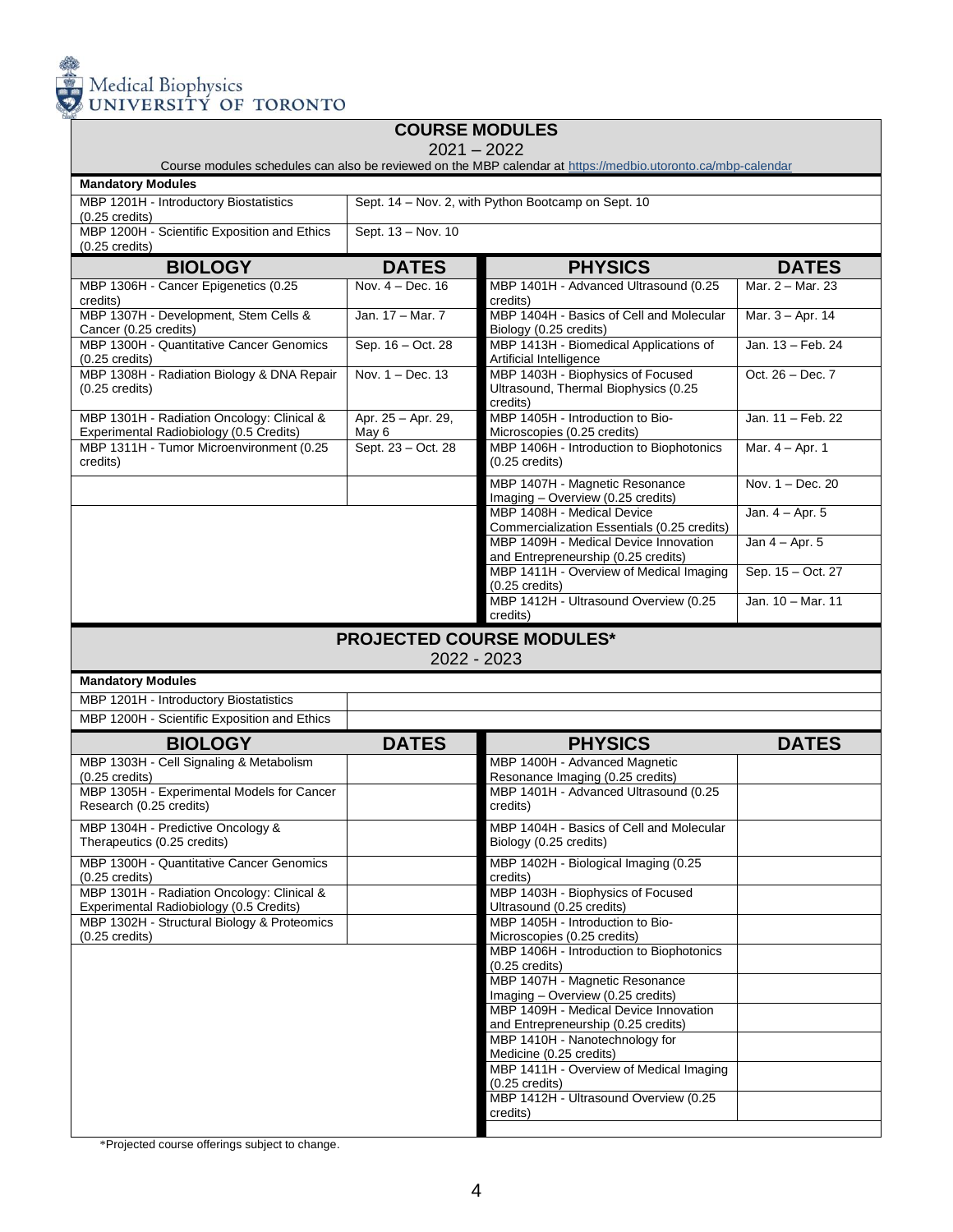

## **List of Course Modules 2021 - 2022**

## <span id="page-5-0"></span>**Fall 2021**

**[Biophysics of Focused Ultrasound, Thermal Biophysics](#page-6-0)**

- **[Cancer Epigenetics](#page-7-0)**
- **[Introductory Biostatistics -](#page-8-0) MANDATORY**
- **[Magnetic Resonance Imaging –](#page-9-0) Overview**
- **Overview of [Medical Imaging](#page-10-0)**
- **[Radiation Biology and DNA Repair](#page-11-0)**
- **[Scientific Exposition and Ethics -](#page-12-0) MANDATORY**
- **[Quantitative Cancer Genomics](#page-14-0)**
- **[Tumor Microenvironment](#page-16-0)**

#### <span id="page-5-1"></span>**Winter 2022**

- **[Advanced Ultrasound](#page-17-0) [Basics of Cell and Molecular Biology](#page-18-0) [Biomedical Applications of Artificial Intelligence](#page-19-0) [Development, Stem Cells & Cancer](#page-20-0) [Introduction to Bio-Microscopies](#page-21-0) [Introduction to Biophotonics](#page-22-0) [Medical Device Commercialization Essentials](#page-24-0) [Medical Device Innovation and Entrepreneurship](#page-26-0) [Radiation Oncology: Clinical & Experimental Radiobiology](#page-29-0)**
- **[Ultrasound Overview](#page-31-0)**

**NOTE: Should there be insufficient enrolment in a module listed above, it will be offered the following year.**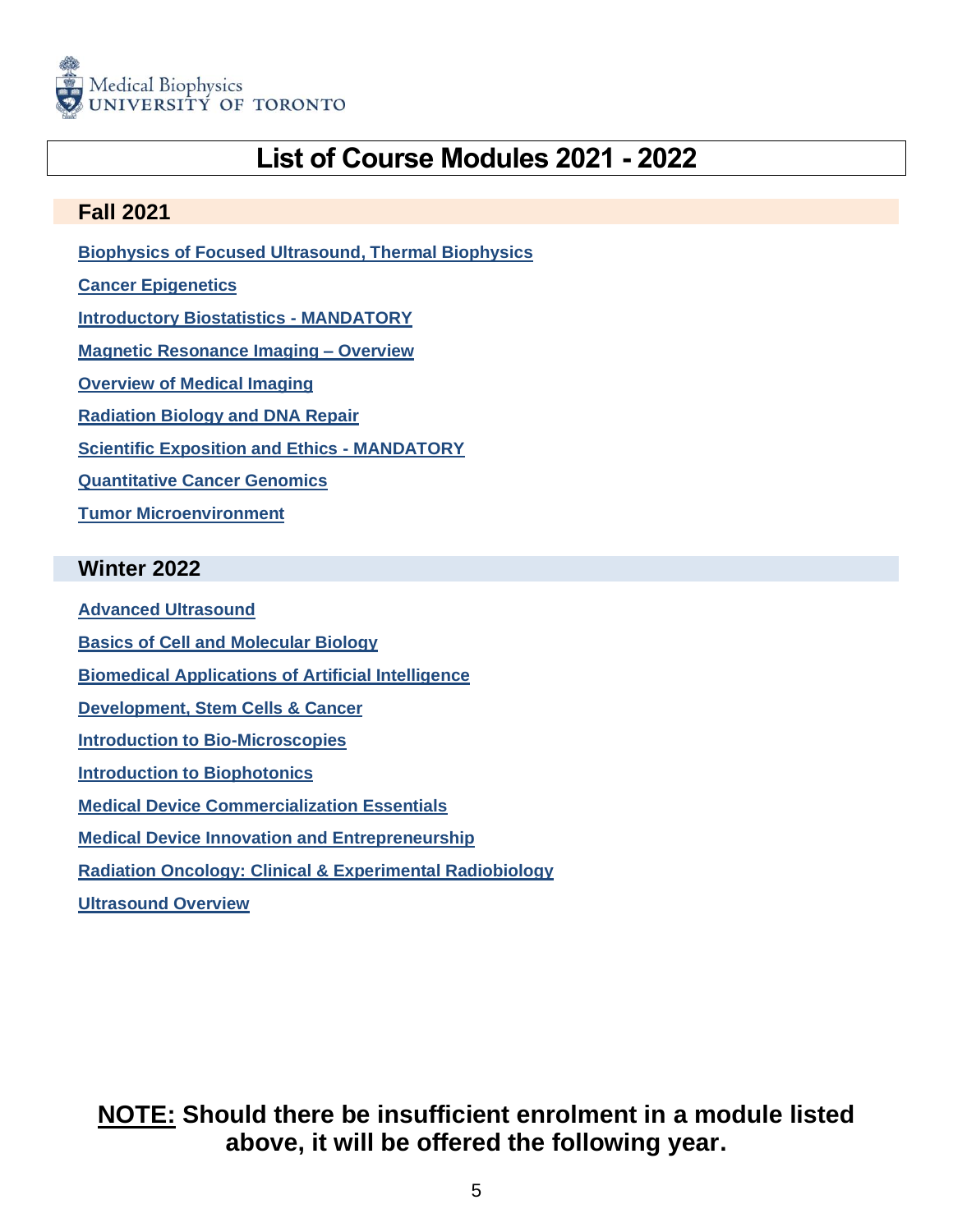

<span id="page-6-0"></span>

| <b>Fall 2021</b>                    |                                                                                                                                                                                                                                                                                                                                                                                                                                                                                                                                                                                                                                                                                                                                                                                                                                                                                                                                                                                                                                                                                                                                                                                                                                                                                                                                |
|-------------------------------------|--------------------------------------------------------------------------------------------------------------------------------------------------------------------------------------------------------------------------------------------------------------------------------------------------------------------------------------------------------------------------------------------------------------------------------------------------------------------------------------------------------------------------------------------------------------------------------------------------------------------------------------------------------------------------------------------------------------------------------------------------------------------------------------------------------------------------------------------------------------------------------------------------------------------------------------------------------------------------------------------------------------------------------------------------------------------------------------------------------------------------------------------------------------------------------------------------------------------------------------------------------------------------------------------------------------------------------|
| <b>Topic</b>                        | MBP 1403H - Biophysics of Focused Ultrasound, Thermal Biophysics                                                                                                                                                                                                                                                                                                                                                                                                                                                                                                                                                                                                                                                                                                                                                                                                                                                                                                                                                                                                                                                                                                                                                                                                                                                               |
| Coordinator                         | Dr. Meaghan O'Reilly                                                                                                                                                                                                                                                                                                                                                                                                                                                                                                                                                                                                                                                                                                                                                                                                                                                                                                                                                                                                                                                                                                                                                                                                                                                                                                           |
| Day & Time                          | Tuesdays, 12:30 - 2:30 pm                                                                                                                                                                                                                                                                                                                                                                                                                                                                                                                                                                                                                                                                                                                                                                                                                                                                                                                                                                                                                                                                                                                                                                                                                                                                                                      |
| <b>Location</b>                     | Delivered online via Zoom Meeting                                                                                                                                                                                                                                                                                                                                                                                                                                                                                                                                                                                                                                                                                                                                                                                                                                                                                                                                                                                                                                                                                                                                                                                                                                                                                              |
| Recommended<br><b>Prerequisites</b> | <b>NONE</b>                                                                                                                                                                                                                                                                                                                                                                                                                                                                                                                                                                                                                                                                                                                                                                                                                                                                                                                                                                                                                                                                                                                                                                                                                                                                                                                    |
| <b>Module Goals</b>                 | Focused ultrasound can induce both thermal and non-thermal effects in<br>biological tissues. These biophysical interactions form the basis of a range of<br>therapeutic applications in current medical practice and in leading-edge<br>research. The first half of this course will focus on thermal biophysics, drawing<br>examples from focused ultrasound therapy as well as from other thermal<br>modalities, such as radiofrequency and microwave. The physical and<br>biophysical interaction mechanisms between the energy sources and tissue<br>will be emphasized. Fundamentals of thermal dosimetry will be covered, with<br>reference to the relevant tissue properties, the models of energy propagation<br>within tissues, experimental techniques for dosimetry measurements, and the<br>resulting biological effects. In the second half of this course nonthermal<br>bioeffects of focused ultrasound will be examined. The physical mechanisms<br>behind these mechanical effects will be covered, with an emphasis on<br>cavitation and cavitation-mediated effects. Treatment monitoring<br>considerations for non-thermal therapies will be discussed. The current status<br>of thermal medicine and of focused ultrasound therapies will be reviewed using<br>select clinical and pre-clinical examples. |
| <b>Evaluation Method</b>            | Exam (100%)                                                                                                                                                                                                                                                                                                                                                                                                                                                                                                                                                                                                                                                                                                                                                                                                                                                                                                                                                                                                                                                                                                                                                                                                                                                                                                                    |

| Date        | <b>Instructor</b> | Lecture                                                      |
|-------------|-------------------|--------------------------------------------------------------|
| October 26  | Meaghan O'Reilly  | Biology/Rationale/Nomenclature                               |
| November 2  | Meaghan O'Reilly  | <b>Blood Flow/Modelling/Energy Delivery</b>                  |
| November 9  | Meaghan O'Reilly  | Energy Delivery (Cont'd)/Thermometry/Treatment<br>Monitoring |
| November 16 | Meaghan O'Reilly  | Non-Thermal Mechanisms of Ultrasound/Bioeffects              |
| November 23 | Meaghan O'Reilly  | <b>Cavitation/Cavitation Nucleating Agents</b>               |
| November 30 | Meaghan O'Reilly  | <b>Treatment Monitoring for Non-Thermal Therapies</b>        |
| December 7  | Exam              |                                                              |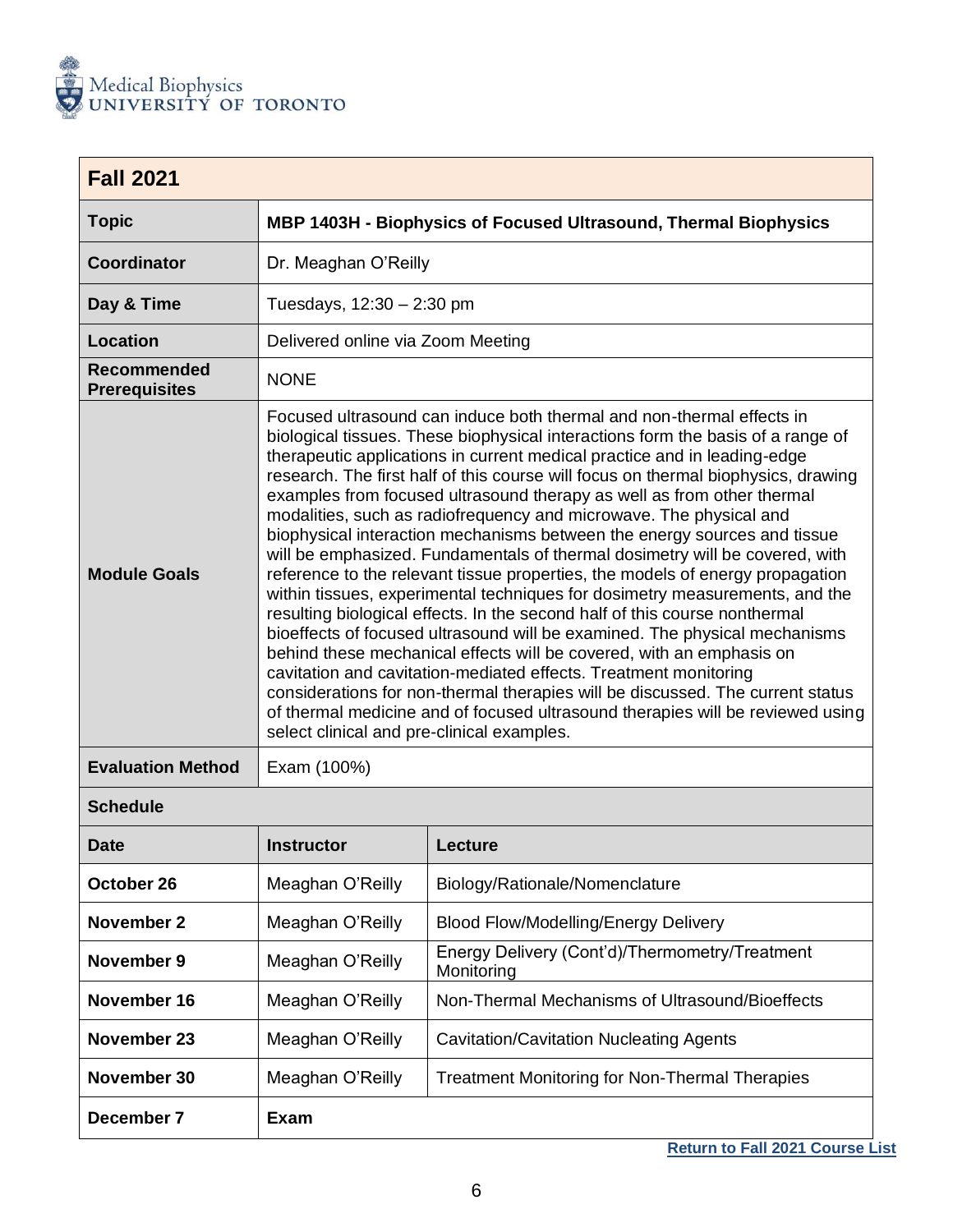

<span id="page-7-0"></span>

| <b>Fall 2021</b>                    |                                                                                                                                                                                                                                                                                                                                                                                                                                                                                                                                                                                                                                                                                                                                                                                                                                                                                                                                                          |
|-------------------------------------|----------------------------------------------------------------------------------------------------------------------------------------------------------------------------------------------------------------------------------------------------------------------------------------------------------------------------------------------------------------------------------------------------------------------------------------------------------------------------------------------------------------------------------------------------------------------------------------------------------------------------------------------------------------------------------------------------------------------------------------------------------------------------------------------------------------------------------------------------------------------------------------------------------------------------------------------------------|
| <b>Topic</b>                        | <b>MBP 1306H - Cancer Epigenetics</b>                                                                                                                                                                                                                                                                                                                                                                                                                                                                                                                                                                                                                                                                                                                                                                                                                                                                                                                    |
| <b>Coordinators</b>                 | Drs. Daniel De Carvalho & Hansen He                                                                                                                                                                                                                                                                                                                                                                                                                                                                                                                                                                                                                                                                                                                                                                                                                                                                                                                      |
| Day & Time                          | Thursdays, $9:00 - 11:00$ am                                                                                                                                                                                                                                                                                                                                                                                                                                                                                                                                                                                                                                                                                                                                                                                                                                                                                                                             |
| Location                            | Delivered online via Zoom Meeting                                                                                                                                                                                                                                                                                                                                                                                                                                                                                                                                                                                                                                                                                                                                                                                                                                                                                                                        |
| Recommended<br><b>Prerequisites</b> | <b>NONE</b>                                                                                                                                                                                                                                                                                                                                                                                                                                                                                                                                                                                                                                                                                                                                                                                                                                                                                                                                              |
| <b>Module Goals</b>                 | Epigenetic regulation is critical in cancer development and progression.<br>Moreover, epigenetic modifications can be used as therapeutic targets as well<br>as biomarkers in cancer. This course will introduce basic concept in<br>epigenetics and the frontiers in cancer epigenetics. Each class will consist of a<br>one-hour student lecture reviewing the day's topic, followed by a one-hour<br>student-led interactive discussion around the specific papers.                                                                                                                                                                                                                                                                                                                                                                                                                                                                                   |
| <b>Evaluation Method</b>            | Presentation and participation in discussion. Each student will be responsible<br>for a lecture topic review to be held in the first hour (35% of their grade) and<br>for a scientific manuscript presentation in the second hour (35% of their grade)<br>of each lecture. All other students are expected to contribute to the scientific<br>manuscript discussion in each lecture (30% of their grade). Lecturers will<br>provide the lecture topic and suggest manuscripts to be discussed at least two<br>weeks prior to the lecture date. The selected scientific manuscripts will need to<br>be shared with all students at least one week before the lecture. Lecturers will<br>be available in person or by email to provide an optional review of the<br>students' proposed presentation and discussion plan. The lecturers are<br>responsible for assigning the student's grade using an evaluation form<br>common across all of the lectures. |
| $0 - b - d$                         |                                                                                                                                                                                                                                                                                                                                                                                                                                                                                                                                                                                                                                                                                                                                                                                                                                                                                                                                                          |

| <b>Schedule</b> |
|-----------------|
|-----------------|

| <b>Date</b> | <b>Instructor</b>                          | <b>Lecture</b>                                  |
|-------------|--------------------------------------------|-------------------------------------------------|
| November 4  | Daniel De Carvalho &<br>Housheng Hansen He | Course overview and setting expectations        |
| November 11 | <b>Cheryl Arrowsmith</b>                   | Pharmacologically manipulating the<br>epigenome |
| November 18 | Michael Hoffman                            | Machine learning for epigenomics                |
| November 25 | Daniel De Carvalho                         | Epigenetics and liquid biopsy                   |
| December 2  | Faiyaz Notta                               | Epigenetic mutations in cancer                  |
| December 9  | Housheng Hansen He                         | Frontier in RNA epigenetics                     |
| December 16 | Mathieu Lupien                             | <b>Chromatic Hacking</b>                        |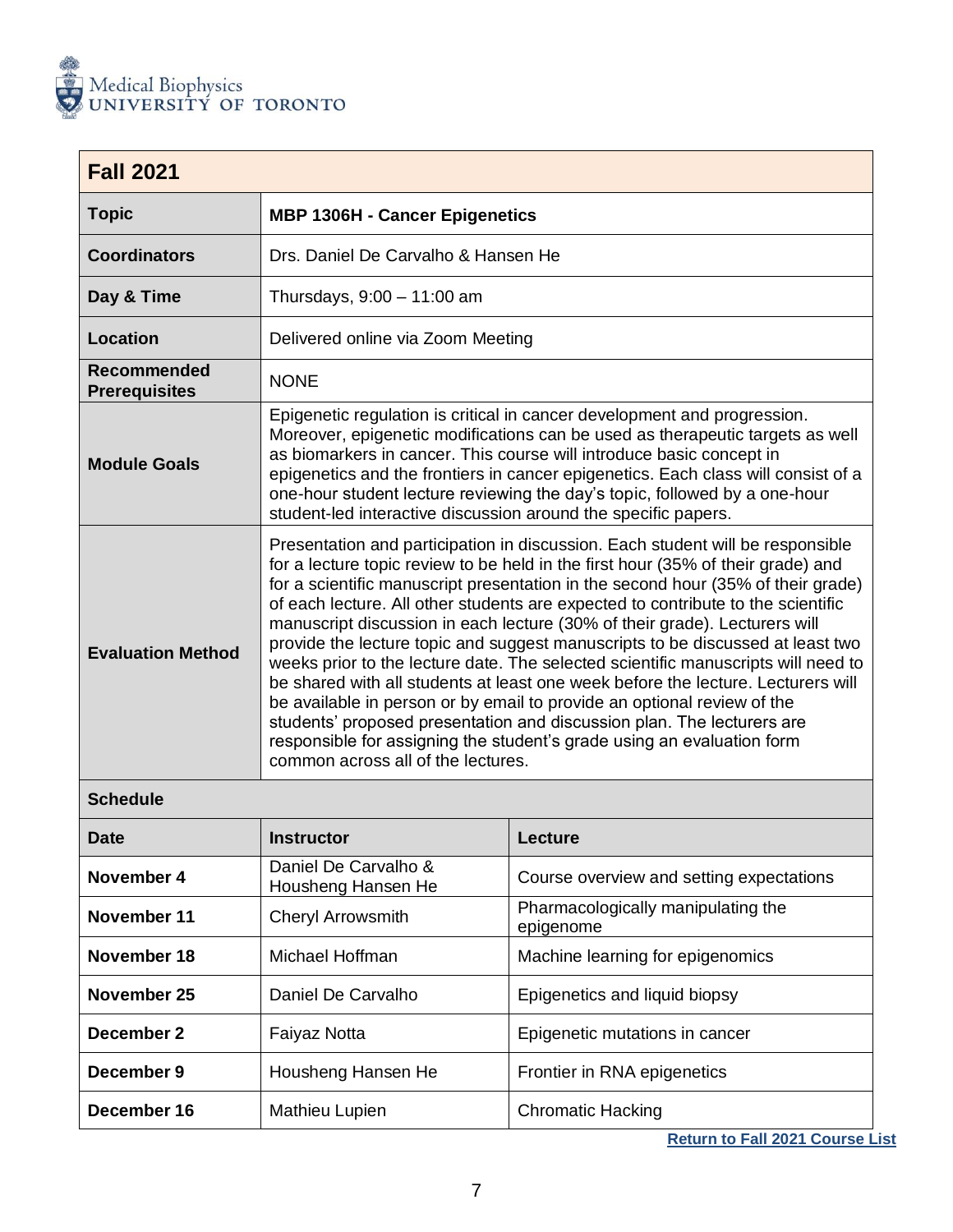

<span id="page-8-0"></span>

| <b>Fall 2021</b>                           |                                                                                                                                                                                                                                                                                                                                                                                          |                                                                                                                                                                                                                                                                                                  |  |  |
|--------------------------------------------|------------------------------------------------------------------------------------------------------------------------------------------------------------------------------------------------------------------------------------------------------------------------------------------------------------------------------------------------------------------------------------------|--------------------------------------------------------------------------------------------------------------------------------------------------------------------------------------------------------------------------------------------------------------------------------------------------|--|--|
| <b>Topic</b>                               | <b>MBP 1201H - Introductory Biostatistics - MANDATORY</b>                                                                                                                                                                                                                                                                                                                                |                                                                                                                                                                                                                                                                                                  |  |  |
| <b>Coordinator</b>                         |                                                                                                                                                                                                                                                                                                                                                                                          | Drs. Nilesh Ghugre & Maged Goubran                                                                                                                                                                                                                                                               |  |  |
| <b>Teaching Assistant</b>                  | Nicholas Luciw                                                                                                                                                                                                                                                                                                                                                                           |                                                                                                                                                                                                                                                                                                  |  |  |
| Day & Time                                 |                                                                                                                                                                                                                                                                                                                                                                                          | Tuesdays, 10 am - 12 noon, followed by one-hour TA session 12 noon - 1 pm<br>Special TA session (Python bootcamp), Fri. Sept. 10, 9 am - 12 noon<br>TA office hours for Python Q/A, one hour per week (time TBD)                                                                                 |  |  |
| <b>Location</b>                            | Delivered online via Zoom Meeting                                                                                                                                                                                                                                                                                                                                                        |                                                                                                                                                                                                                                                                                                  |  |  |
| <b>Recommended</b><br><b>Prerequisites</b> |                                                                                                                                                                                                                                                                                                                                                                                          | Required module - there are no prerequisites. However, students are<br>recommended to obtain working knowledge of the Python programming<br>language. (Online Python resources will be distributed to students in advance<br>of the term so that they can be prepared for the Bootcamp session.) |  |  |
| <b>Module Goals</b>                        | This course will serve as a rapid introduction to probability and statistical<br>thinking with methods drawn from frequentist as well as Bayesian statistics.<br>Students will gain a thorough understanding of how statistical inference is<br>conducted and will, by the end of the course, be able to critically assess our<br>use of statistics in the search for scientific truths. |                                                                                                                                                                                                                                                                                                  |  |  |
| <b>Evaluation Method</b>                   |                                                                                                                                                                                                                                                                                                                                                                                          | 5 assignments (10% each) and final exam (50%)                                                                                                                                                                                                                                                    |  |  |
| <b>Schedule</b>                            |                                                                                                                                                                                                                                                                                                                                                                                          |                                                                                                                                                                                                                                                                                                  |  |  |
| <b>Date</b>                                | <b>Instructor</b>                                                                                                                                                                                                                                                                                                                                                                        | <b>Lecture</b>                                                                                                                                                                                                                                                                                   |  |  |
| September 10                               | <b>TA</b>                                                                                                                                                                                                                                                                                                                                                                                | Statistical Analysis in Python Bootcamp                                                                                                                                                                                                                                                          |  |  |
| September 14                               | Bojana Stefanovic                                                                                                                                                                                                                                                                                                                                                                        | Probability and Exploratory Data Analysis                                                                                                                                                                                                                                                        |  |  |
| September 21                               | Nilesh Ghugre<br><b>Hypothesis Testing</b>                                                                                                                                                                                                                                                                                                                                               |                                                                                                                                                                                                                                                                                                  |  |  |
| September 28                               | No class - Virtual Departmental Retreat                                                                                                                                                                                                                                                                                                                                                  |                                                                                                                                                                                                                                                                                                  |  |  |
| October 5                                  | Kamil Uludag                                                                                                                                                                                                                                                                                                                                                                             | <b>Linear Models</b>                                                                                                                                                                                                                                                                             |  |  |
| October 12                                 | Maged Goubran                                                                                                                                                                                                                                                                                                                                                                            | Inference and Prediction                                                                                                                                                                                                                                                                         |  |  |
| October 19                                 | Jüri Reimand                                                                                                                                                                                                                                                                                                                                                                             | Introduction to Non-Parametric Statistics                                                                                                                                                                                                                                                        |  |  |
| October 26                                 | Bo Wang                                                                                                                                                                                                                                                                                                                                                                                  | Introduction to Artificial Intelligence in Healthcare                                                                                                                                                                                                                                            |  |  |
| November 5                                 | <b>Exam</b>                                                                                                                                                                                                                                                                                                                                                                              |                                                                                                                                                                                                                                                                                                  |  |  |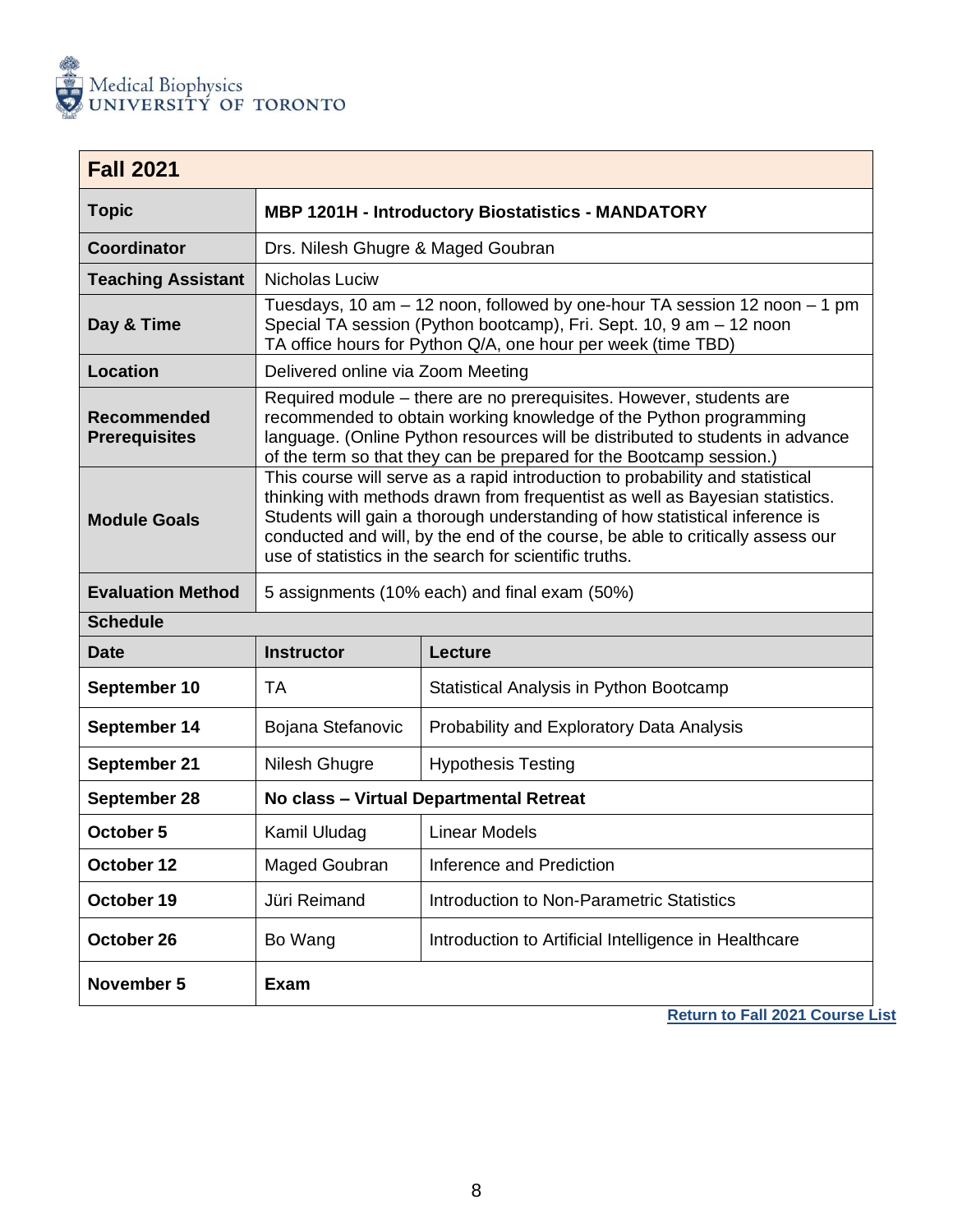

<span id="page-9-0"></span>

| <b>Fall 2021</b>                    |                                                                                                                                                                                                                                                                                                                                                                                                                                                                                                                                                    |                                                                                                                                                                                         |  |
|-------------------------------------|----------------------------------------------------------------------------------------------------------------------------------------------------------------------------------------------------------------------------------------------------------------------------------------------------------------------------------------------------------------------------------------------------------------------------------------------------------------------------------------------------------------------------------------------------|-----------------------------------------------------------------------------------------------------------------------------------------------------------------------------------------|--|
| <b>Topic</b>                        | <b>MBP 1407H - Magnetic Resonance Imaging Overview</b>                                                                                                                                                                                                                                                                                                                                                                                                                                                                                             |                                                                                                                                                                                         |  |
| Coordinator                         | Dr. Jean Chen                                                                                                                                                                                                                                                                                                                                                                                                                                                                                                                                      |                                                                                                                                                                                         |  |
| <b>Teaching Assistant</b>           | Jaykumar Patel                                                                                                                                                                                                                                                                                                                                                                                                                                                                                                                                     |                                                                                                                                                                                         |  |
| Day & Time                          | Mondays, 12:30 - 2:30 pm                                                                                                                                                                                                                                                                                                                                                                                                                                                                                                                           |                                                                                                                                                                                         |  |
| <b>Location</b>                     |                                                                                                                                                                                                                                                                                                                                                                                                                                                                                                                                                    | Delivered online via Zoom Meeting                                                                                                                                                       |  |
| Recommended<br><b>Prerequisites</b> |                                                                                                                                                                                                                                                                                                                                                                                                                                                                                                                                                    | A foundation in signals and systems theory and Fourier transforms is<br>required. Students are strongly advised to take the Overview of Medical<br>Imaging module prior to this module. |  |
| <b>Module Goals</b>                 | Since development of the first hospital-grade systems in the 1980s,<br>magnetic resonance imaging (MRI) continues to make a profound impact<br>on how physicians evaluate soft tissues within the human body. This<br>course provides students with an overview of MRI technology covering<br>the underlying physical principles of signal generation, signal contrast<br>mechanisms, process of image formation, and basic instrumentation. The<br>course is a prerequisite for students who subsequently wish to take<br>Advanced Topics in MRI. |                                                                                                                                                                                         |  |
| <b>Evaluation Method</b>            | Lab (40%) and Final Assignment (60%)                                                                                                                                                                                                                                                                                                                                                                                                                                                                                                               |                                                                                                                                                                                         |  |
| <b>Schedule</b>                     |                                                                                                                                                                                                                                                                                                                                                                                                                                                                                                                                                    |                                                                                                                                                                                         |  |
| <b>Date</b>                         | <b>Instructor</b><br><b>Lecture</b>                                                                                                                                                                                                                                                                                                                                                                                                                                                                                                                |                                                                                                                                                                                         |  |
| November 1                          | Kamil Uludag                                                                                                                                                                                                                                                                                                                                                                                                                                                                                                                                       | <b>Basic MR Physics 1</b>                                                                                                                                                               |  |
| <b>November 8</b>                   | Kamil Uludag                                                                                                                                                                                                                                                                                                                                                                                                                                                                                                                                       | <b>Basic MR Physics 1</b>                                                                                                                                                               |  |
| November 15                         | <b>Brian Nieman</b>                                                                                                                                                                                                                                                                                                                                                                                                                                                                                                                                | Imaging Physics 1                                                                                                                                                                       |  |
| November 22                         | <b>Brian Nieman</b>                                                                                                                                                                                                                                                                                                                                                                                                                                                                                                                                | <b>Imaging Physics 2</b>                                                                                                                                                                |  |
| November 29                         | Jean Chen                                                                                                                                                                                                                                                                                                                                                                                                                                                                                                                                          | Laboratory                                                                                                                                                                              |  |
| December 6                          | Jean Chen                                                                                                                                                                                                                                                                                                                                                                                                                                                                                                                                          | Instrumentation                                                                                                                                                                         |  |
| December 13                         | <b>Tutorial</b>                                                                                                                                                                                                                                                                                                                                                                                                                                                                                                                                    |                                                                                                                                                                                         |  |
| December 20                         | <b>Final Assignment</b>                                                                                                                                                                                                                                                                                                                                                                                                                                                                                                                            |                                                                                                                                                                                         |  |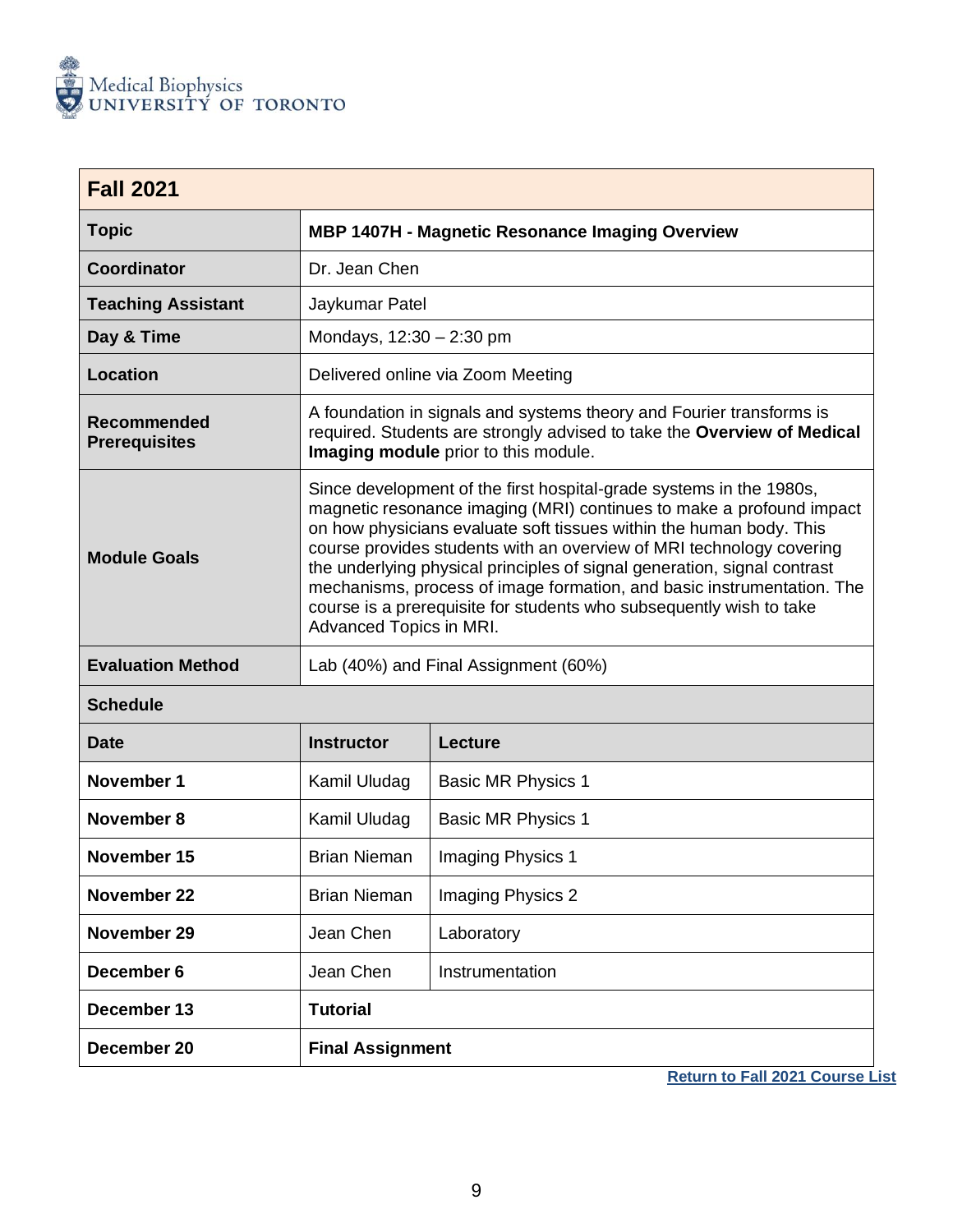

<span id="page-10-0"></span>

| <b>Fall 2021</b>                           |                                                                                                                                                                                                                                                                                                                                                                                                                                                                                                                                    |         |
|--------------------------------------------|------------------------------------------------------------------------------------------------------------------------------------------------------------------------------------------------------------------------------------------------------------------------------------------------------------------------------------------------------------------------------------------------------------------------------------------------------------------------------------------------------------------------------------|---------|
| <b>Topic</b>                               | <b>MBP 1411H - Overview of Medical Imaging</b>                                                                                                                                                                                                                                                                                                                                                                                                                                                                                     |         |
| <b>Coordinators</b>                        | Dr. John G. Sled                                                                                                                                                                                                                                                                                                                                                                                                                                                                                                                   |         |
| Day & Time                                 | Wednesdays, $9:30 - 11:30$ am                                                                                                                                                                                                                                                                                                                                                                                                                                                                                                      |         |
| <b>Location</b>                            | Delivered online via Zoom Meeting                                                                                                                                                                                                                                                                                                                                                                                                                                                                                                  |         |
| <b>Recommended</b><br><b>Prerequisites</b> | Students are expected to have a foundation in undergraduate level<br>mathematics including differential and integral calculus, complex numbers,<br>linear algebra, and probability theory. Students entering from an engineering<br>or physics undergraduate program will likely need no additional preparation.<br>Students from another discipline may need additional preparation and should<br>contact the module coordinator well in advance as to whether self-directed<br>reading prior to the module start is recommended. |         |
| <b>Module Goals</b>                        | This module provides the mathematical preliminaries of medical imaging and<br>introduces concepts of image formation, inverse problems, stochastic<br>processes and instrument performance that are common to many medical<br>imaging modalities. An introduction and historical perspective on the major<br>medical imaging technologies is also presented. This course is a<br>recommended prerequisite for many the imaging modules offered by MBP<br>including those on MRI and ultrasound.                                    |         |
| <b>Evaluation Method</b>                   | Exam (70%) and Lab Report (30%)                                                                                                                                                                                                                                                                                                                                                                                                                                                                                                    |         |
| <b>Schedule</b>                            |                                                                                                                                                                                                                                                                                                                                                                                                                                                                                                                                    |         |
| Date                                       | Instructor                                                                                                                                                                                                                                                                                                                                                                                                                                                                                                                         | Lecture |

| Date                      | <b>Instructor</b> | Lecture                                                                                             |
|---------------------------|-------------------|-----------------------------------------------------------------------------------------------------|
| September 15              | TBD               | Introduction to Medical Imaging: a brief history                                                    |
| September 22              | John G. Sled      | Linear Systems and Fourier Transform Theory I                                                       |
| September 29              | John G. Sled      | Linear Systems and Fourier Transform Theory II                                                      |
| October 6                 | John G. Sled      | X-rays and Projections                                                                              |
| October 13                | John G. Sled      | Tomography and Inverse problems                                                                     |
| Week of October 18-<br>22 | John G. Sled      | X-ray CT lab (may need to be scheduled on multiple<br>days to accommodate the number of lab groups) |
| October 27                | Exam              |                                                                                                     |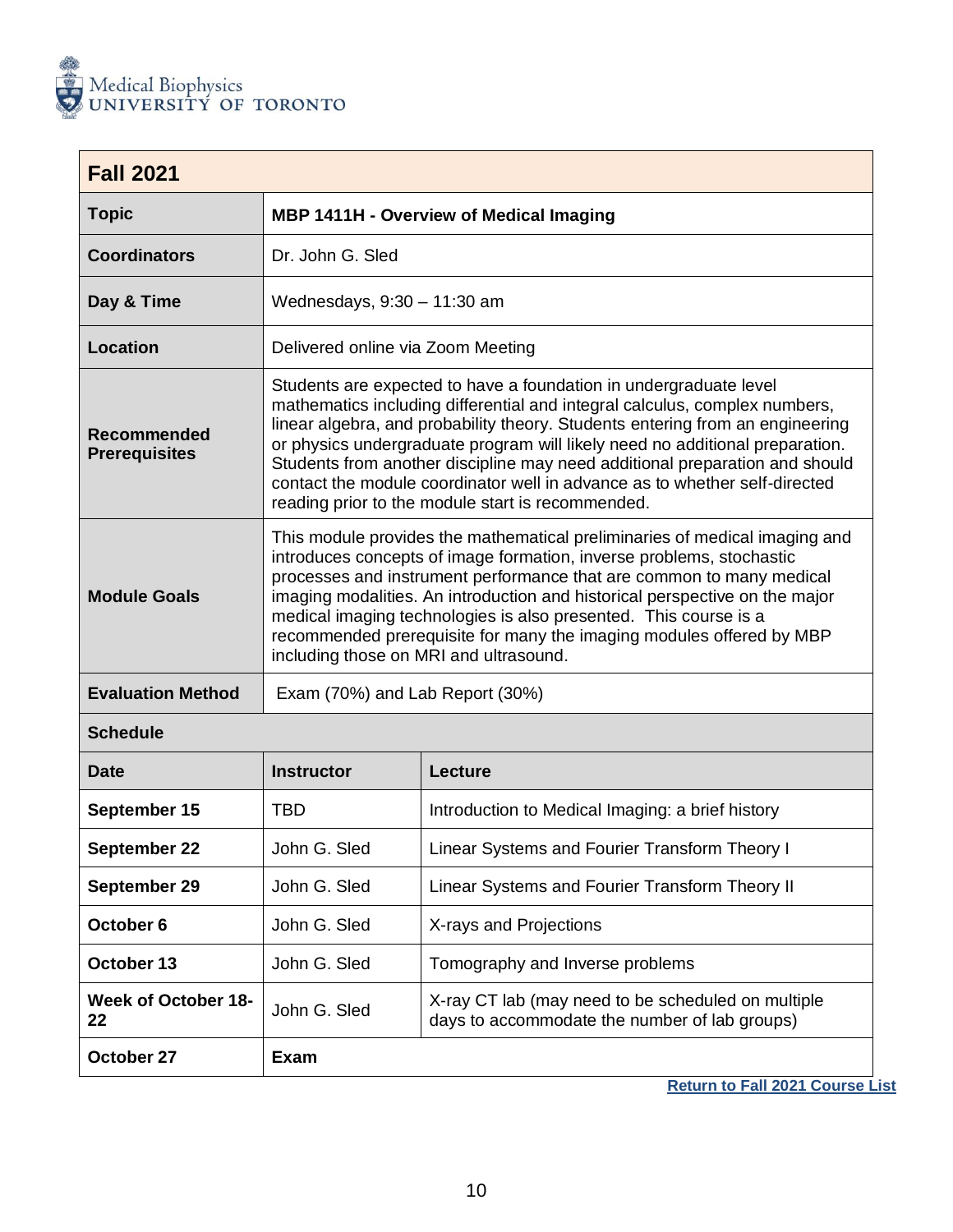

<span id="page-11-0"></span>

| <b>Fall 2021</b>                    |                                                                                                                                                                                                                                                                                                                                                                                                                                                                                                                                                                             |
|-------------------------------------|-----------------------------------------------------------------------------------------------------------------------------------------------------------------------------------------------------------------------------------------------------------------------------------------------------------------------------------------------------------------------------------------------------------------------------------------------------------------------------------------------------------------------------------------------------------------------------|
| <b>Topic</b>                        | MBP 1308H - Radiation Biology & DNA Repair                                                                                                                                                                                                                                                                                                                                                                                                                                                                                                                                  |
| <b>Coordinator</b>                  | Drs. Marianne Koritzinsky & Razq Hakem                                                                                                                                                                                                                                                                                                                                                                                                                                                                                                                                      |
| Day & Time                          | Mondays at $10:00$ am $- 12:00$ pm                                                                                                                                                                                                                                                                                                                                                                                                                                                                                                                                          |
| <b>Location</b>                     | Delivered online via Zoom Meeting                                                                                                                                                                                                                                                                                                                                                                                                                                                                                                                                           |
| Recommended<br><b>Prerequisites</b> | None                                                                                                                                                                                                                                                                                                                                                                                                                                                                                                                                                                        |
| <b>Module Goals</b>                 | DNA repair is critical for maintaining genomic integrity and its defects increase<br>cancer risk. In addition, mutations in genes involved in DNA damage signaling<br>or repair have also been associated with other human diseases and syndromes.<br>DNA damage can also be induced to treat cancer patients as is the case for<br>radiotherapy and a number of genotoxic anti-cancer drugs widely used in the<br>clinics. This module will focus on DNA damage repair mechanisms and the<br>physiological response to DNA insults, including radio- and chemo- therapies. |
| <b>Evaluation Method</b>            | - Presentation/discussion of scientific papers assigned a week ahead of time<br>by the lecturers.<br>- Class participation in all lectures.<br>- Students will be required to submit research proposals to address questions<br>that have arisen out of the topics covered in the module. On Dec. 6, each<br>student will be assigned by the coordinators a specific topic/lecture to cover<br>with the research proposal.<br>Oral Presentation: 45%<br>Class Participation: 15%<br>Research Proposal: 40%                                                                  |

| <b>Date</b> | Instructor                                                  | Lecture                                                                                               |
|-------------|-------------------------------------------------------------|-------------------------------------------------------------------------------------------------------|
| November 1  | Marianne Koritzinsky                                        | Introduction to Radiation Biology                                                                     |
| November 8  | Razg Hakem                                                  | Preclinical models to study mechanisms of DNA<br>double strand breaks repair and their role in cancer |
| November 15 | Benjamin Lok                                                | <b>Clinical Radiotherapy Overview and Predictive</b><br>Biomarkers in the Clinic                      |
| November 22 | Karim Mekhail                                               | R-loops, DNA repair and genomic instability                                                           |
| November 29 | Shane Harding                                               | Cell cycle control and cellular responses to<br>radiation/DNA damage                                  |
| December 6  | David Malkin                                                | The role of p53 in cancer development                                                                 |
| December 13 | Research proposals to be submitted before 4PM on Dec. 13th. |                                                                                                       |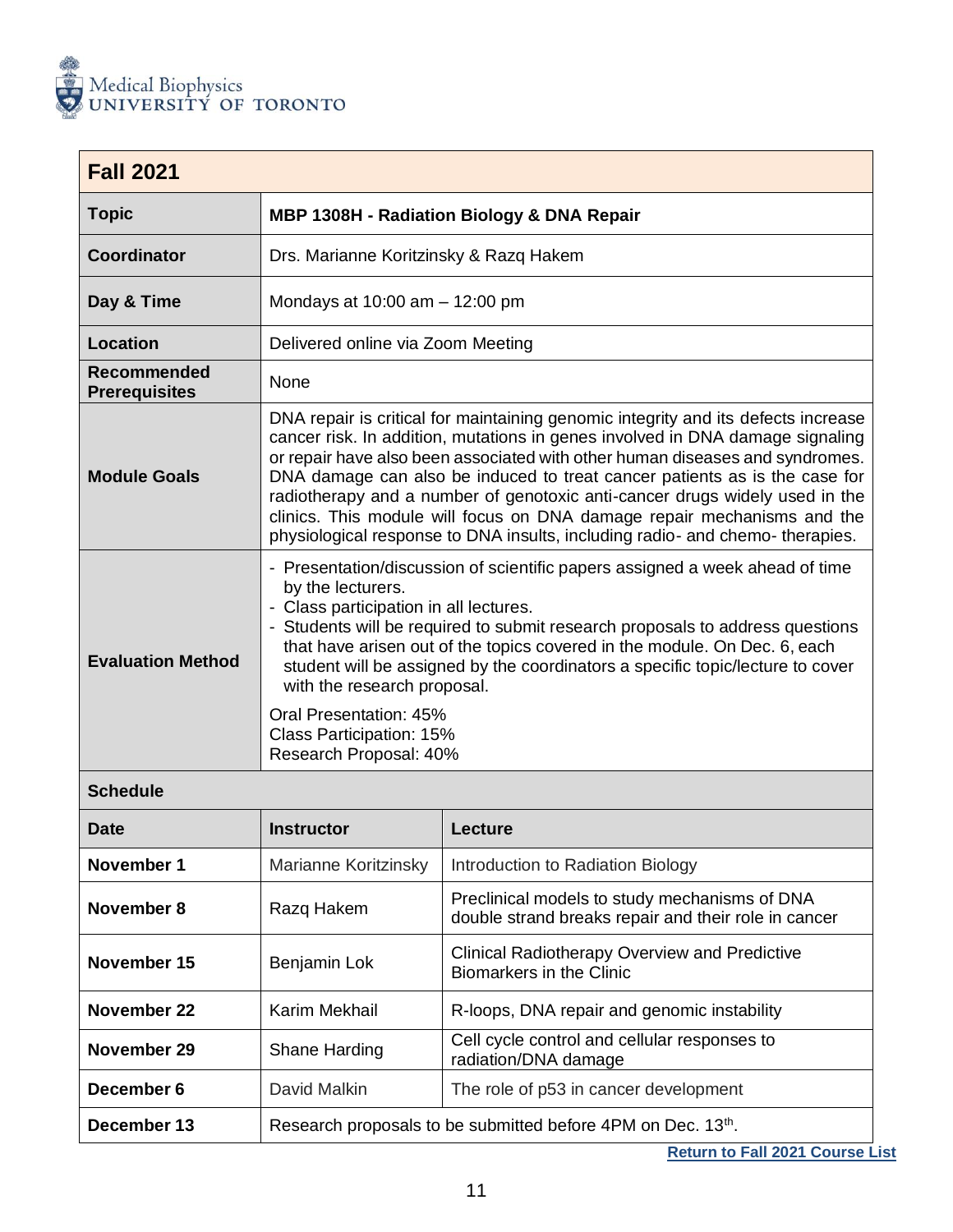

<span id="page-12-0"></span>

| <b>Fall 2021</b>                           |                                                                                                                                                                                                                                                                                                                                                                                                                                                                                                                                                                                                                                                                                                                                                                                                                                                                                                                                                                                                                                               |                                                                                |  |
|--------------------------------------------|-----------------------------------------------------------------------------------------------------------------------------------------------------------------------------------------------------------------------------------------------------------------------------------------------------------------------------------------------------------------------------------------------------------------------------------------------------------------------------------------------------------------------------------------------------------------------------------------------------------------------------------------------------------------------------------------------------------------------------------------------------------------------------------------------------------------------------------------------------------------------------------------------------------------------------------------------------------------------------------------------------------------------------------------------|--------------------------------------------------------------------------------|--|
| <b>Topic</b>                               |                                                                                                                                                                                                                                                                                                                                                                                                                                                                                                                                                                                                                                                                                                                                                                                                                                                                                                                                                                                                                                               | <b>MBP 1200H - Scientific Exposition and Ethics - MANDATORY</b>                |  |
| <b>Coordinator</b>                         | Drs. David Malkin & Jim Woodgett                                                                                                                                                                                                                                                                                                                                                                                                                                                                                                                                                                                                                                                                                                                                                                                                                                                                                                                                                                                                              |                                                                                |  |
| <b>Teaching Assistant</b>                  | Andrea Tench                                                                                                                                                                                                                                                                                                                                                                                                                                                                                                                                                                                                                                                                                                                                                                                                                                                                                                                                                                                                                                  |                                                                                |  |
| Day & Time                                 | for Monday, September 13 at 1:30 pm.                                                                                                                                                                                                                                                                                                                                                                                                                                                                                                                                                                                                                                                                                                                                                                                                                                                                                                                                                                                                          | Wednesdays, $1:30 - 3:30$ pm - with the exception of the first class scheduled |  |
| <b>Location</b>                            | Delivered online via Zoom Meeting                                                                                                                                                                                                                                                                                                                                                                                                                                                                                                                                                                                                                                                                                                                                                                                                                                                                                                                                                                                                             |                                                                                |  |
| <b>Recommended</b><br><b>Prerequisites</b> | <b>NONE</b>                                                                                                                                                                                                                                                                                                                                                                                                                                                                                                                                                                                                                                                                                                                                                                                                                                                                                                                                                                                                                                   |                                                                                |  |
| <b>Module Goals</b>                        | Scientific exposition, discourse and ethics are fundamental principles to the<br>conduct of responsible basic, translational and clinical research. This course<br>will use a combination of didactic lectures and interactive group discussion to<br>explore key elements of these principles under the broad headings of: 1)<br>Principles of Ethical Conduct and Protection of Research Subjects; 2)<br>Scientific Fraud, Plagiarism and Data Misrepresentation - Flagrant and<br>Unintended; 3) Privacy and Confidentiality in the Genome Era (Data<br>Sharing/Validation/Clinical Translation); 4) Authorship Responsibility in the<br>Spirit of Collaboration and Intellectual Property Protection; and 5) Equity,<br>Diversity and Inclusion in Science. The format of each lecture will be both<br>didactic, with the lecturer discussing fundamental issues and principles<br>relevant to the topic, and interactive with opportunity for open discussion of a<br>foundational aspect of the subject being addressed in the lecture. |                                                                                |  |
| <b>Evaluation Method</b>                   | End of course exam with a combination of short- and long- answer questions<br>based on information discussed in the lectures, and supplemented with<br>materials provided by the lecturers, and an end-of-course assignment which<br>will involve discussion of a problem-based 'scenario'. The topics for the<br>'scenarios' will provided by the course co-directors. The 'exam' will count for<br>50% of the final mark and the in-class problem/discussion session will count<br>for 50%.                                                                                                                                                                                                                                                                                                                                                                                                                                                                                                                                                 |                                                                                |  |
| <b>Schedule</b>                            |                                                                                                                                                                                                                                                                                                                                                                                                                                                                                                                                                                                                                                                                                                                                                                                                                                                                                                                                                                                                                                               |                                                                                |  |
| <b>Date</b>                                | <b>Instructor</b>                                                                                                                                                                                                                                                                                                                                                                                                                                                                                                                                                                                                                                                                                                                                                                                                                                                                                                                                                                                                                             | Lecture                                                                        |  |
| September 13                               | Jim Woodgett                                                                                                                                                                                                                                                                                                                                                                                                                                                                                                                                                                                                                                                                                                                                                                                                                                                                                                                                                                                                                                  | Research Ethics: Responsibilities and Best Practices                           |  |

| September 22 | David Malkin           | Authorship Responsibility in the Spirit of Collaboration<br>and Intellectual Property Protection |
|--------------|------------------------|--------------------------------------------------------------------------------------------------|
| September 29 | <b>Stephen Scherer</b> | Privacy and Confidentiality in the Genome Era (Data<br>Sharing/Validation/Clinical Translation)  |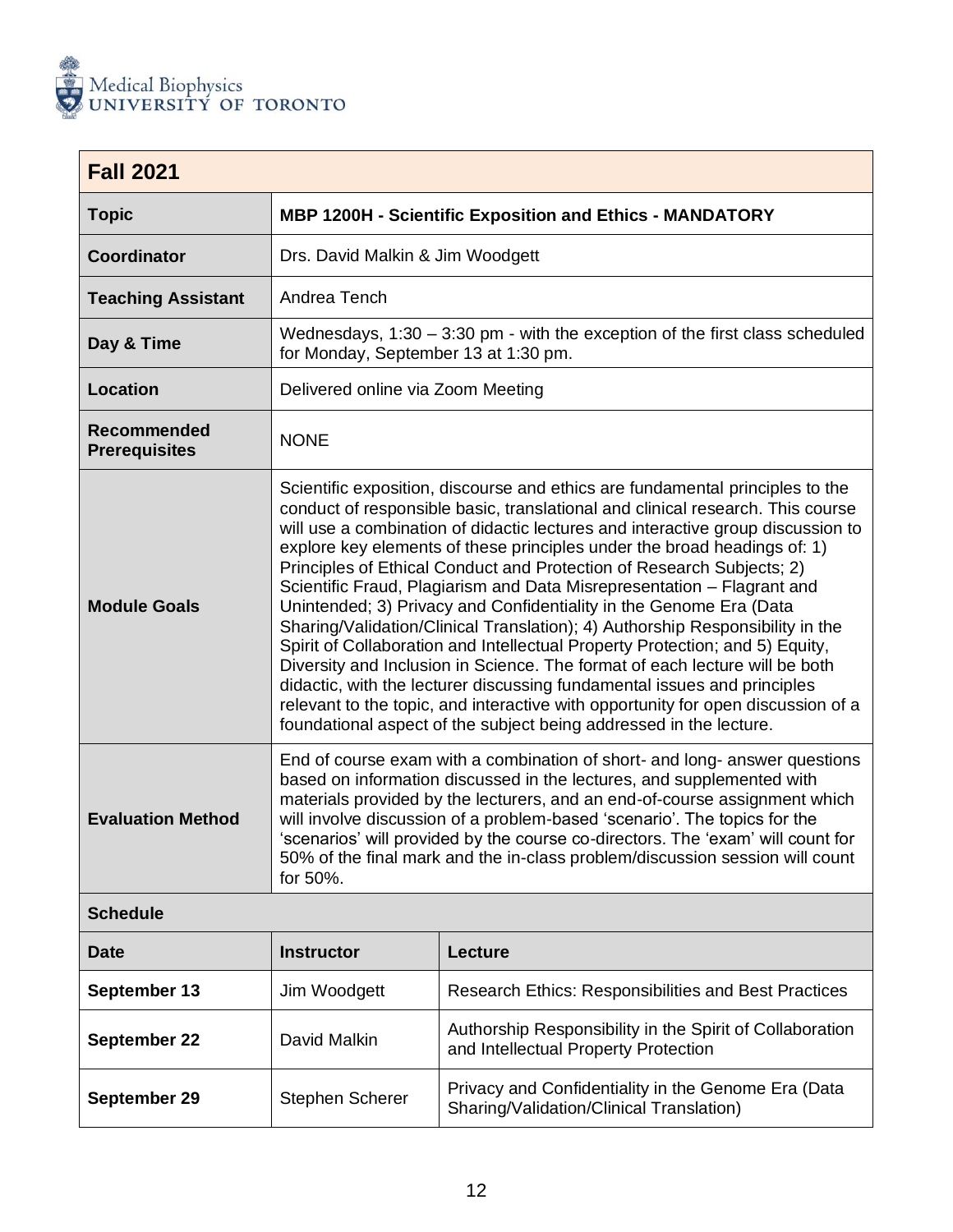

| October 6   | Ivan Topisirovic                                                                                                | Biomedical Research: Ethos, Logos and Pathos (on<br>research misconduct)    |
|-------------|-----------------------------------------------------------------------------------------------------------------|-----------------------------------------------------------------------------|
| October 13  | <b>Beth Stephenson</b>                                                                                          | Principles of Ethical Conduct and Protection of<br><b>Research Subjects</b> |
| October 20  | Bojana Stefanovic                                                                                               | Equity, Diversity and Inclusion in Science                                  |
| October 27  | How do children in Canada (and the rest of the world)<br>Jim Whitlock<br>access promising new cancer therapies? |                                                                             |
| November 3  | Group presentations                                                                                             |                                                                             |
| November 10 | Exam                                                                                                            |                                                                             |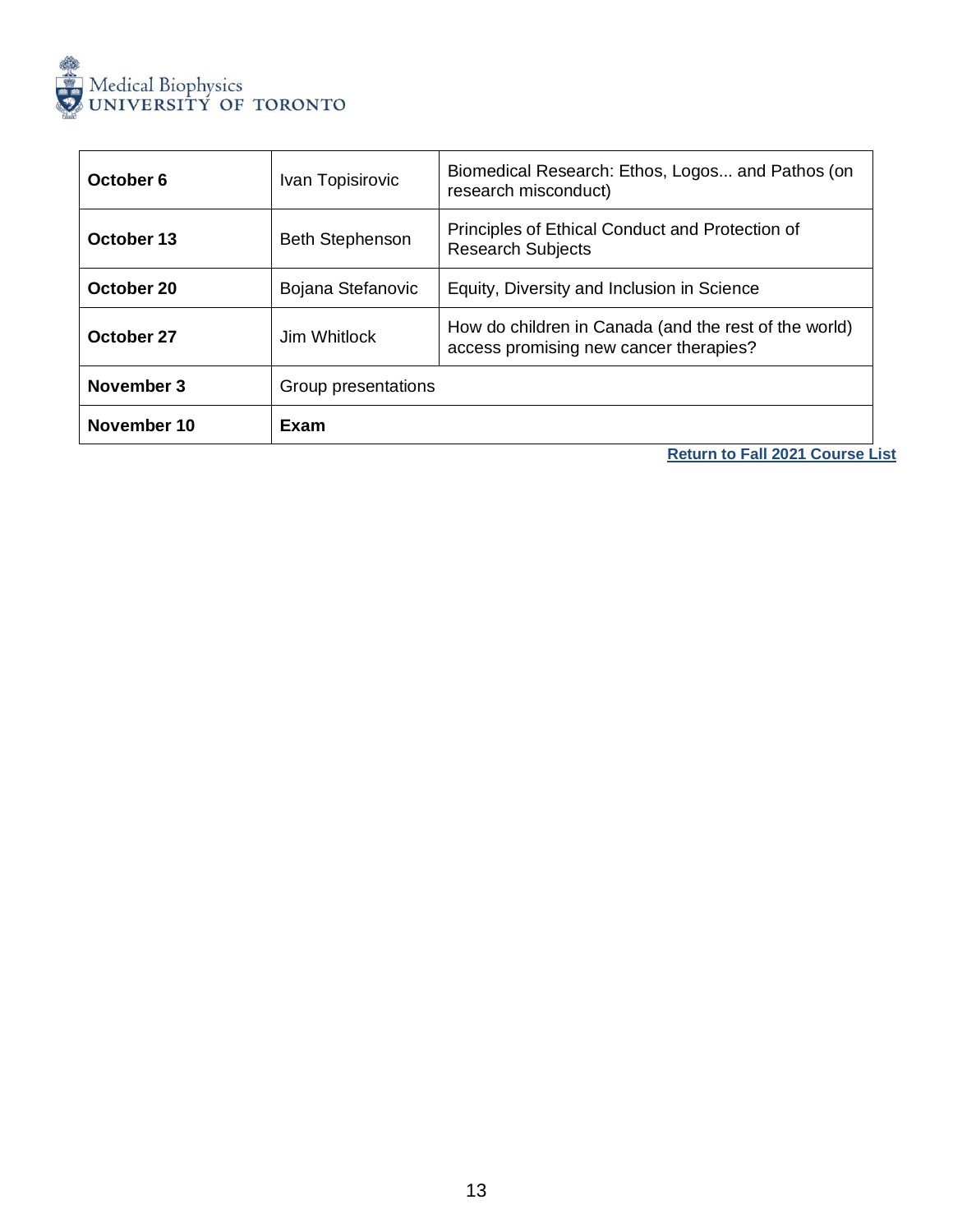

<span id="page-14-0"></span>

| <b>Fall 2021</b>                    |                                                                                                                                                                                                                                                                                                                                                                                                                                                                                                                                                                                                                                                                                                                                                                                                                                                                                                                                                                                                                                                                                   |  |
|-------------------------------------|-----------------------------------------------------------------------------------------------------------------------------------------------------------------------------------------------------------------------------------------------------------------------------------------------------------------------------------------------------------------------------------------------------------------------------------------------------------------------------------------------------------------------------------------------------------------------------------------------------------------------------------------------------------------------------------------------------------------------------------------------------------------------------------------------------------------------------------------------------------------------------------------------------------------------------------------------------------------------------------------------------------------------------------------------------------------------------------|--|
| <b>Topic</b>                        | <b>MBP 1300H - Quantitative Cancer Genomics</b>                                                                                                                                                                                                                                                                                                                                                                                                                                                                                                                                                                                                                                                                                                                                                                                                                                                                                                                                                                                                                                   |  |
| <b>Coordinators</b>                 | Drs. Trevor Pugh & Mathieu Lupien                                                                                                                                                                                                                                                                                                                                                                                                                                                                                                                                                                                                                                                                                                                                                                                                                                                                                                                                                                                                                                                 |  |
| Day & Time                          | Thursdays, $1:00 - 3:00$ pm <sup>*</sup> (*except the intro session on Sept 16, 2:00 -<br>4:00 pm and October 14 lecture, 12:30 - 2:30 pm.)                                                                                                                                                                                                                                                                                                                                                                                                                                                                                                                                                                                                                                                                                                                                                                                                                                                                                                                                       |  |
| <b>Location</b>                     | Delivered online via Zoom Meeting                                                                                                                                                                                                                                                                                                                                                                                                                                                                                                                                                                                                                                                                                                                                                                                                                                                                                                                                                                                                                                                 |  |
| Recommended<br><b>Prerequisites</b> | Undergraduate molecular biology and genetics                                                                                                                                                                                                                                                                                                                                                                                                                                                                                                                                                                                                                                                                                                                                                                                                                                                                                                                                                                                                                                      |  |
| <b>Module Goals</b>                 | Each class will consist of a 1-hour student lecture reviewing the day's topic<br>in detail, followed by interactive discussion around a specific paper, case<br>report, or mini-workshop illustrating the application of research findings in a<br>novel way (e.g. clinical application, meta-analysis, new use for old data).<br>The organizing Instructor will provide a list of topics that must be covered by<br>the student in the review portion of the class and moderate discussion<br>during the more open portion.                                                                                                                                                                                                                                                                                                                                                                                                                                                                                                                                                      |  |
| <b>Evaluation Method</b>            | Each student will be responsible for a Lecture Topic Review to be held in the<br>first hour (35% of their grade) and for a Scientific Manuscript Presentation in<br>the second hour (35% of their grade) of each lecture. All other students are<br>expected to contribute to the Scientific Manuscript Discussion in each<br>lecture (30% of their grade). The class accepts a minimum of 6 and<br>maximum of 14 students. Instructors are to provide the lecture topic and can<br>suggest manuscripts to be discussed in the second hour at least one week<br>prior to the start date. The selected Scientific Manuscript is to be shared with<br>all students at least 3 days before the lecture (usually Monday the week of<br>the class). Lecturers will be available in person or by email to provide an<br>optional review of the student's proposed presentation and discussion plan<br>up to 3 days prior to student's presentation. The Instructors are responsible<br>for assigning the student's grade using an evaluation form common across<br>all of the lectures. |  |

L

| Date                                       | <b>Instructor</b>               | Lecture                                                                                                                    |
|--------------------------------------------|---------------------------------|----------------------------------------------------------------------------------------------------------------------------|
| September 16<br>$(2:00 - 4:00 \text{ pm})$ | Trevor Pugh &<br>Mathieu Lupien | Course overview and setting expectations.                                                                                  |
| September 23                               | Mathieu Lupien                  | Genome hacking: how to alter chromatin states in<br>cancer                                                                 |
| September 30                               | <b>Trevor Pugh</b>              | Clinical cancer genomics: Approaches to analysis of<br>cancer genomes to guide patient care.                               |
| October 7                                  | Benjamin Haibe-<br>Kains        | Pharmacogenomics: Identifying opportunities for drug<br>repositioning in cancer through aggregation of public<br>data sets |
| October 14<br>$(12:30 - 2:30 \text{ pm})$  | Daniel De Carvalho              | Epigenomic weaknesses and immunotherapy:<br>Improving                                                                      |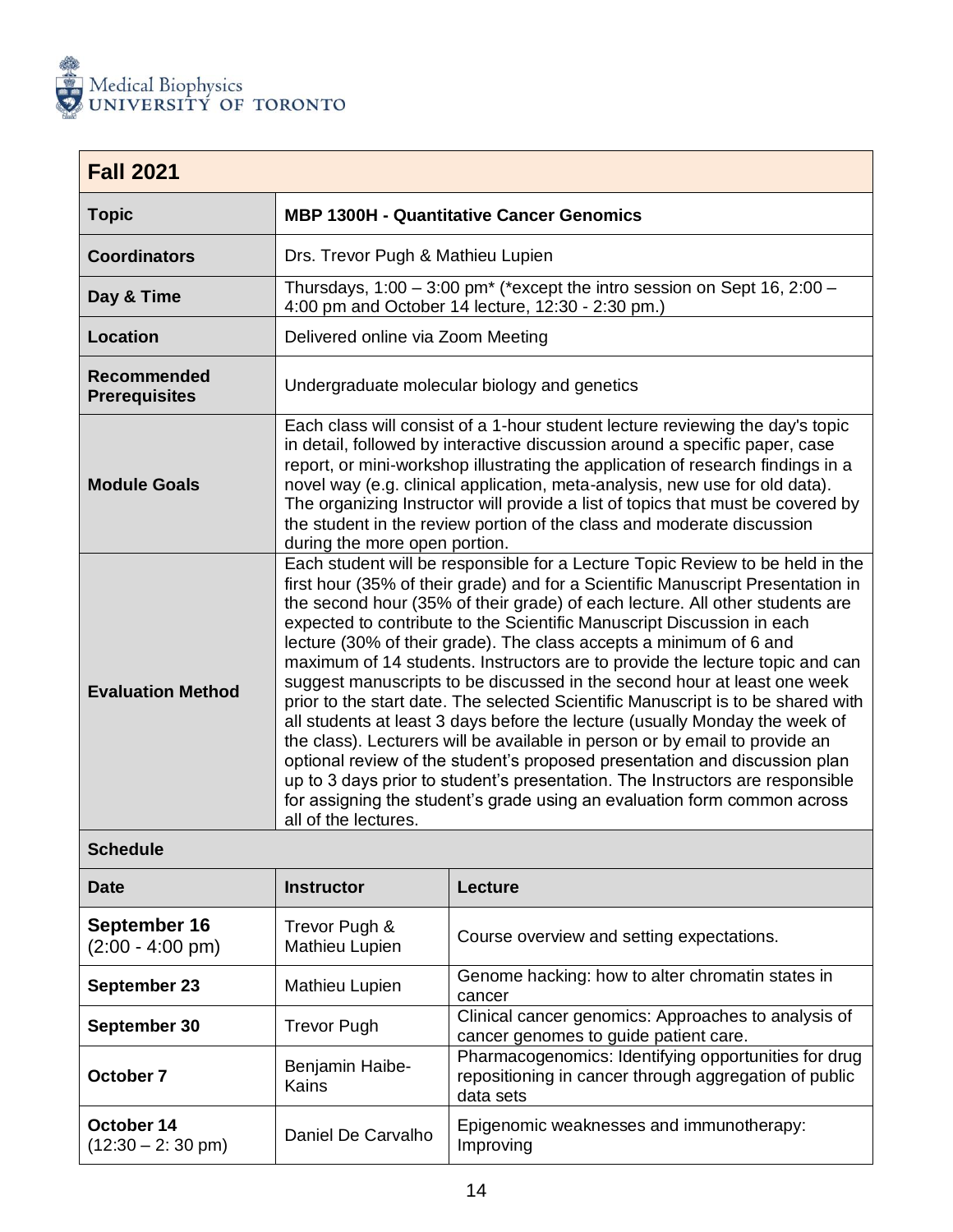

|            |                 | immunotherapy through the power of epigenetic<br>modulation                                                                               |
|------------|-----------------|-------------------------------------------------------------------------------------------------------------------------------------------|
| October 21 | Hansen He       | Transcriptional Regulation: A quantitative approach to<br>identify new therapeutic targets within the cancer<br>transcriptional landscape |
| October 28 | Michael Hoffman | <b>Cancer Epigenomics</b>                                                                                                                 |
|            |                 | <b>Return to Fall 2021 Course List</b>                                                                                                    |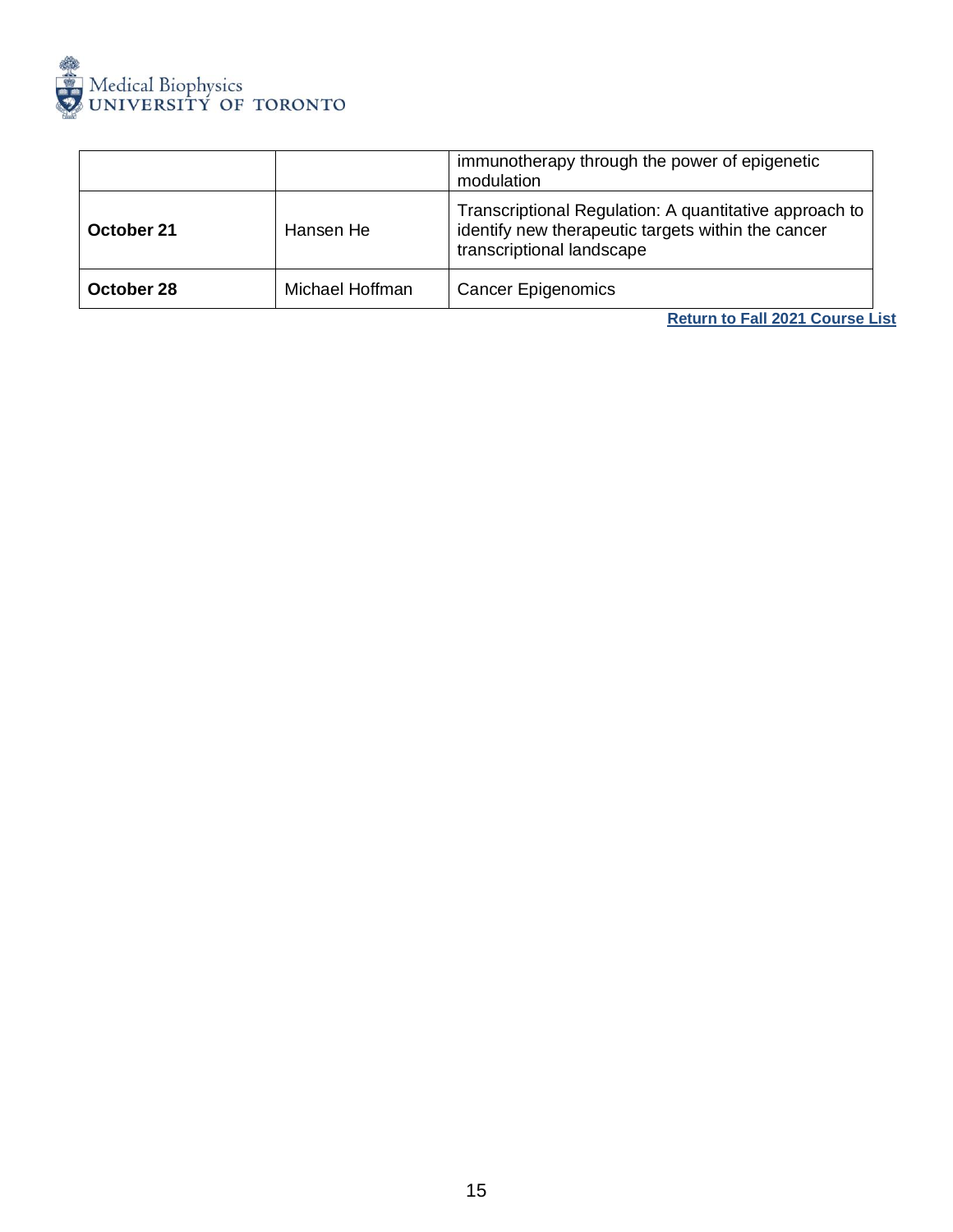

<span id="page-16-0"></span>

| <b>Fall 2021</b>                    |                                                                                                                                                                                                                                                                                                                                                                                                                                                                                                                                                                                                                                                                                                                                                                                                                                                                                                                                                                                                                                                                                                                                                                           |                                                                          |  |
|-------------------------------------|---------------------------------------------------------------------------------------------------------------------------------------------------------------------------------------------------------------------------------------------------------------------------------------------------------------------------------------------------------------------------------------------------------------------------------------------------------------------------------------------------------------------------------------------------------------------------------------------------------------------------------------------------------------------------------------------------------------------------------------------------------------------------------------------------------------------------------------------------------------------------------------------------------------------------------------------------------------------------------------------------------------------------------------------------------------------------------------------------------------------------------------------------------------------------|--------------------------------------------------------------------------|--|
| <b>Topic</b>                        | <b>MBP 1311H - Tumor Microenvironment</b>                                                                                                                                                                                                                                                                                                                                                                                                                                                                                                                                                                                                                                                                                                                                                                                                                                                                                                                                                                                                                                                                                                                                 |                                                                          |  |
| <b>Coordinators</b>                 | Drs. Rama Khokha & Bradly Wouters                                                                                                                                                                                                                                                                                                                                                                                                                                                                                                                                                                                                                                                                                                                                                                                                                                                                                                                                                                                                                                                                                                                                         |                                                                          |  |
| <b>Teaching Assistant</b>           | Lauren Katz                                                                                                                                                                                                                                                                                                                                                                                                                                                                                                                                                                                                                                                                                                                                                                                                                                                                                                                                                                                                                                                                                                                                                               |                                                                          |  |
| Day & Time                          | October 15 at 9:15 am                                                                                                                                                                                                                                                                                                                                                                                                                                                                                                                                                                                                                                                                                                                                                                                                                                                                                                                                                                                                                                                                                                                                                     | Thursdays, 9:15 - 11:15 am, with the exception of one lecture on Friday, |  |
| <b>Location</b>                     | Delivered online via Zoom Meeting                                                                                                                                                                                                                                                                                                                                                                                                                                                                                                                                                                                                                                                                                                                                                                                                                                                                                                                                                                                                                                                                                                                                         |                                                                          |  |
| Recommended<br><b>Prerequisites</b> | None                                                                                                                                                                                                                                                                                                                                                                                                                                                                                                                                                                                                                                                                                                                                                                                                                                                                                                                                                                                                                                                                                                                                                                      |                                                                          |  |
| <b>Module Goals</b>                 | The tumor microenvironment (TME) is a complex entity in human cancers. It<br>is constituted by multiple structural and cellular aberrations that arise during<br>tumorigenesis. How cellular and molecular features of TME underlie tumor<br>development and progression, as well as how these characteristics form the<br>basis for new biomarkers and cancer therapies will be covered in this topic.<br>The class will be split into groups of $~5$ students. The instructor will deliver a<br>lecture, followed by a presentation (30-40 minutes) delivered by a selected<br>student group. The presentation will be based on 3-4 papers that have been<br>provided at least two weeks ahead of the class. A set of instructions will also<br>be provided to groups ahead of time. The non-presenting groups will actively<br>participate in the review/criticism of these presented papers, as well as be<br>prepared to cover the next set of questions in this field. Depending on the<br>number of students enrolled, there will be either 1 or 2 rounds of<br>presentations. Some lecturers will use a variation of the above format for<br>class participation. |                                                                          |  |
| <b>Evaluation Method</b>            | Attendance/Participation/ Presentation (50%)<br>Exam (50%)                                                                                                                                                                                                                                                                                                                                                                                                                                                                                                                                                                                                                                                                                                                                                                                                                                                                                                                                                                                                                                                                                                                |                                                                          |  |
| <b>Schedule</b>                     |                                                                                                                                                                                                                                                                                                                                                                                                                                                                                                                                                                                                                                                                                                                                                                                                                                                                                                                                                                                                                                                                                                                                                                           |                                                                          |  |
| <b>Date</b>                         | <b>Instructor</b>                                                                                                                                                                                                                                                                                                                                                                                                                                                                                                                                                                                                                                                                                                                                                                                                                                                                                                                                                                                                                                                                                                                                                         | Lecture                                                                  |  |
| September 23                        | Anastasia Tikhanova                                                                                                                                                                                                                                                                                                                                                                                                                                                                                                                                                                                                                                                                                                                                                                                                                                                                                                                                                                                                                                                                                                                                                       | The Bone Marrow Niche                                                    |  |
| September 30                        | <b>Brad Wouters</b>                                                                                                                                                                                                                                                                                                                                                                                                                                                                                                                                                                                                                                                                                                                                                                                                                                                                                                                                                                                                                                                                                                                                                       | Hypoxia                                                                  |  |
| October 7                           | <b>Tracy McGaha</b>                                                                                                                                                                                                                                                                                                                                                                                                                                                                                                                                                                                                                                                                                                                                                                                                                                                                                                                                                                                                                                                                                                                                                       | Immune cells                                                             |  |
| October 15                          | Steven Chan                                                                                                                                                                                                                                                                                                                                                                                                                                                                                                                                                                                                                                                                                                                                                                                                                                                                                                                                                                                                                                                                                                                                                               | Mitochondria                                                             |  |
| October 21                          | Aaron Schimmer                                                                                                                                                                                                                                                                                                                                                                                                                                                                                                                                                                                                                                                                                                                                                                                                                                                                                                                                                                                                                                                                                                                                                            | <b>Mitochondrial Proteases</b>                                           |  |
| October 28                          | Rama Khokha & Barbara<br>Grunwald                                                                                                                                                                                                                                                                                                                                                                                                                                                                                                                                                                                                                                                                                                                                                                                                                                                                                                                                                                                                                                                                                                                                         | <b>Stromal Heterogeneity</b>                                             |  |
| October 28                          | <b>Take Home Exam</b>                                                                                                                                                                                                                                                                                                                                                                                                                                                                                                                                                                                                                                                                                                                                                                                                                                                                                                                                                                                                                                                                                                                                                     |                                                                          |  |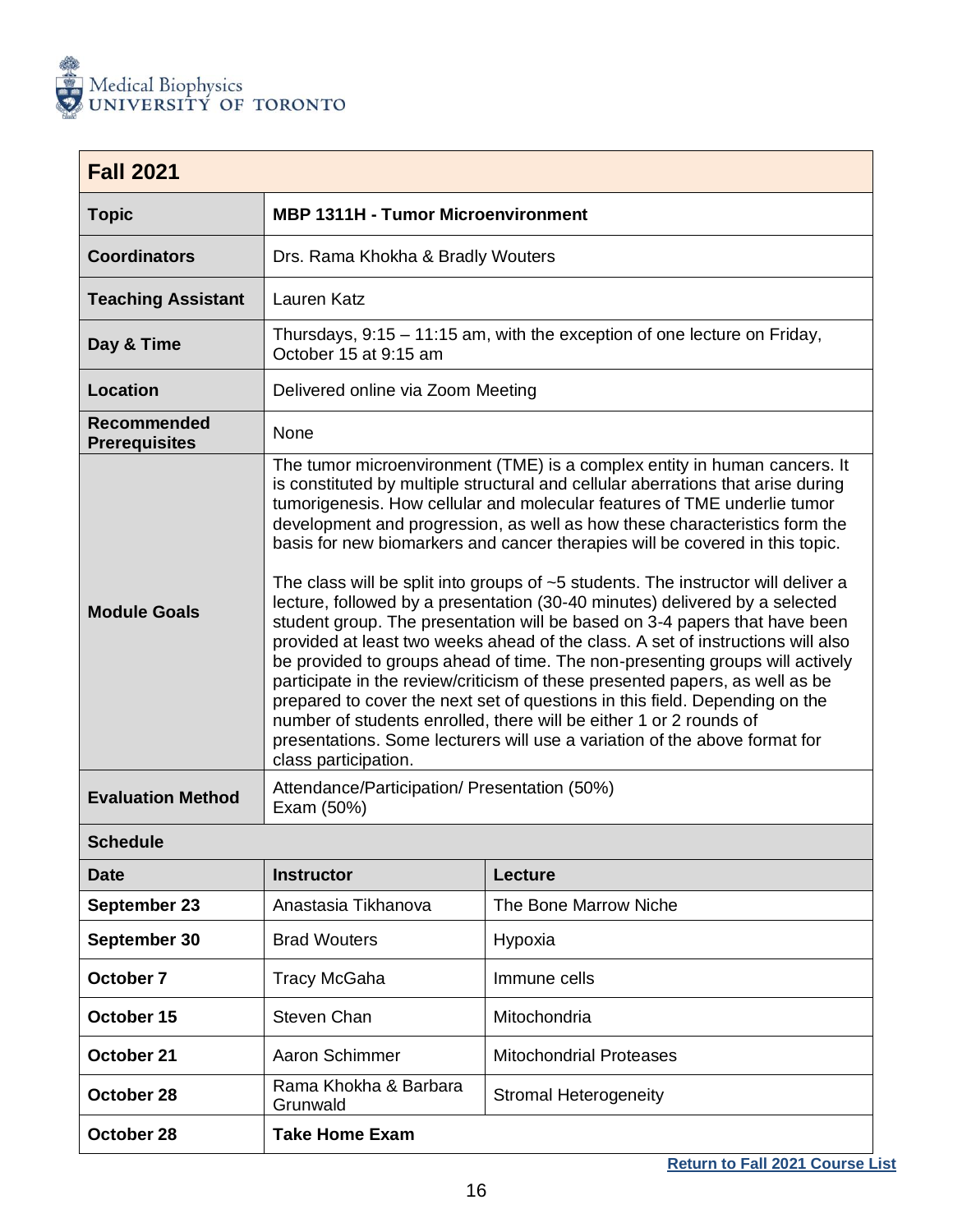

**March 23** TBA Tutorial

<span id="page-17-0"></span>

| <b>Winter 2022</b>                  |                                                                                                                                                                                                                                                                                                                                                                                                                                                                                                                                                            |                                                                            |
|-------------------------------------|------------------------------------------------------------------------------------------------------------------------------------------------------------------------------------------------------------------------------------------------------------------------------------------------------------------------------------------------------------------------------------------------------------------------------------------------------------------------------------------------------------------------------------------------------------|----------------------------------------------------------------------------|
| <b>Topic</b>                        |                                                                                                                                                                                                                                                                                                                                                                                                                                                                                                                                                            | <b>MBP 1401H - Advanced Ultrasound</b>                                     |
| <b>Coordinator</b>                  | Dr. David Goertz                                                                                                                                                                                                                                                                                                                                                                                                                                                                                                                                           |                                                                            |
| Day & Time                          | Wednesdays, $9:30$ am $-3:00$ pm                                                                                                                                                                                                                                                                                                                                                                                                                                                                                                                           |                                                                            |
| Location                            | SRI, 2075 Bayview Ave. Room TBD                                                                                                                                                                                                                                                                                                                                                                                                                                                                                                                            |                                                                            |
| Recommended<br><b>Prerequisites</b> | uncertain)                                                                                                                                                                                                                                                                                                                                                                                                                                                                                                                                                 | Ultrasound Overview module or its equivalent (Please contact Dr. Goertz if |
| <b>Module Goals</b>                 | This module builds upon the introductory material covered in the Ultrasound<br>Overview course and is intended to provide a more substantial foundation for<br>students pursuing thesis research involving biomedical ultrasound. Linear and<br>nonlinear wave interactions with tissue will be covered, along with their<br>implications for imaging and therapeutic applications. Selected topics will then<br>be presented, including transducer principles of design and fabrication,<br>advanced beamforming methods, cavitation and contrast agents. |                                                                            |
| <b>Evaluation Method</b>            | Exam and assignment                                                                                                                                                                                                                                                                                                                                                                                                                                                                                                                                        |                                                                            |
| <b>Schedule</b>                     |                                                                                                                                                                                                                                                                                                                                                                                                                                                                                                                                                            |                                                                            |
| <b>Date</b>                         | <b>Instructor</b>                                                                                                                                                                                                                                                                                                                                                                                                                                                                                                                                          | Lecture                                                                    |
| March <sub>2</sub>                  | David Goertz                                                                                                                                                                                                                                                                                                                                                                                                                                                                                                                                               | Wave interactions with tissue; cavitation                                  |
| March <sub>9</sub>                  | Christine<br>Demore                                                                                                                                                                                                                                                                                                                                                                                                                                                                                                                                        | Transducers; beamforming                                                   |
| March 16                            | <b>Olivier Villemain</b>                                                                                                                                                                                                                                                                                                                                                                                                                                                                                                                                   | Doppler Ultrasound; contrast agents; selected topics                       |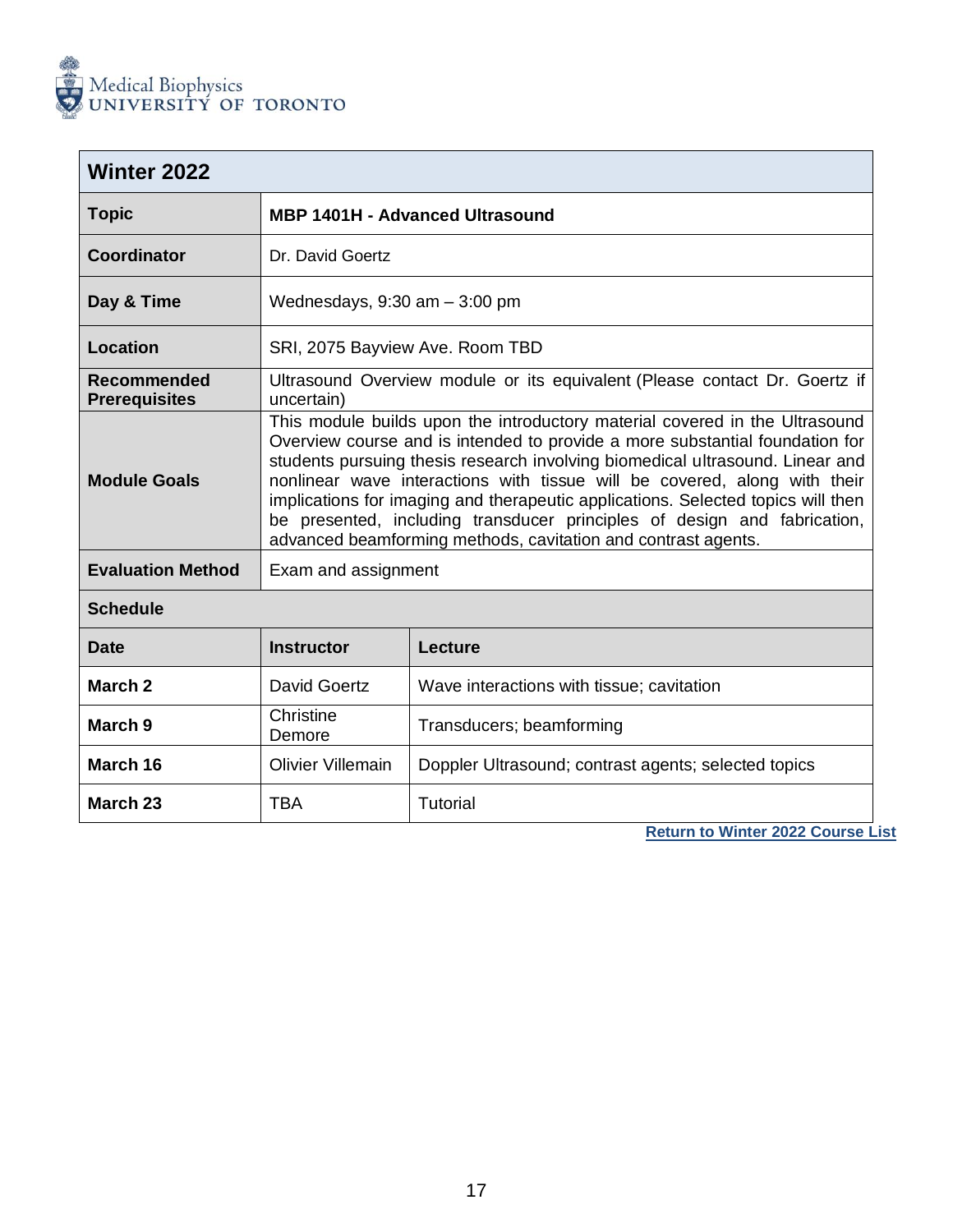

**April 7** 

**April 14** 

<span id="page-18-0"></span>

| <b>Winter 2022</b>                         |                                                                                                                                                                                                                                                                                                                                                                                                                                                 |                                                           |  |
|--------------------------------------------|-------------------------------------------------------------------------------------------------------------------------------------------------------------------------------------------------------------------------------------------------------------------------------------------------------------------------------------------------------------------------------------------------------------------------------------------------|-----------------------------------------------------------|--|
| <b>Topic</b>                               | MBP 1404H - Basics of Cell and Molecular Biology<br>(in ACORN referred to as "Cell and Molecular Biology for Physicists")                                                                                                                                                                                                                                                                                                                       |                                                           |  |
| <b>Coordinators</b>                        |                                                                                                                                                                                                                                                                                                                                                                                                                                                 | Drs. Margarete Akens & Arash Zarrine-Afsar                |  |
| Day & Time                                 | Thursdays, $9:00 - 11:00$ am                                                                                                                                                                                                                                                                                                                                                                                                                    |                                                           |  |
| <b>Location</b>                            |                                                                                                                                                                                                                                                                                                                                                                                                                                                 | Room 4-204 (being optimistic not having it on Zoom again) |  |
| <b>Recommended</b><br><b>Prerequisites</b> | <b>NONE</b>                                                                                                                                                                                                                                                                                                                                                                                                                                     |                                                           |  |
| <b>Module Goals</b>                        | This course provides introduction to basic concepts of anatomy, cellular &<br>molecular biology and cell signaling related to cancer formation and<br>progression. Methods for the analysis of genome & proteome will be<br>discussed along with computational image analysis principles. The course will<br>stress breadth of knowledge rather than depth. Participation mark combines<br>attendance and active engagement in the discussions. |                                                           |  |
| <b>Evaluation Method</b>                   | 75% exam, 25% participation                                                                                                                                                                                                                                                                                                                                                                                                                     |                                                           |  |
| <b>Schedule</b>                            |                                                                                                                                                                                                                                                                                                                                                                                                                                                 |                                                           |  |
| <b>Date</b>                                | <b>Instructor</b>                                                                                                                                                                                                                                                                                                                                                                                                                               | <b>Lecture</b>                                            |  |
| March <sub>3</sub>                         | M. Akens & A.<br>Zarrine-Afsar                                                                                                                                                                                                                                                                                                                                                                                                                  | Cell structure & function                                 |  |
| March 10                                   | Zarrine-Afsar                                                                                                                                                                                                                                                                                                                                                                                                                                   | Methods in molecular biology & proteomics                 |  |
| March 17                                   | M. Akens                                                                                                                                                                                                                                                                                                                                                                                                                                        | Developmental biology & anatomy                           |  |
| March 24                                   | J. Woodgett                                                                                                                                                                                                                                                                                                                                                                                                                                     | Signalling                                                |  |
| <b>March 31</b>                            | C. McIntosh                                                                                                                                                                                                                                                                                                                                                                                                                                     | Computational methods for image analysis                  |  |

| T. Pugh | Genomics |  |
|---------|----------|--|
| Exam    |          |  |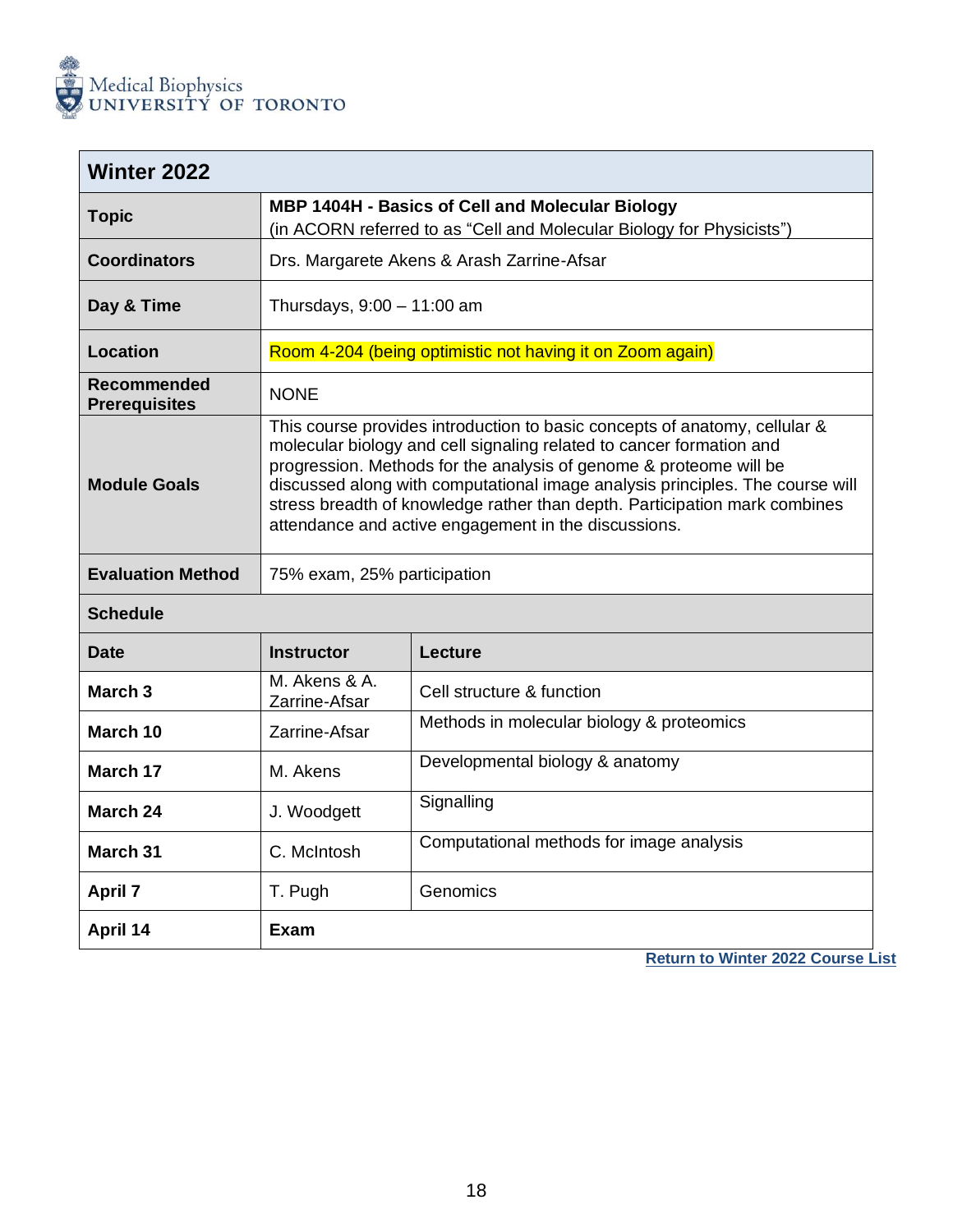

<span id="page-19-0"></span>

| <b>Winter 2022</b>                         |                                                                                                                                                                                                                                                                                                                                                                                                                                     |                                                   |
|--------------------------------------------|-------------------------------------------------------------------------------------------------------------------------------------------------------------------------------------------------------------------------------------------------------------------------------------------------------------------------------------------------------------------------------------------------------------------------------------|---------------------------------------------------|
| <b>Topic</b>                               | MBP 1413H - Biomedical Applications of Artificial Intelligence                                                                                                                                                                                                                                                                                                                                                                      |                                                   |
| <b>Coordinators</b>                        | Drs. Jüri Reimand & John G. Sled                                                                                                                                                                                                                                                                                                                                                                                                    |                                                   |
| Day & Time                                 | Thursdays, 10:00 am - 12:00 pm.                                                                                                                                                                                                                                                                                                                                                                                                     |                                                   |
| <b>Location</b>                            | Zoom                                                                                                                                                                                                                                                                                                                                                                                                                                |                                                   |
| <b>Recommended</b><br><b>Prerequisites</b> | MBP1201H – Introductory Biostatistics or equivalent. Students should have a<br>good working knowledge of probability, differential and integral calculus. The<br>assignments will require programming in Python. A good understanding of the<br>core syntax and principles of structured programming in Python or another<br>programming language is required.                                                                      |                                                   |
| <b>Module Goals</b>                        | This module is a graduate level course in machine learning and artificial<br>intelligence applied to biomedical research. It covers core concepts, machine<br>learning algorithms, and deep learning approaches. Applications in medical<br>imaging, genomics and clinical information are discussed. Students will have<br>an in-depth course project applying these techniques to real-world datasets<br>from their own research. |                                                   |
| <b>Evaluation Method</b>                   | Assignments (40%) and final project (60%)                                                                                                                                                                                                                                                                                                                                                                                           |                                                   |
| <b>Schedule</b>                            |                                                                                                                                                                                                                                                                                                                                                                                                                                     |                                                   |
| <b>Date</b>                                | <b>Instructor</b>                                                                                                                                                                                                                                                                                                                                                                                                                   | Lecture                                           |
| <b>January 13</b>                          | Anne Martel                                                                                                                                                                                                                                                                                                                                                                                                                         | Core concepts and algorithms                      |
| <b>January 20</b>                          | Michael Hoffman                                                                                                                                                                                                                                                                                                                                                                                                                     | <b>Quality Assessment</b>                         |
| <b>January 27</b>                          | Maged Goubran                                                                                                                                                                                                                                                                                                                                                                                                                       | Imaging and CNNs                                  |
| <b>February 3</b>                          | Benjamin Haibe-<br>Kains                                                                                                                                                                                                                                                                                                                                                                                                            | Multi-omics and biomarkers I                      |
| February 10                                | <b>Thomas Puride</b>                                                                                                                                                                                                                                                                                                                                                                                                                | Imaging and Radiomics II                          |
| February 17                                | Bo Wang                                                                                                                                                                                                                                                                                                                                                                                                                             | Multi-omics and biomarkers II                     |
| <b>February 24</b>                         | TBD                                                                                                                                                                                                                                                                                                                                                                                                                                 | Project presentations<br><b>NAME OF</b><br>0.0000 |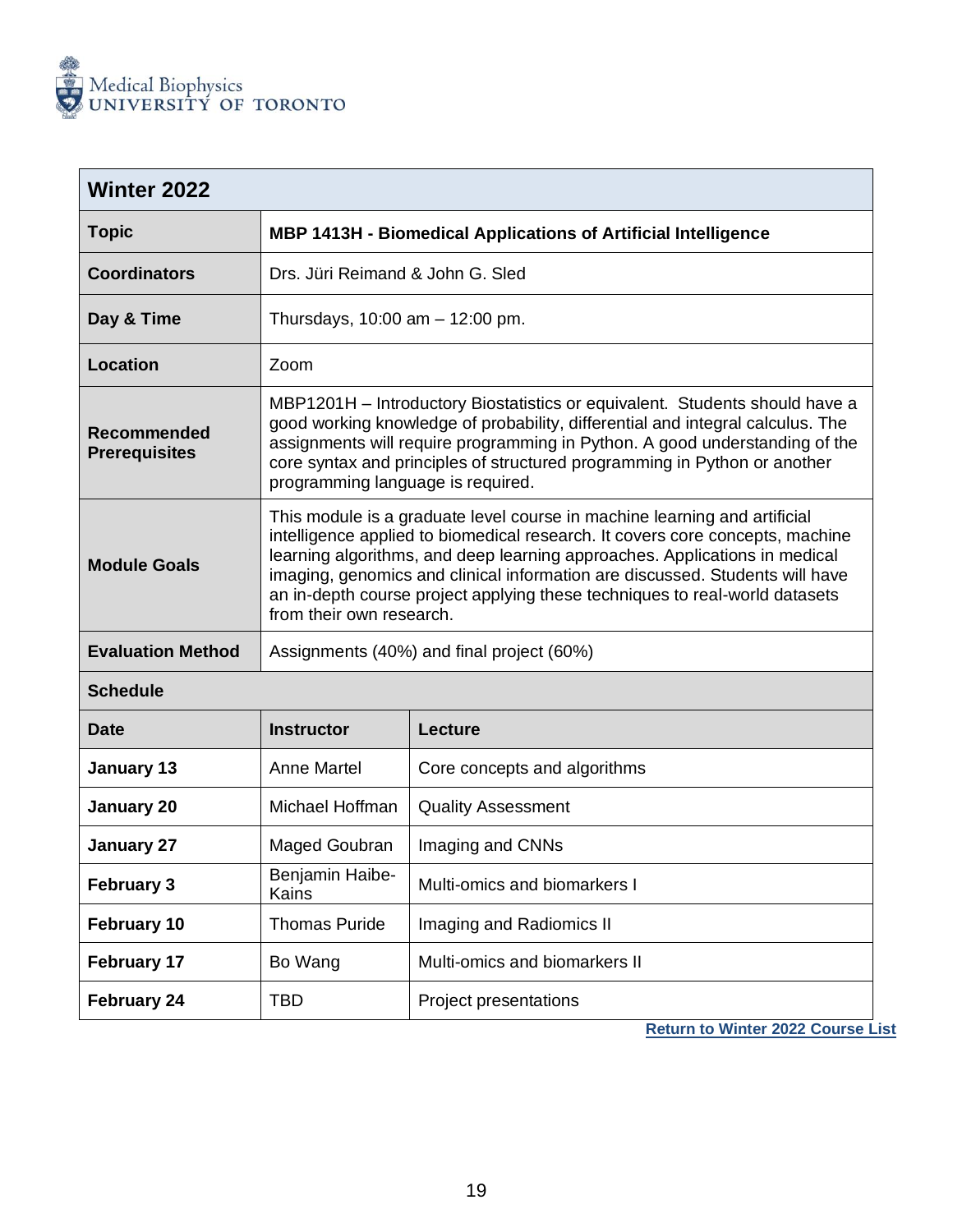

<span id="page-20-0"></span>

| <b>Winter 2022</b>                  |                                                                                                                                                                                                                                                          |  |  |
|-------------------------------------|----------------------------------------------------------------------------------------------------------------------------------------------------------------------------------------------------------------------------------------------------------|--|--|
| <b>Topic</b>                        | <b>MBP 1307H- Development, Stem Cells and Cancer</b>                                                                                                                                                                                                     |  |  |
| <b>Coordinators</b>                 | Dr. Norman Iscove                                                                                                                                                                                                                                        |  |  |
| Day & Time                          | Mondays $2:30$ pm $-$ 4:30 pm                                                                                                                                                                                                                            |  |  |
| <b>Location</b>                     | TBD                                                                                                                                                                                                                                                      |  |  |
| Recommended<br><b>Prerequisites</b> | The course is tailored for students from physics/engineering backgrounds<br>with minimal prior exposure to biology.                                                                                                                                      |  |  |
| <b>Module Goals</b>                 | This module will cover the nature, biology, medical applicability and cancer<br>relevance of developmental concepts and stem cells. The topics will be<br>developed in a 6-session lecture series. Each topic, listed below, will be<br>covered in 2 hr. |  |  |
| <b>Evaluation Method</b>            | Conceptual understanding rather than memorization of detail within each<br>topic will be tested in a written exam (100% of the grade) at the end of the<br>series.                                                                                       |  |  |

| <b>Date</b>        | <b>Instructor</b>          | Lecture                                                                                                                    |
|--------------------|----------------------------|----------------------------------------------------------------------------------------------------------------------------|
| January 17         | N. Iscove                  | Stem cells, self-renewal and the origin of leukemia                                                                        |
| <b>January 24</b>  | L. Ailles                  | Detection and quantitation of cancer stem cells and<br>microenvironmental impact in epithelial and<br>mesenchymal cancers. |
| January 31         | C. O'Brien                 | Architecture, regulation and microenvironment in normal<br>and malignant gastrointestinal stem cell systems.               |
| <b>February 7</b>  | R. Khokha                  | Architecture, regulation and microenvironment in the<br>mammary epithelial stem cell system.                               |
| <b>February 14</b> | J. Dick                    | Concepts of "stemness" in human normal and leukemic<br>hemopoiesis                                                         |
| <b>February 21</b> | no class                   |                                                                                                                            |
| <b>February 28</b> | G. Keller                  | Principles of embryonic development applied to<br>derivation of adult cells and tissues from embryonic stem<br>cells       |
| March <sub>7</sub> | <b>Written examination</b> |                                                                                                                            |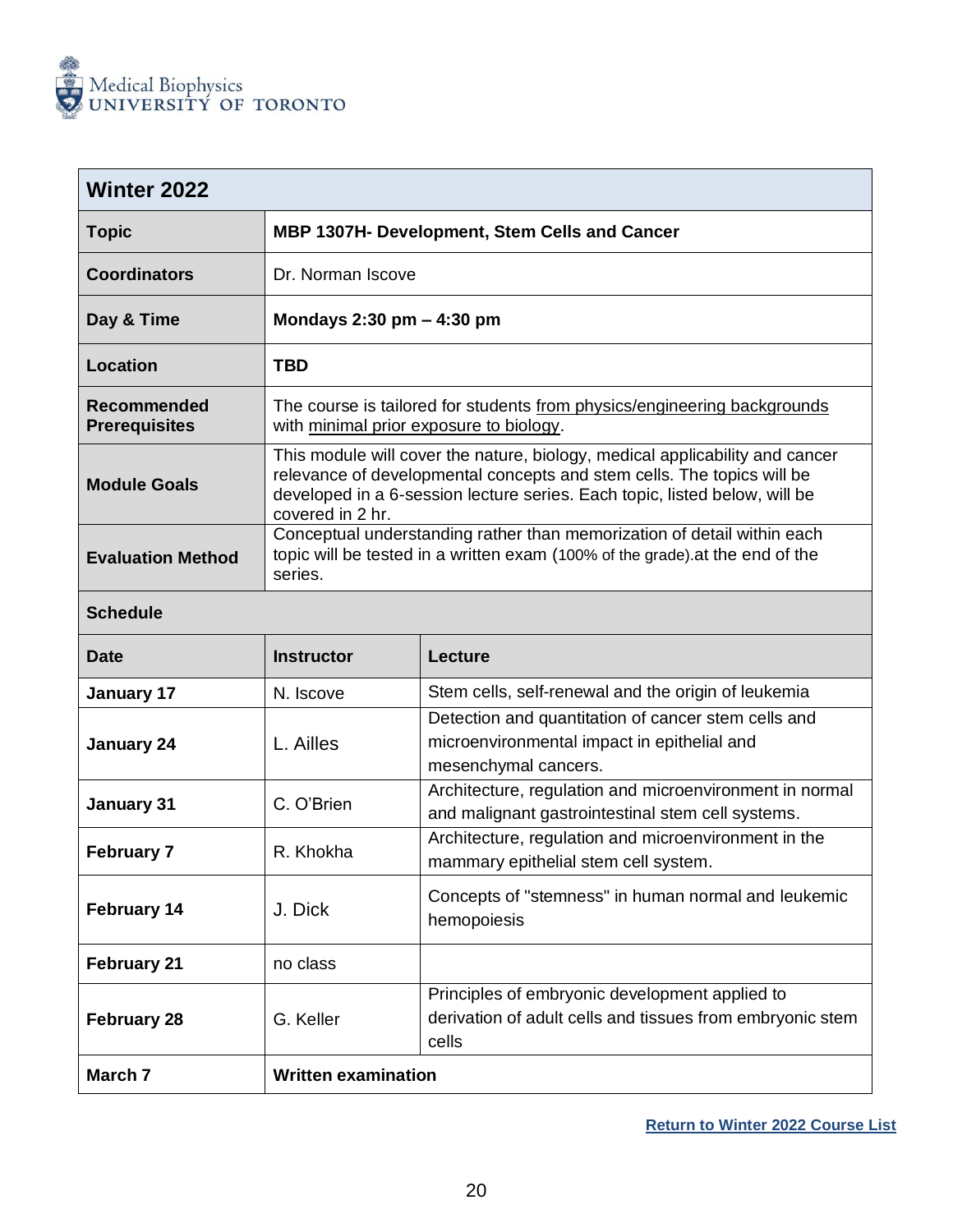

<span id="page-21-0"></span>

| <b>Winter 2022</b>                         |                                                                                                                                                                                                                                                                                                                                                                                                                                                                                                                                                                                                                                                                                                                                                                                                                                                                                                                                       |                                                          |  |  |
|--------------------------------------------|---------------------------------------------------------------------------------------------------------------------------------------------------------------------------------------------------------------------------------------------------------------------------------------------------------------------------------------------------------------------------------------------------------------------------------------------------------------------------------------------------------------------------------------------------------------------------------------------------------------------------------------------------------------------------------------------------------------------------------------------------------------------------------------------------------------------------------------------------------------------------------------------------------------------------------------|----------------------------------------------------------|--|--|
| <b>Topic</b>                               | <b>MBP 1405H - Introduction to Bio-Microscopies</b>                                                                                                                                                                                                                                                                                                                                                                                                                                                                                                                                                                                                                                                                                                                                                                                                                                                                                   |                                                          |  |  |
| <b>Coordinators</b>                        |                                                                                                                                                                                                                                                                                                                                                                                                                                                                                                                                                                                                                                                                                                                                                                                                                                                                                                                                       | Dr. Brian Wilson, Ralph DaCosta & Mohammad Mazhab-Jafari |  |  |
| Day & Time                                 | Tuesdays, 9:00 - 11:00 am                                                                                                                                                                                                                                                                                                                                                                                                                                                                                                                                                                                                                                                                                                                                                                                                                                                                                                             |                                                          |  |  |
| <b>Location</b>                            | Zoom                                                                                                                                                                                                                                                                                                                                                                                                                                                                                                                                                                                                                                                                                                                                                                                                                                                                                                                                  |                                                          |  |  |
| <b>Recommended</b><br><b>Prerequisites</b> | None                                                                                                                                                                                                                                                                                                                                                                                                                                                                                                                                                                                                                                                                                                                                                                                                                                                                                                                                  |                                                          |  |  |
| <b>Module Goals</b>                        | Various forms of microscopy are widely used in biomedical research as well as<br>in clinical medicine. Major classes of microscopy include: A) optical<br>microscopy (wide-field, fluorescence, laser-scanning confocal, Raman,<br>bioluminescence, near-field/scanning-probe, super-resolution, non-linear,<br>light-sheet, intravital), together with a variety of fluorescent and other probes<br>(dyes, fluorescent proteins, small-molecules) and B) electron microscopy, in<br>both transmission and surface-scanning modes.<br>The goal of this Module is to introduce the basic physical principles of the<br>different forms of microscopy and survey the different techniques, instruments<br>and probes used in studying bio-specimens (cells, tissues, biomaterials),<br>illustrating these with examples of biomedical applications. The role of digital<br>techniques and image processing/analysis will be considered. |                                                          |  |  |
| <b>Evaluation Method</b>                   | <b>Written Assignment</b>                                                                                                                                                                                                                                                                                                                                                                                                                                                                                                                                                                                                                                                                                                                                                                                                                                                                                                             |                                                          |  |  |
| <b>Schedule</b>                            |                                                                                                                                                                                                                                                                                                                                                                                                                                                                                                                                                                                                                                                                                                                                                                                                                                                                                                                                       |                                                          |  |  |
| <b>Date</b>                                | <b>Instructor</b><br><b>Lecture</b>                                                                                                                                                                                                                                                                                                                                                                                                                                                                                                                                                                                                                                                                                                                                                                                                                                                                                                   |                                                          |  |  |
| <b>January 11</b>                          | Wilson                                                                                                                                                                                                                                                                                                                                                                                                                                                                                                                                                                                                                                                                                                                                                                                                                                                                                                                                | Introduction and Optical Microscopy-1                    |  |  |
| January 18                                 | Wilson<br><b>Optical Microscopy-2</b>                                                                                                                                                                                                                                                                                                                                                                                                                                                                                                                                                                                                                                                                                                                                                                                                                                                                                                 |                                                          |  |  |
| January 25                                 | <b>Optical Microscopy-3</b><br>Wilson                                                                                                                                                                                                                                                                                                                                                                                                                                                                                                                                                                                                                                                                                                                                                                                                                                                                                                 |                                                          |  |  |
| <b>February 1</b>                          | <b>Intravital Microscopy</b><br><b>DaCosta</b>                                                                                                                                                                                                                                                                                                                                                                                                                                                                                                                                                                                                                                                                                                                                                                                                                                                                                        |                                                          |  |  |
| <b>February 8</b>                          | <b>Electron Microscopy</b><br>Mazhab-Jafari                                                                                                                                                                                                                                                                                                                                                                                                                                                                                                                                                                                                                                                                                                                                                                                                                                                                                           |                                                          |  |  |
| February 15                                | <b>ALL</b><br>Discussion/Tutorial                                                                                                                                                                                                                                                                                                                                                                                                                                                                                                                                                                                                                                                                                                                                                                                                                                                                                                     |                                                          |  |  |
| <b>February 22</b>                         | <b>AOMF</b><br>Hands-On<br>(optional)                                                                                                                                                                                                                                                                                                                                                                                                                                                                                                                                                                                                                                                                                                                                                                                                                                                                                                 |                                                          |  |  |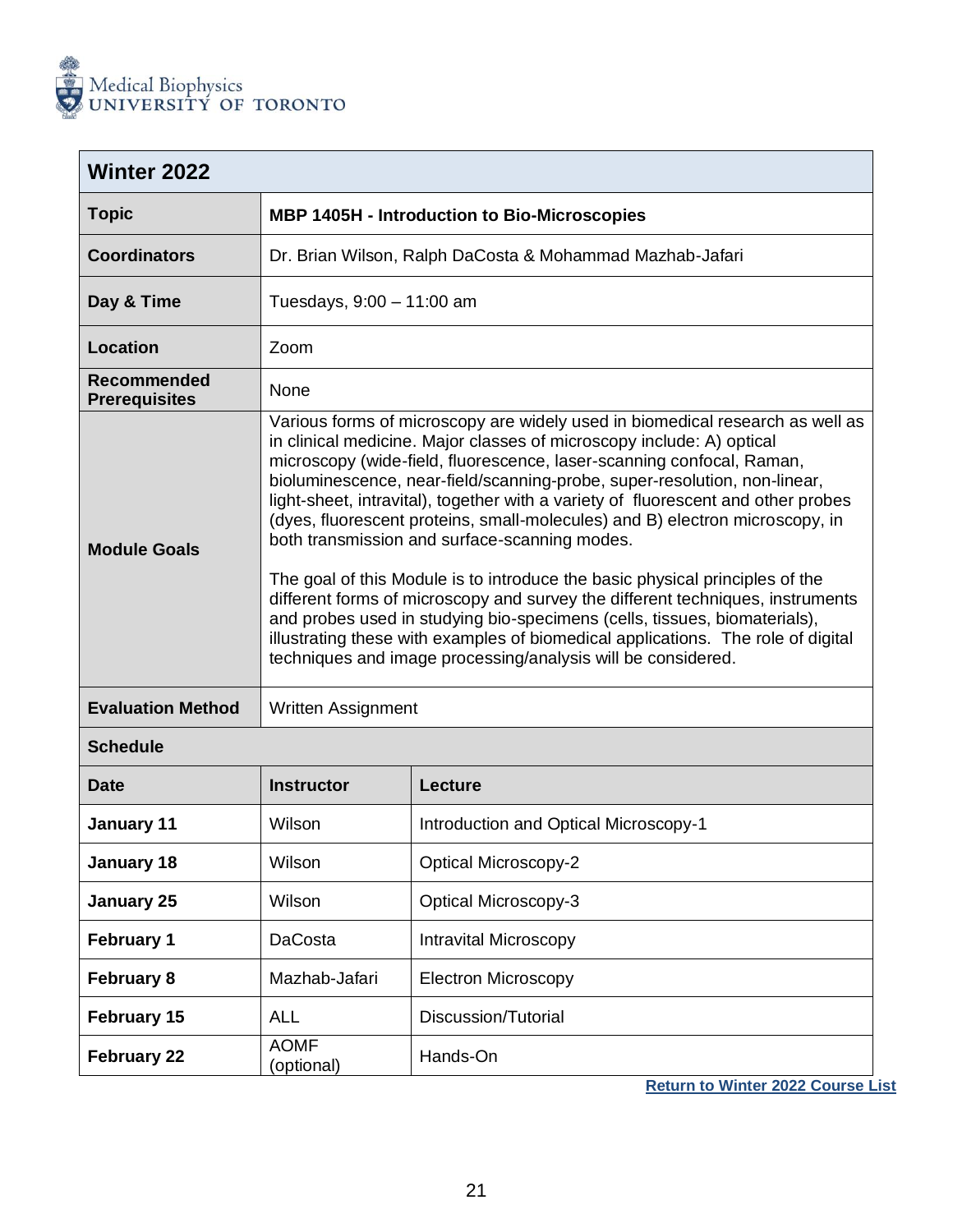

<span id="page-22-0"></span>

| <b>Winter 2022</b>                  |                                                                                                                                                                                                                                                                                                                                                                                                                                                                                                                                                                                                                                                                                                                                                                                                                                                                                                                                                                                                                                                                                                                                                                                                                                                                                           |  |  |
|-------------------------------------|-------------------------------------------------------------------------------------------------------------------------------------------------------------------------------------------------------------------------------------------------------------------------------------------------------------------------------------------------------------------------------------------------------------------------------------------------------------------------------------------------------------------------------------------------------------------------------------------------------------------------------------------------------------------------------------------------------------------------------------------------------------------------------------------------------------------------------------------------------------------------------------------------------------------------------------------------------------------------------------------------------------------------------------------------------------------------------------------------------------------------------------------------------------------------------------------------------------------------------------------------------------------------------------------|--|--|
| <b>Topic</b>                        | <b>MBP 1406H - Introduction to Biophotonics</b>                                                                                                                                                                                                                                                                                                                                                                                                                                                                                                                                                                                                                                                                                                                                                                                                                                                                                                                                                                                                                                                                                                                                                                                                                                           |  |  |
| <b>Coordinators</b>                 | Drs. Alex Vitkin & Lothar Lilge                                                                                                                                                                                                                                                                                                                                                                                                                                                                                                                                                                                                                                                                                                                                                                                                                                                                                                                                                                                                                                                                                                                                                                                                                                                           |  |  |
| Day & Time                          | Fridays, $10:00$ am $- 12:00$ pm                                                                                                                                                                                                                                                                                                                                                                                                                                                                                                                                                                                                                                                                                                                                                                                                                                                                                                                                                                                                                                                                                                                                                                                                                                                          |  |  |
| Location                            | <b>TBD</b>                                                                                                                                                                                                                                                                                                                                                                                                                                                                                                                                                                                                                                                                                                                                                                                                                                                                                                                                                                                                                                                                                                                                                                                                                                                                                |  |  |
| Recommended<br><b>Prerequisites</b> | None                                                                                                                                                                                                                                                                                                                                                                                                                                                                                                                                                                                                                                                                                                                                                                                                                                                                                                                                                                                                                                                                                                                                                                                                                                                                                      |  |  |
| <b>Module Goals</b>                 | The use of light in medical diagnostics, therapeutics<br>and biomedical research is increasing, driven by the advent of new light<br>sources, inexpensive imaging detectors, advanced fiber-optic delivery<br>systems, better understanding of light-tissue interactions, and proven research<br>and clinical applications. The course will focus mostly on <i>in vivo</i> photonics and<br>initially cover (1) the relevant issues of light propagation in / interaction<br>with turbid media such as tissue. The bulk of the course will focus<br>on (2) particular technical implementations and research / pre-clinical / clinical<br>results in photo-diagnostics (effects of <i>tissue on light</i> ) and photo-<br>therapeutics (effects of <i>light on tissue</i> ). Advanced topics such as (3)<br>molecular imaging, nanophotonics, optical clearing and theranostics will also<br>be briefly covered. As such, the course goals include basic competencies in<br>these three $[(1)-(3)]$ areas.<br>For students with limited background in optics and photonics, we will also run<br>a series of tutorials to provide some "light" basics we deem useful for the<br>course. These will be offered prior to the module itself, and will be optional for<br>interested students. |  |  |
| <b>Evaluation Method</b>            | Class participation (25%), and the oral exit exam (75%)                                                                                                                                                                                                                                                                                                                                                                                                                                                                                                                                                                                                                                                                                                                                                                                                                                                                                                                                                                                                                                                                                                                                                                                                                                   |  |  |

| <b>Date</b>        | <b>Instructor</b>  | Lecture                                                                                                                                                                                                                                                             |  |
|--------------------|--------------------|---------------------------------------------------------------------------------------------------------------------------------------------------------------------------------------------------------------------------------------------------------------------|--|
| <b>February 4</b>  | Lothar Lilge       | Pre-Module Tutorial "Optics Background 1" Wave opitics<br>versus Ray optics                                                                                                                                                                                         |  |
| <b>February 11</b> | Lothar Lilge       | Pre-Module Tutorial "Optics Background 2" Spectroscopy<br>and light sources                                                                                                                                                                                         |  |
| <b>February 18</b> | Lothar Lilge       | Basic biophotonics – light propagation in tissue (Maxwell's<br>equations, transport / diffusion theory and statistical Monte<br>Carlo methods), light-tissue interactions, tissue optical<br>properties, fundamentals of photodiagnostics and<br>phototherapeutics. |  |
| <b>February 25</b> | <b>Alex Vitkin</b> | Diagnostic imaging, discussions of resolution, contrast,<br>turbidity, imaging depth issues. High resolution diagnostics<br>including optical coherence imaging, photoacoustics,<br>optical projection tomography, confocal and multi-photon                        |  |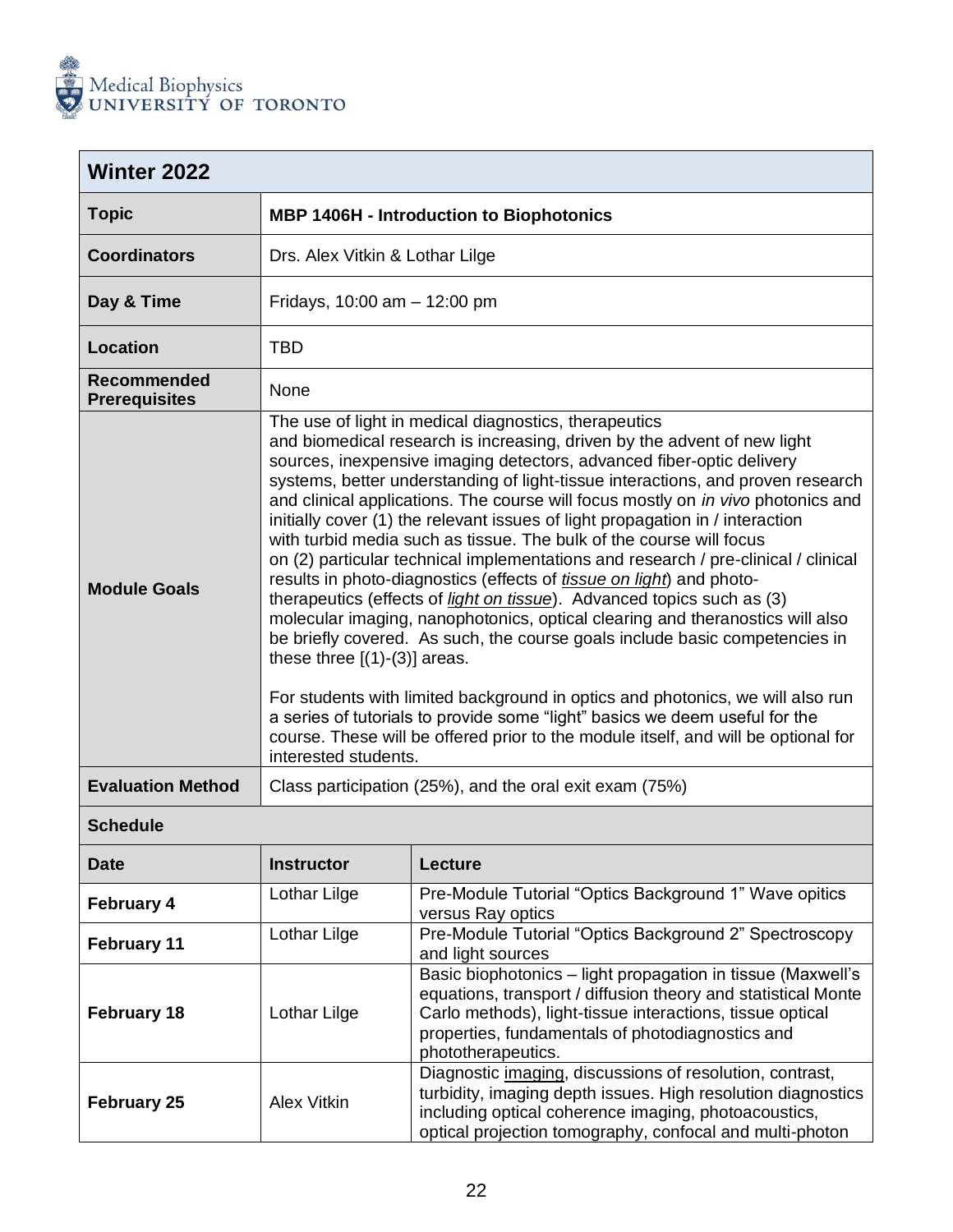

|                |              | techniques; low(er) resolution approaches including diffuse<br>optical imaging                                                                   |
|----------------|--------------|--------------------------------------------------------------------------------------------------------------------------------------------------|
| March 4        | Lothar Lilge | Diagnostic spectroscopy techniques including<br>hyperspectral imaging, fluorescence and Raman<br>spectroscopy                                    |
| March 11       | Alex Vitkin  | Photo-therapeutics based on non-thermal interactions<br>(photo bio-modulation therapy)                                                           |
| March 18       | Lothar Lilge | Photo-therapeutics based on temporally-controlled (rapidly<br>pulsed) laser delivery, including photo-ablation and<br>selective photothermolysis |
| March 25       | Alex Vitkin  | Selected advanced topics such as nanophotonics,<br>molecular imaging, optical clearing and theragnostics                                         |
| <b>April 1</b> | Exam         |                                                                                                                                                  |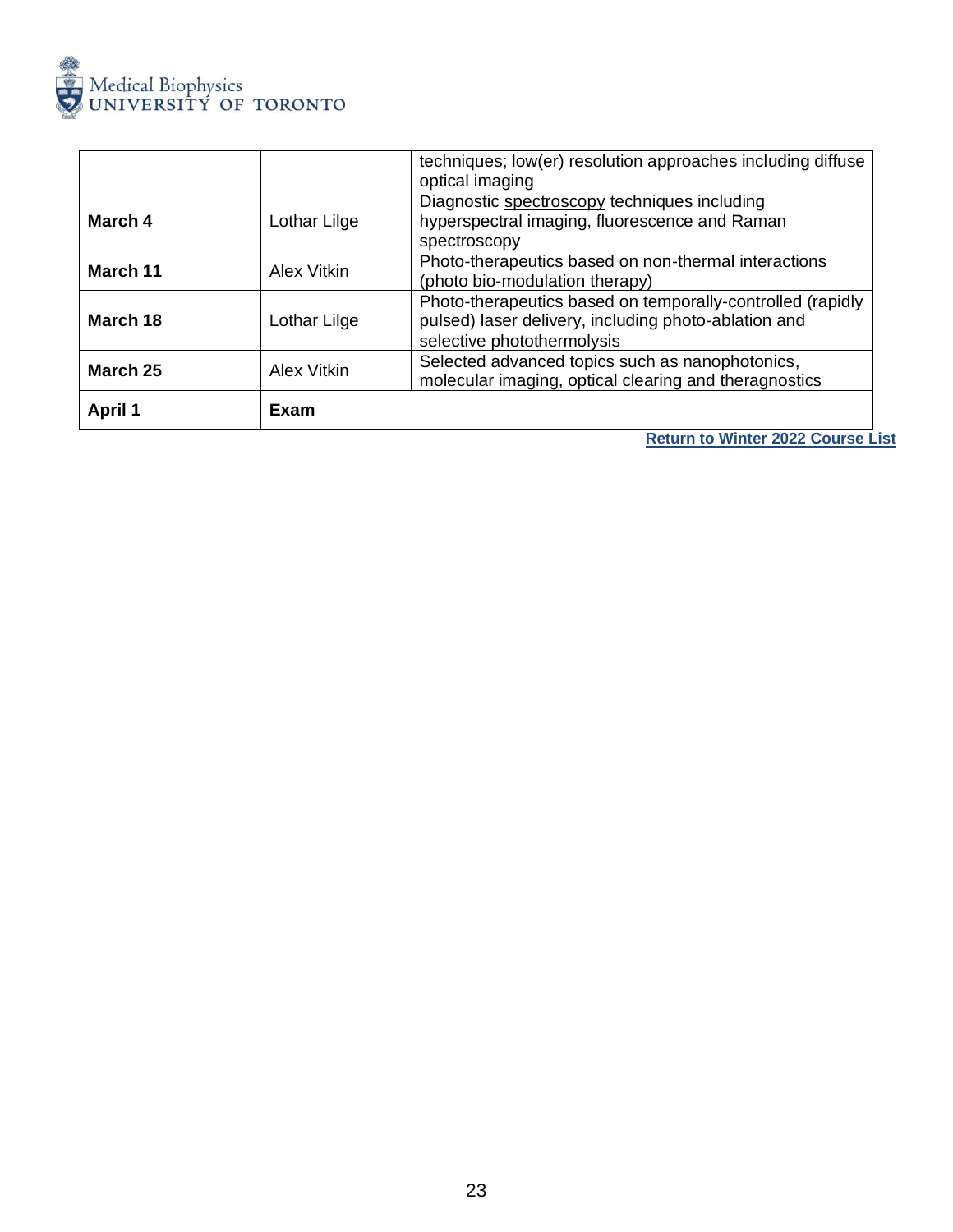

<span id="page-24-0"></span>

| <b>Winter 2022</b>                         |                                                                                                                                                                                                                                                                                                                                                                                                                                                                                                                                                                                                                                                                                                                                                                                                                                                                                                                                                                                                                                                                                                                                                                                                                                                                                                                                                                                                                                                                                                                |  |  |
|--------------------------------------------|----------------------------------------------------------------------------------------------------------------------------------------------------------------------------------------------------------------------------------------------------------------------------------------------------------------------------------------------------------------------------------------------------------------------------------------------------------------------------------------------------------------------------------------------------------------------------------------------------------------------------------------------------------------------------------------------------------------------------------------------------------------------------------------------------------------------------------------------------------------------------------------------------------------------------------------------------------------------------------------------------------------------------------------------------------------------------------------------------------------------------------------------------------------------------------------------------------------------------------------------------------------------------------------------------------------------------------------------------------------------------------------------------------------------------------------------------------------------------------------------------------------|--|--|
| <b>Topic</b>                               | <b>MBP 1408H - Medical Device Commercialization Essentials</b>                                                                                                                                                                                                                                                                                                                                                                                                                                                                                                                                                                                                                                                                                                                                                                                                                                                                                                                                                                                                                                                                                                                                                                                                                                                                                                                                                                                                                                                 |  |  |
| <b>Coordinators</b>                        | Drs. Graham Wright, Brian Courtney & Ahmed Nasef                                                                                                                                                                                                                                                                                                                                                                                                                                                                                                                                                                                                                                                                                                                                                                                                                                                                                                                                                                                                                                                                                                                                                                                                                                                                                                                                                                                                                                                               |  |  |
| Day & Time                                 | Tuesdays, 6:00 - 7:30 pm (lecture dates subject to change)<br>Orientation: January 4, 4:30-5:30PM.                                                                                                                                                                                                                                                                                                                                                                                                                                                                                                                                                                                                                                                                                                                                                                                                                                                                                                                                                                                                                                                                                                                                                                                                                                                                                                                                                                                                             |  |  |
| <b>Location</b>                            | Delivered online via Zoom Meeting                                                                                                                                                                                                                                                                                                                                                                                                                                                                                                                                                                                                                                                                                                                                                                                                                                                                                                                                                                                                                                                                                                                                                                                                                                                                                                                                                                                                                                                                              |  |  |
| <b>Recommended</b><br><b>Prerequisites</b> | Medical Device Innovation & Entrepreneurship is a co-requisite (must be taken<br>at the same time)                                                                                                                                                                                                                                                                                                                                                                                                                                                                                                                                                                                                                                                                                                                                                                                                                                                                                                                                                                                                                                                                                                                                                                                                                                                                                                                                                                                                             |  |  |
| <b>Module Goals</b>                        | Not all medical device innovations will make it into patient care. Without a<br>compelling, accessible market, a sustainable business model and operating<br>plan, a well-thought-out plan for acquiring and managing intellectual property,<br>and strong regulatory and reimbursement strategies, even the seemingly most<br>important medical innovations are unlikely to be commercialized.<br>The Medical Device Commercialization Essentials course complements the<br>Medical Device Innovation and Entrepreneurship module and provides<br>students with an experiential connection to the process of commercializing<br>novel medical discoveries. The course focuses on systematic examination of<br>issues and factors that directly affect the financial viability and sustainability of<br>a medical device innovation and impact the innovator's ability to successfully<br>commercialize a solution. The delicate and frequently conflicting interplay<br>between intellectual property, regulatory environment, reimbursement<br>mechanisms, business strategy and financial modelling are explored with<br>hands-on exercises and interactive workshops.<br>The module is recommended for students who would like to: (1) catalyze<br>innovation in major medtech companies; (2) build their own medtech start-ups;<br>(3) draw on world-class innovative research conducted in Canadian<br>universities, research institutes and hospitals; and (4) lead translational<br>research projects. |  |  |
| <b>Evaluation Method</b>                   | In the Medical Device Innovation & Entrepreneurship module, students present<br>a systematic review of significant clinical challenges and propose the<br>development of novel medical device solutions that address the gaps in these<br>challenges. In this commercialization module, students are required to<br>incorporate the analysis and critical review of the prospective novel medical<br>device concept from assignment 1 into a high-level report or a business case<br>proposal.<br>Students are to assume that this high-level proposal will be reviewed by an<br>industrial technology advisor (ITA) through Sunnybrook's technology transfer<br>office. The ITA will assess the potential of financially supporting the<br>commercialization of this technology and determine whether or not an<br>adequate market opportunity exists to support the development of an<br>innovation. The students should draft the business case proposal within this<br>commercialization context. The business case proposal should include the<br>following sections to demonstrate commercialization potential: technology<br>overview, market opportunity, industry analysis, business model/value<br>proposition, and associated preliminary IP and reimbursement strategies.<br>Grading Scheme: Class participation (10%), Group Report (90%).                                                                                                                                                        |  |  |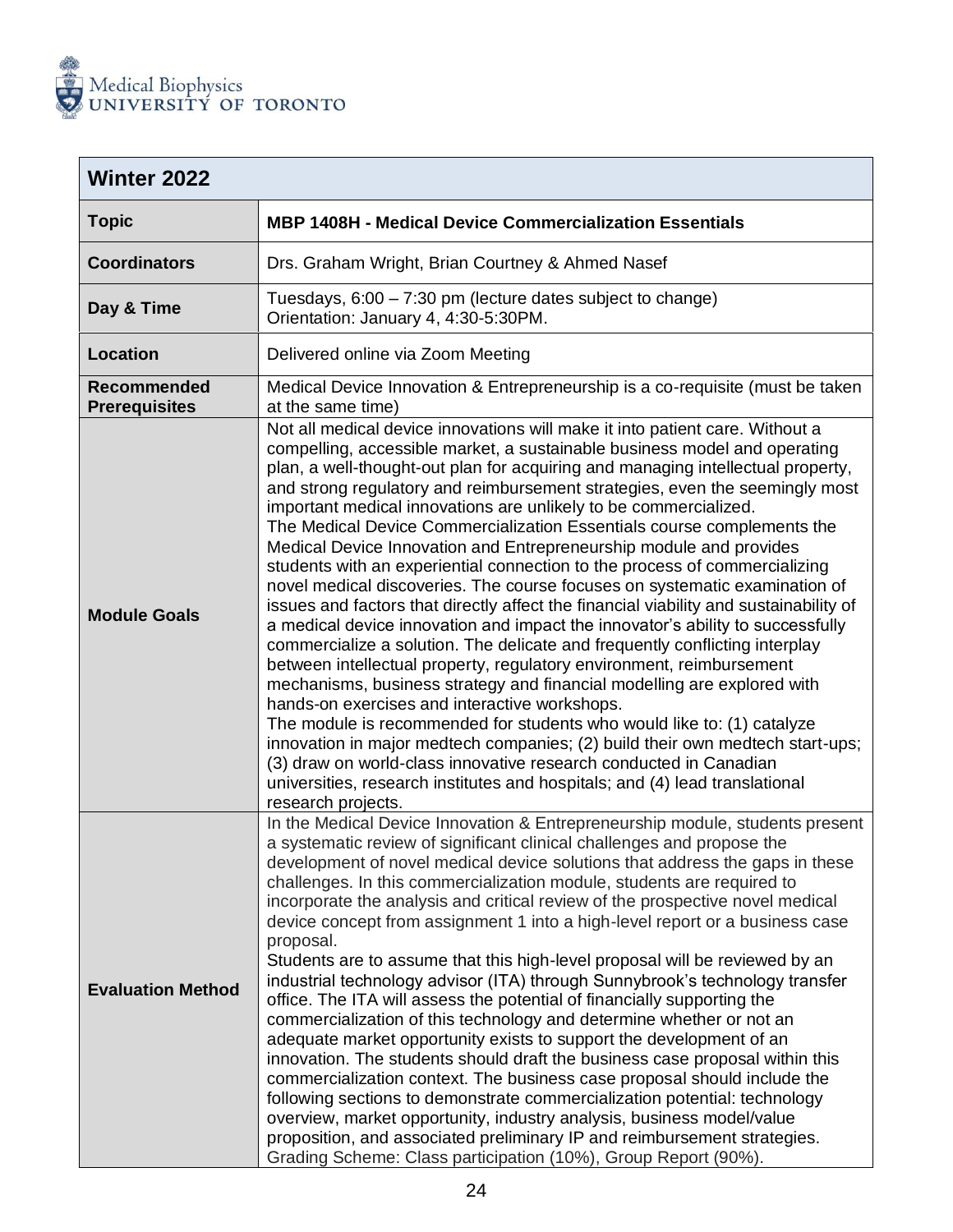

| <b>Schedule</b>    |                                                      |                                                                              |
|--------------------|------------------------------------------------------|------------------------------------------------------------------------------|
| Date               | <b>Instructor</b>                                    | Lecture                                                                      |
| January 4          | <b>Ahmed Nasef</b>                                   | Orientation                                                                  |
| January 11         | <b>Brian Courtney</b>                                | The Art of the Start                                                         |
| January 18         | Joseph Ferenbok                                      | Needs & Gap Analysis                                                         |
| <b>January 25</b>  | Hassan Jaferi &<br><b>Ahmed Nasef</b>                | Business Strategy, Competitive Advantage and<br><b>Business Model Canvas</b> |
| <b>February 1</b>  | Nick Kuryluk                                         | Market & Prior Art Search Exercise                                           |
| <b>February 8</b>  | Joseph Ferenbok                                      | Brainstorming and Ideation Workshop                                          |
| <b>February 15</b> | Steve Leonard                                        | Prior art search exercise                                                    |
| <b>February 22</b> | Jayson Parker                                        | <b>Medical Device Regulation Exercise</b>                                    |
| March 1            | Stefano Picone                                       | Financial Modelling & Payment Strategies in Medtech                          |
| March 8            | Joseph Ferenbok<br>Uri Tabori<br>Dante Morra         | Gathering Evidence: Implementation Science & Trial<br>Design                 |
| March 15           | Jane-Cooke-lauder,<br>Jamie Stiff, Stefano<br>Picone | Raising Capital – Talking to Investors                                       |
| April 5            | <b>Final Report due</b>                              |                                                                              |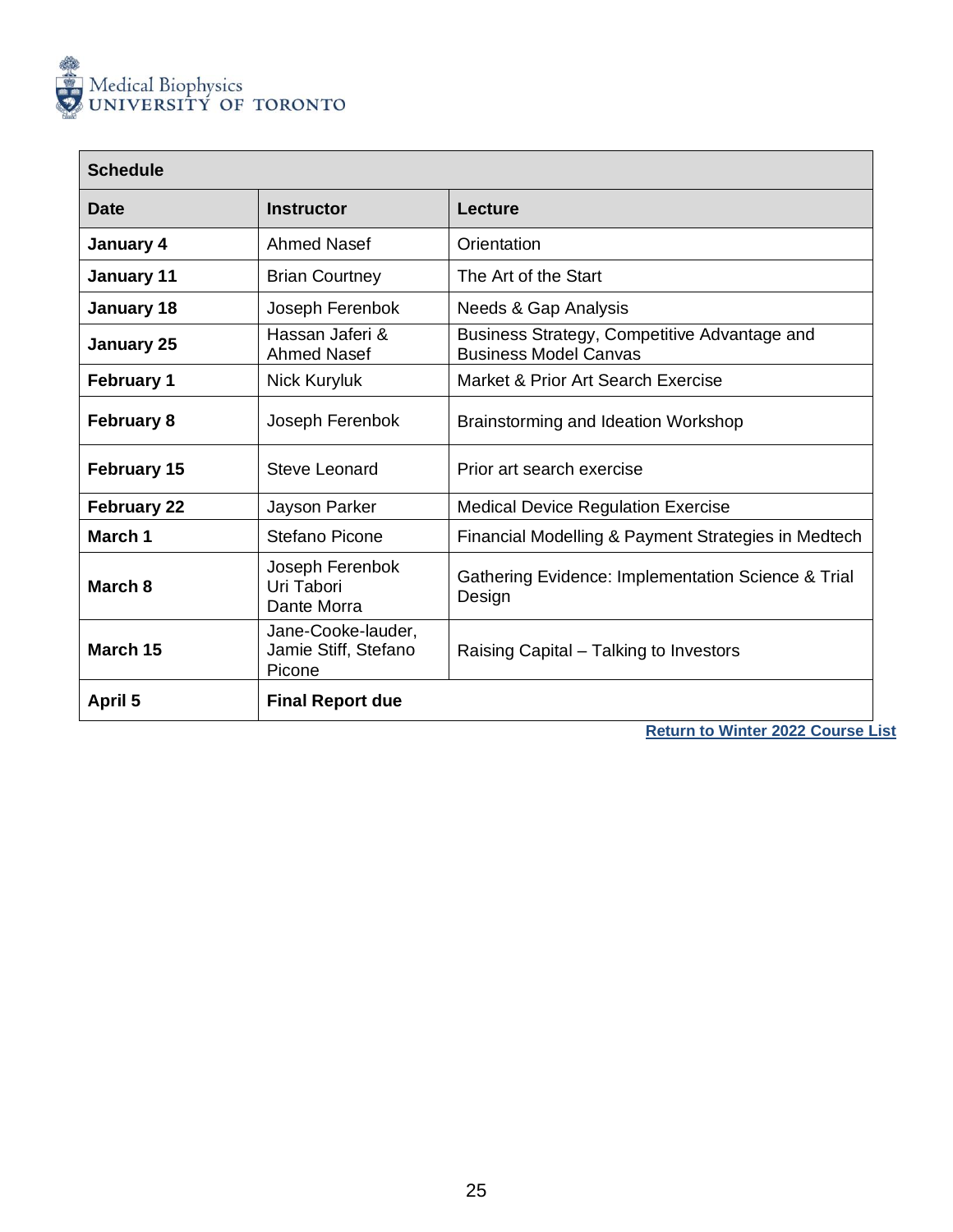

<span id="page-26-0"></span>

| <b>Winter 2022</b>                         |                                                                                                                                                                                                                                                                                                                                                                                                                                                                                                                                                                                                                                                                                                                                                                                                                                                                                                                                                                                                                                                                                                         |  |  |
|--------------------------------------------|---------------------------------------------------------------------------------------------------------------------------------------------------------------------------------------------------------------------------------------------------------------------------------------------------------------------------------------------------------------------------------------------------------------------------------------------------------------------------------------------------------------------------------------------------------------------------------------------------------------------------------------------------------------------------------------------------------------------------------------------------------------------------------------------------------------------------------------------------------------------------------------------------------------------------------------------------------------------------------------------------------------------------------------------------------------------------------------------------------|--|--|
| <b>Topic</b>                               | MBP 1409H - Medical Device Innovation and Entrepreneurship                                                                                                                                                                                                                                                                                                                                                                                                                                                                                                                                                                                                                                                                                                                                                                                                                                                                                                                                                                                                                                              |  |  |
| <b>Coordinator</b>                         | Drs. Graham Wright, Brian Courtney & Ahmed Nasef                                                                                                                                                                                                                                                                                                                                                                                                                                                                                                                                                                                                                                                                                                                                                                                                                                                                                                                                                                                                                                                        |  |  |
| Day & Time                                 | Tuesdays, $4:30 - 5:30$ pm                                                                                                                                                                                                                                                                                                                                                                                                                                                                                                                                                                                                                                                                                                                                                                                                                                                                                                                                                                                                                                                                              |  |  |
| <b>Location</b>                            | Delivered online via Zoom Meeting                                                                                                                                                                                                                                                                                                                                                                                                                                                                                                                                                                                                                                                                                                                                                                                                                                                                                                                                                                                                                                                                       |  |  |
| <b>Recommended</b><br><b>Prerequisites</b> | <b>NONE</b>                                                                                                                                                                                                                                                                                                                                                                                                                                                                                                                                                                                                                                                                                                                                                                                                                                                                                                                                                                                                                                                                                             |  |  |
| <b>Module Goals</b>                        | Innovations in Medical technology have led to revolutionary advancements in<br>health care. As new devices and technologies are developed, patients are<br>benefiting from more targeted, less invasive treatments. However, new<br>standard of care technologies won't reach the bedside unless inventors have<br>the skills to bring them to market.<br>The Medical Device Innovation and Entrepreneurship course is an opportunity<br>to explore and navigate the principles underlying the challenges of medical<br>device development. The course is designed to engrain the key mindsets and<br>skill sets that help make successful medtech entrepreneurs. The course<br>addresses the fundamental aspects from developing an idea to commercial<br>success, enabling students to gain knowledge of the role of intellectual<br>property management, regulatory pathways, reimbursement mechanisms,<br>funding models, and business strategy in the successful commercialization of<br>new medical device technologies.<br>The course is delivered using a mix of lectures, guest speakers, team |  |  |
|                                            | projects, recommended readings and online learning materials. In addition,<br>students get the opportunity to network with local experts and thought leaders<br>in the medtech field. The module is recommended for students who would like<br>to: (1) catalyze innovation in major medtech companies; (2) build their own<br>medtech start-ups; (3) draw on world-class innovative research conducted in<br>Canadian universities, research institutes and hospitals; and (4) lead<br>translational research projects.                                                                                                                                                                                                                                                                                                                                                                                                                                                                                                                                                                                 |  |  |
| <b>Evaluation Method</b>                   | Teams of students will have the opportunity to examine and analyze medical<br>technologies that address unmet healthcare needs. Students will be required to<br>explore the clinical problem context, assess the clinical need, motivations and<br>influences of all stakeholders, identify and analyze existing solutions and<br>treatment options, and assess market and commercialization potential with the<br>goal of providing a critical review and strategic assessment of the identified<br>technologies.<br>Students will be evaluated based on: (i) in-class participation; and (ii) a                                                                                                                                                                                                                                                                                                                                                                                                                                                                                                       |  |  |
|                                            | presentation, which will include the following sections:                                                                                                                                                                                                                                                                                                                                                                                                                                                                                                                                                                                                                                                                                                                                                                                                                                                                                                                                                                                                                                                |  |  |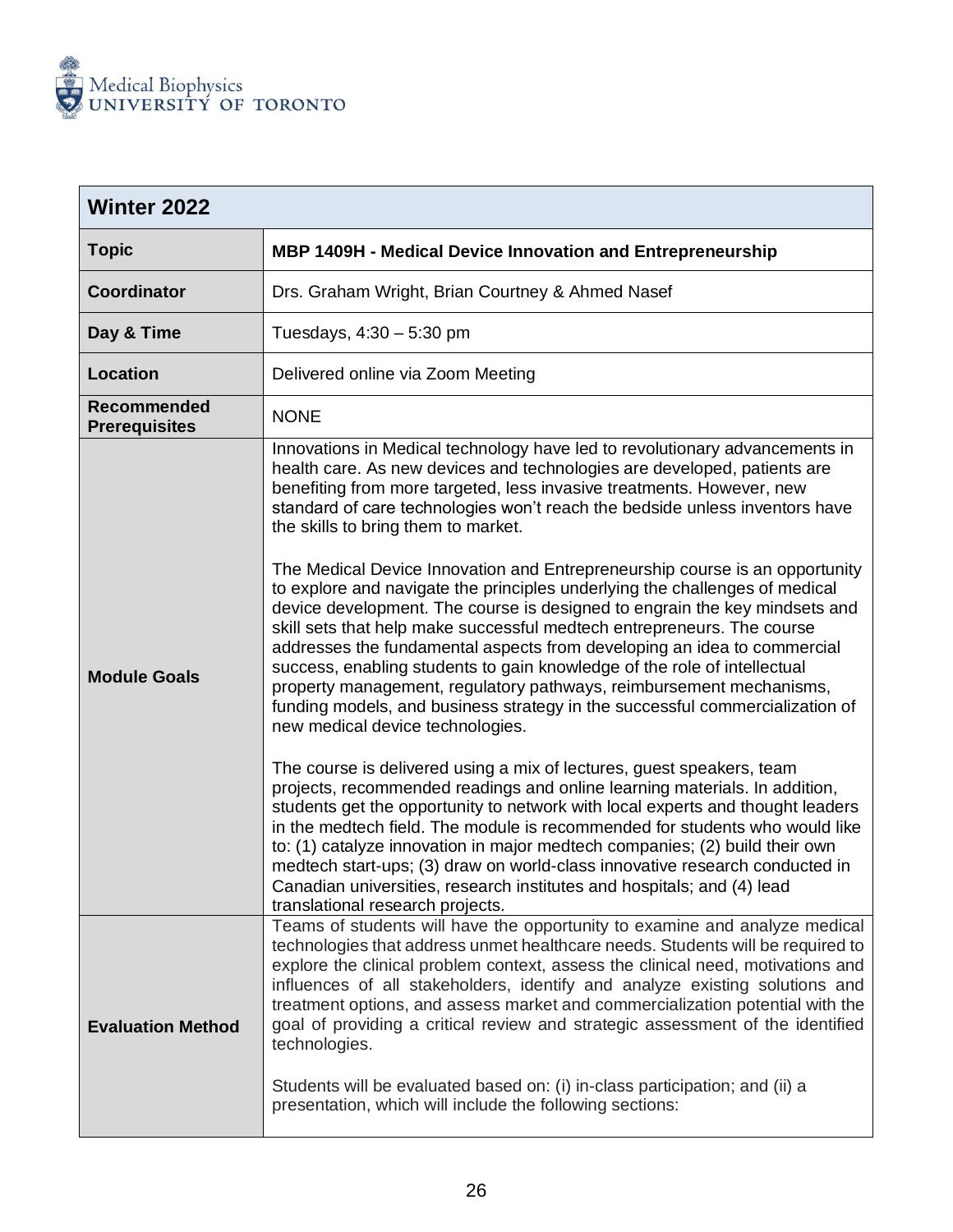

| An assessment of the clinical need & underlying problem leading to<br>$\bullet$<br>the new device. Students are expected to perform medical literature<br>reviews through online sources e.g., PubMed, Harrison's online, etc.<br>Market analysis including market size, segments, attractiveness, and<br>competitive dynamics<br>Analysis of the different parties and stakeholders involved in delivering<br>and financing care related to the clinical challenge (e.g. patients,<br>physicians,                                         |
|--------------------------------------------------------------------------------------------------------------------------------------------------------------------------------------------------------------------------------------------------------------------------------------------------------------------------------------------------------------------------------------------------------------------------------------------------------------------------------------------------------------------------------------------|
| hospitals, government officials/legislators, MOHLTC, nurse practitioners,<br>$etc.$ )                                                                                                                                                                                                                                                                                                                                                                                                                                                      |
| Analysis of treatment options and innovations available prior to the<br>identified novel device that tried to address the identified clinical<br>challenge. Students are expected to perform a comprehensive review of<br>previous innovations outlining their strengths and weaknesses.<br>An overview of the medical device concept that has been developed to<br>address the need including associated regulatory & reimbursement<br>considerations.<br>A critical review of possible areas of improvement for the identified<br>device |
| Students will be evaluated on how well they have taken the lessons taught<br>during the course and applied them. For all evaluations, students are required<br>to demonstrate both that they have the evidence to support their claims as<br>well as that they have added value by extending the analysis and using<br>creativity.                                                                                                                                                                                                         |
| Grading Scheme: Class participation (10%), Group Presentation (90%).                                                                                                                                                                                                                                                                                                                                                                                                                                                                       |

| <b>Date</b>       | <b>Instructor</b>                                                                                                                           | Lecture                                              |
|-------------------|---------------------------------------------------------------------------------------------------------------------------------------------|------------------------------------------------------|
| January 4         | Ahmed Nasef                                                                                                                                 | Orientation                                          |
| January 11        | <b>Charles Plant</b>                                                                                                                        | The Canadian Medtech & Entrepreneurship<br>Ecosystem |
| <b>January 18</b> | Raphael Schmedlen                                                                                                                           | Understanding Problems & Clinical Needs Finding      |
| <b>January 25</b> | Moderator:<br>Raphael Ronen<br>Panel:<br>Muhammad Mamdani<br>Milica Radisic<br>Vicki Seyfert-Margolis<br><b>Karen Cross</b><br>David O'Neal | Opportunities in Healthcare                          |
| <b>February 1</b> | Nick Kuryluk                                                                                                                                | Market Research and Analysis                         |
| <b>February 8</b> | Joseph Ferenbok                                                                                                                             | Innovation by Design (Health Design Thinking)        |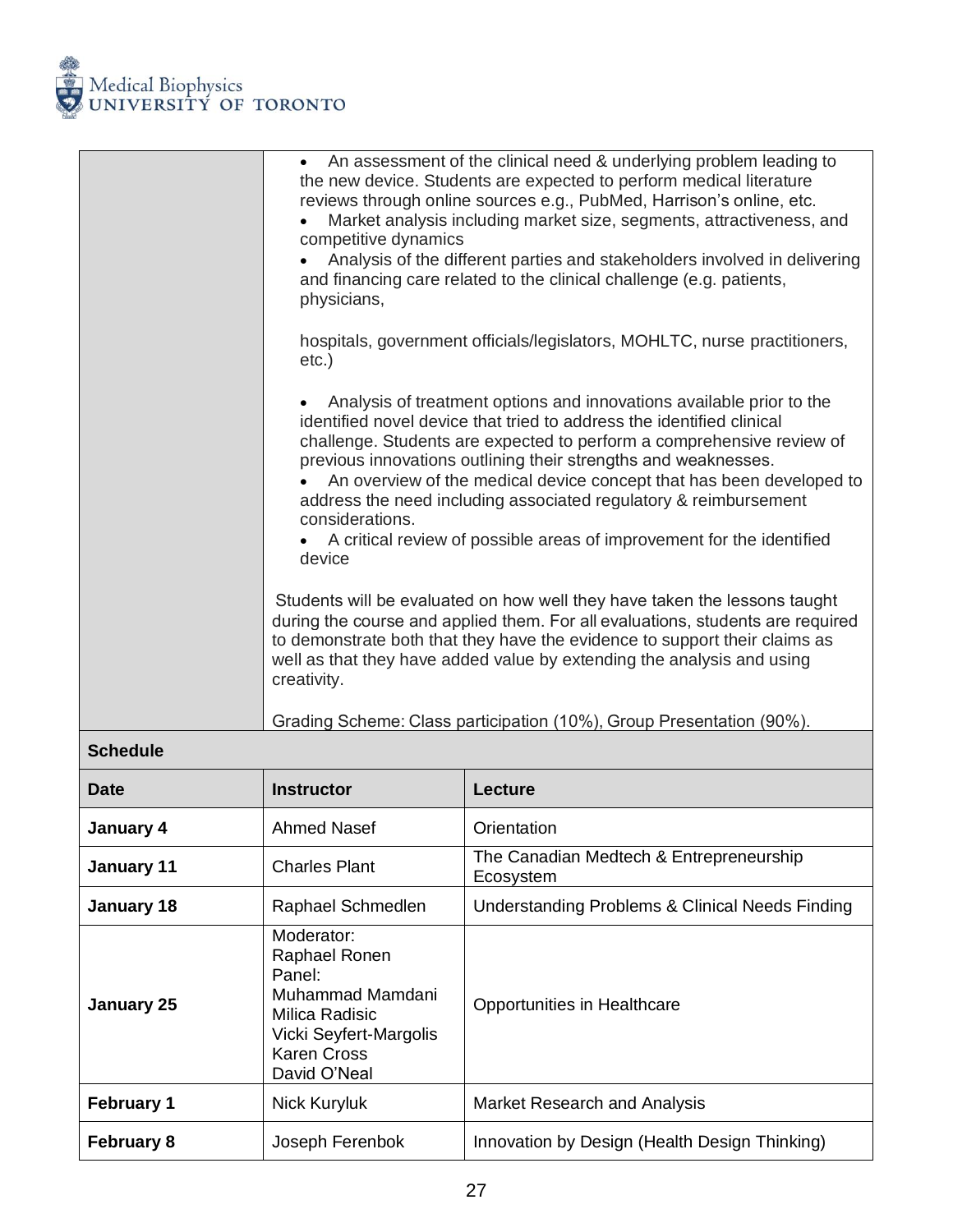

| <b>February 15</b> | Steven Leonard                                          | <b>Technology Transfer &amp; IP Basics</b>                                   |
|--------------------|---------------------------------------------------------|------------------------------------------------------------------------------|
| <b>February 22</b> | Jayson Parker                                           | <b>Medical Devices Regulation Primer</b>                                     |
| March 1            | <b>Stephen Dibert</b><br>Julie Smyth<br>Mario Balassone | Medical Devices Reimbursement & Health<br>Economics                          |
| March 8            | Neil Godara                                             | <b>R&amp;D Clinical Strategy</b>                                             |
| March 15           | Jane Cooke-lauder                                       | Elements of a Sound Business Case                                            |
| March 22           | Michaela Shaw                                           | Quality, Process & Implementation Management +<br><b>Group Presentations</b> |
| March 29           | William Jones                                           | Marketing, Sales & Distribution Strategy                                     |
| April 5            | <b>Brian Courtney</b><br>Harindra Wijeysundera          | Value Based Healthcare - Evidence Based<br>Innovation                        |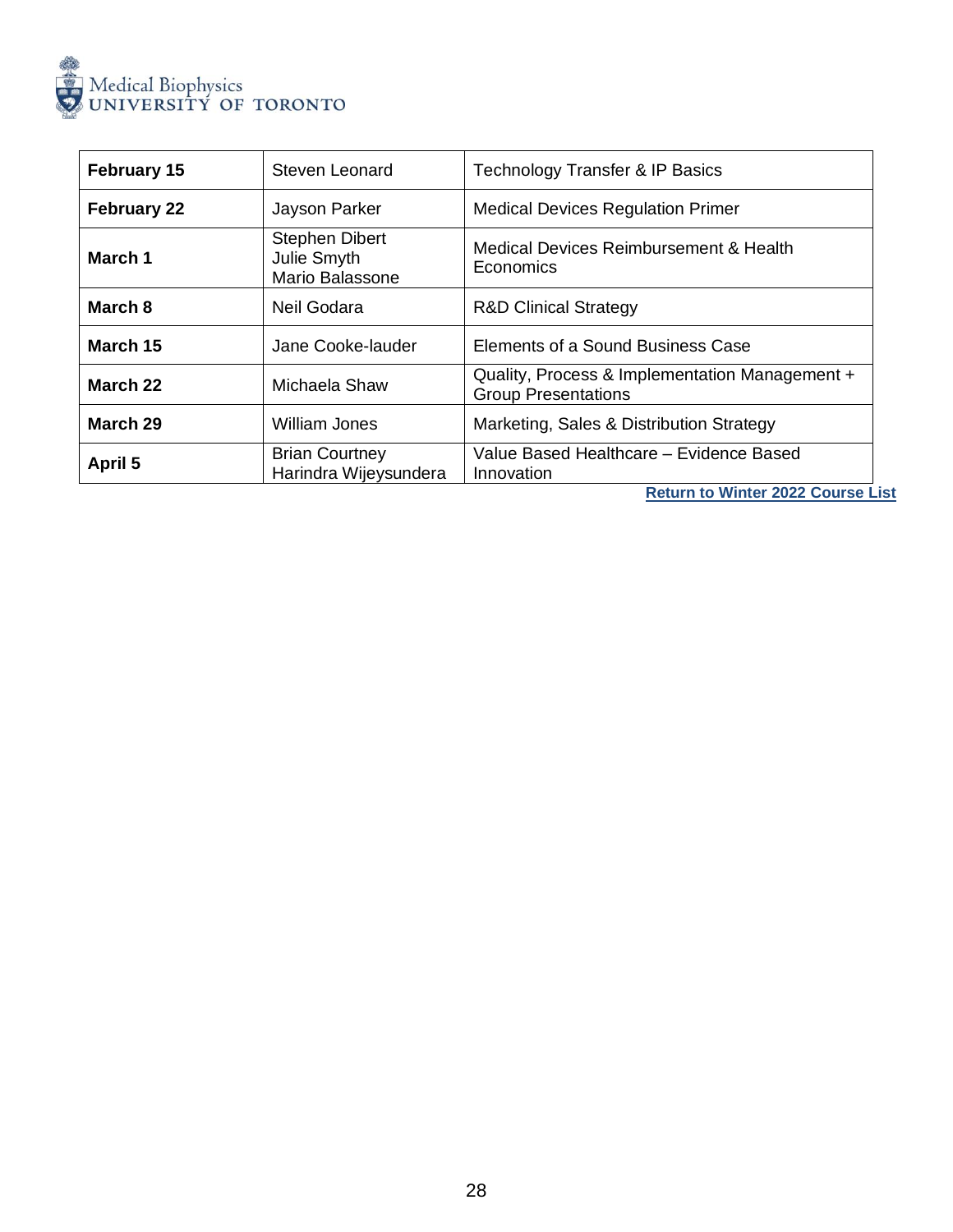

<span id="page-29-0"></span>

| <b>Winter 2022</b>                     |                                                                                                                                                            |                                                                                                                                                                                                                                                                                                                                                                                                                                                                                                                                                                                                                                                                                                                                                                                                                                                                                                                                                                                                                                                       |                         |  |  |  |
|----------------------------------------|------------------------------------------------------------------------------------------------------------------------------------------------------------|-------------------------------------------------------------------------------------------------------------------------------------------------------------------------------------------------------------------------------------------------------------------------------------------------------------------------------------------------------------------------------------------------------------------------------------------------------------------------------------------------------------------------------------------------------------------------------------------------------------------------------------------------------------------------------------------------------------------------------------------------------------------------------------------------------------------------------------------------------------------------------------------------------------------------------------------------------------------------------------------------------------------------------------------------------|-------------------------|--|--|--|
| <b>Topic</b>                           | MBP 1301H - Radiation Oncology: Clinical & Experimental Radiobiology*<br>*Please note enrollment for this course is limited to MBP Graduate Students only. |                                                                                                                                                                                                                                                                                                                                                                                                                                                                                                                                                                                                                                                                                                                                                                                                                                                                                                                                                                                                                                                       |                         |  |  |  |
| <b>Coordinator</b>                     |                                                                                                                                                            | Dr. Marianne Koritzinsky                                                                                                                                                                                                                                                                                                                                                                                                                                                                                                                                                                                                                                                                                                                                                                                                                                                                                                                                                                                                                              |                         |  |  |  |
| Day & Time                             |                                                                                                                                                            | Mon, April 25 to Fri, April 29, 10:00 am - 6:00 pm. Exam on Friday, May 6.                                                                                                                                                                                                                                                                                                                                                                                                                                                                                                                                                                                                                                                                                                                                                                                                                                                                                                                                                                            |                         |  |  |  |
| <b>Location</b>                        | <b>TBD</b>                                                                                                                                                 |                                                                                                                                                                                                                                                                                                                                                                                                                                                                                                                                                                                                                                                                                                                                                                                                                                                                                                                                                                                                                                                       |                         |  |  |  |
| Recommended<br><b>Prerequisites</b>    |                                                                                                                                                            | The suggested textbook for this course is Basic Clinical Radiobiology, Fifth Edition. It is strongly<br>recommended that you read this book before attending the course.                                                                                                                                                                                                                                                                                                                                                                                                                                                                                                                                                                                                                                                                                                                                                                                                                                                                              |                         |  |  |  |
| <b>Module Goals</b>                    |                                                                                                                                                            | This program provides a comprehensive overview of radiation biology with a particular emphasis<br>on aspects of direct relevance to the practice of radiation oncology. It addresses the molecular<br>and cellular responses to radiation-induced damage that influence cell death in both tumors and<br>normal tissues. Quantitation of radiation effects and the underlying biological basis for<br>fractionation of radiotherapy and dose-response relationships in the clinic are covered in depth.<br>The biological basis for current approaches to improve radiotherapy will be described including<br>novel fractionation schemes, retreatment issues, targeting hypoxia, biological modifiers and<br>combined radiotherapy/chemotherapy.<br>Suggested textbook for this topic is:<br>https://www.amazon.ca/Basic-Clinical-Radiobiology-Michael-Joiner/dp/1444179632<br>This topic is also offered through the Department of Radiation Oncology to residents in radiation<br>oncology and physics, as well as other radiobiology researchers. |                         |  |  |  |
| <b>Evaluation</b>                      |                                                                                                                                                            | Exam (100% of the grade). Friday, May 6 <sup>th</sup> . Location TBD                                                                                                                                                                                                                                                                                                                                                                                                                                                                                                                                                                                                                                                                                                                                                                                                                                                                                                                                                                                  |                         |  |  |  |
| <b>Method</b>                          |                                                                                                                                                            |                                                                                                                                                                                                                                                                                                                                                                                                                                                                                                                                                                                                                                                                                                                                                                                                                                                                                                                                                                                                                                                       |                         |  |  |  |
| <b>Schedule</b>                        |                                                                                                                                                            |                                                                                                                                                                                                                                                                                                                                                                                                                                                                                                                                                                                                                                                                                                                                                                                                                                                                                                                                                                                                                                                       |                         |  |  |  |
| MONDAY, April 25 2022 - Schedule TBD   |                                                                                                                                                            |                                                                                                                                                                                                                                                                                                                                                                                                                                                                                                                                                                                                                                                                                                                                                                                                                                                                                                                                                                                                                                                       |                         |  |  |  |
| <b>Time</b>                            |                                                                                                                                                            | <b>Lecture</b>                                                                                                                                                                                                                                                                                                                                                                                                                                                                                                                                                                                                                                                                                                                                                                                                                                                                                                                                                                                                                                        | <b>Faculty speakers</b> |  |  |  |
| 10:00-10:30                            |                                                                                                                                                            |                                                                                                                                                                                                                                                                                                                                                                                                                                                                                                                                                                                                                                                                                                                                                                                                                                                                                                                                                                                                                                                       |                         |  |  |  |
| 10:30-11:15                            |                                                                                                                                                            |                                                                                                                                                                                                                                                                                                                                                                                                                                                                                                                                                                                                                                                                                                                                                                                                                                                                                                                                                                                                                                                       |                         |  |  |  |
| 11:15-11:30                            |                                                                                                                                                            | <b>Break</b>                                                                                                                                                                                                                                                                                                                                                                                                                                                                                                                                                                                                                                                                                                                                                                                                                                                                                                                                                                                                                                          |                         |  |  |  |
| 11:30-12:15                            |                                                                                                                                                            |                                                                                                                                                                                                                                                                                                                                                                                                                                                                                                                                                                                                                                                                                                                                                                                                                                                                                                                                                                                                                                                       |                         |  |  |  |
| 12:15-1:00                             |                                                                                                                                                            |                                                                                                                                                                                                                                                                                                                                                                                                                                                                                                                                                                                                                                                                                                                                                                                                                                                                                                                                                                                                                                                       |                         |  |  |  |
| $1:00-2:00$                            |                                                                                                                                                            | Lunch                                                                                                                                                                                                                                                                                                                                                                                                                                                                                                                                                                                                                                                                                                                                                                                                                                                                                                                                                                                                                                                 |                         |  |  |  |
| $2:00-2:30$                            |                                                                                                                                                            |                                                                                                                                                                                                                                                                                                                                                                                                                                                                                                                                                                                                                                                                                                                                                                                                                                                                                                                                                                                                                                                       |                         |  |  |  |
| $2:30-3:15$                            |                                                                                                                                                            |                                                                                                                                                                                                                                                                                                                                                                                                                                                                                                                                                                                                                                                                                                                                                                                                                                                                                                                                                                                                                                                       |                         |  |  |  |
| $3:15-4:00$                            |                                                                                                                                                            |                                                                                                                                                                                                                                                                                                                                                                                                                                                                                                                                                                                                                                                                                                                                                                                                                                                                                                                                                                                                                                                       |                         |  |  |  |
| $4:00 - 4:15$                          |                                                                                                                                                            | <b>Break</b>                                                                                                                                                                                                                                                                                                                                                                                                                                                                                                                                                                                                                                                                                                                                                                                                                                                                                                                                                                                                                                          |                         |  |  |  |
| $4:15 - 5:00$                          |                                                                                                                                                            |                                                                                                                                                                                                                                                                                                                                                                                                                                                                                                                                                                                                                                                                                                                                                                                                                                                                                                                                                                                                                                                       |                         |  |  |  |
| $5:00-6:00$                            |                                                                                                                                                            |                                                                                                                                                                                                                                                                                                                                                                                                                                                                                                                                                                                                                                                                                                                                                                                                                                                                                                                                                                                                                                                       |                         |  |  |  |
| TUESDAY, April 26, 2022 - Schedule TBD |                                                                                                                                                            |                                                                                                                                                                                                                                                                                                                                                                                                                                                                                                                                                                                                                                                                                                                                                                                                                                                                                                                                                                                                                                                       |                         |  |  |  |
| <b>Time</b>                            |                                                                                                                                                            | Lecture                                                                                                                                                                                                                                                                                                                                                                                                                                                                                                                                                                                                                                                                                                                                                                                                                                                                                                                                                                                                                                               | <b>Faculty speakers</b> |  |  |  |
| 10:00-10:45                            |                                                                                                                                                            |                                                                                                                                                                                                                                                                                                                                                                                                                                                                                                                                                                                                                                                                                                                                                                                                                                                                                                                                                                                                                                                       |                         |  |  |  |
| 10:45-11:30                            |                                                                                                                                                            |                                                                                                                                                                                                                                                                                                                                                                                                                                                                                                                                                                                                                                                                                                                                                                                                                                                                                                                                                                                                                                                       |                         |  |  |  |
| 11:30-11:45                            |                                                                                                                                                            | <b>Break</b>                                                                                                                                                                                                                                                                                                                                                                                                                                                                                                                                                                                                                                                                                                                                                                                                                                                                                                                                                                                                                                          |                         |  |  |  |
| 11:45-12:15                            |                                                                                                                                                            |                                                                                                                                                                                                                                                                                                                                                                                                                                                                                                                                                                                                                                                                                                                                                                                                                                                                                                                                                                                                                                                       |                         |  |  |  |
| 12:15-1:00                             |                                                                                                                                                            |                                                                                                                                                                                                                                                                                                                                                                                                                                                                                                                                                                                                                                                                                                                                                                                                                                                                                                                                                                                                                                                       |                         |  |  |  |
|                                        |                                                                                                                                                            |                                                                                                                                                                                                                                                                                                                                                                                                                                                                                                                                                                                                                                                                                                                                                                                                                                                                                                                                                                                                                                                       |                         |  |  |  |
| $1:00-2:00$                            |                                                                                                                                                            | Lunch                                                                                                                                                                                                                                                                                                                                                                                                                                                                                                                                                                                                                                                                                                                                                                                                                                                                                                                                                                                                                                                 |                         |  |  |  |
| $2:00-2:45$                            |                                                                                                                                                            |                                                                                                                                                                                                                                                                                                                                                                                                                                                                                                                                                                                                                                                                                                                                                                                                                                                                                                                                                                                                                                                       |                         |  |  |  |
| $2:45-3:15$                            |                                                                                                                                                            |                                                                                                                                                                                                                                                                                                                                                                                                                                                                                                                                                                                                                                                                                                                                                                                                                                                                                                                                                                                                                                                       |                         |  |  |  |
| $3:15 - 4:30$                          |                                                                                                                                                            | <b>Break</b>                                                                                                                                                                                                                                                                                                                                                                                                                                                                                                                                                                                                                                                                                                                                                                                                                                                                                                                                                                                                                                          |                         |  |  |  |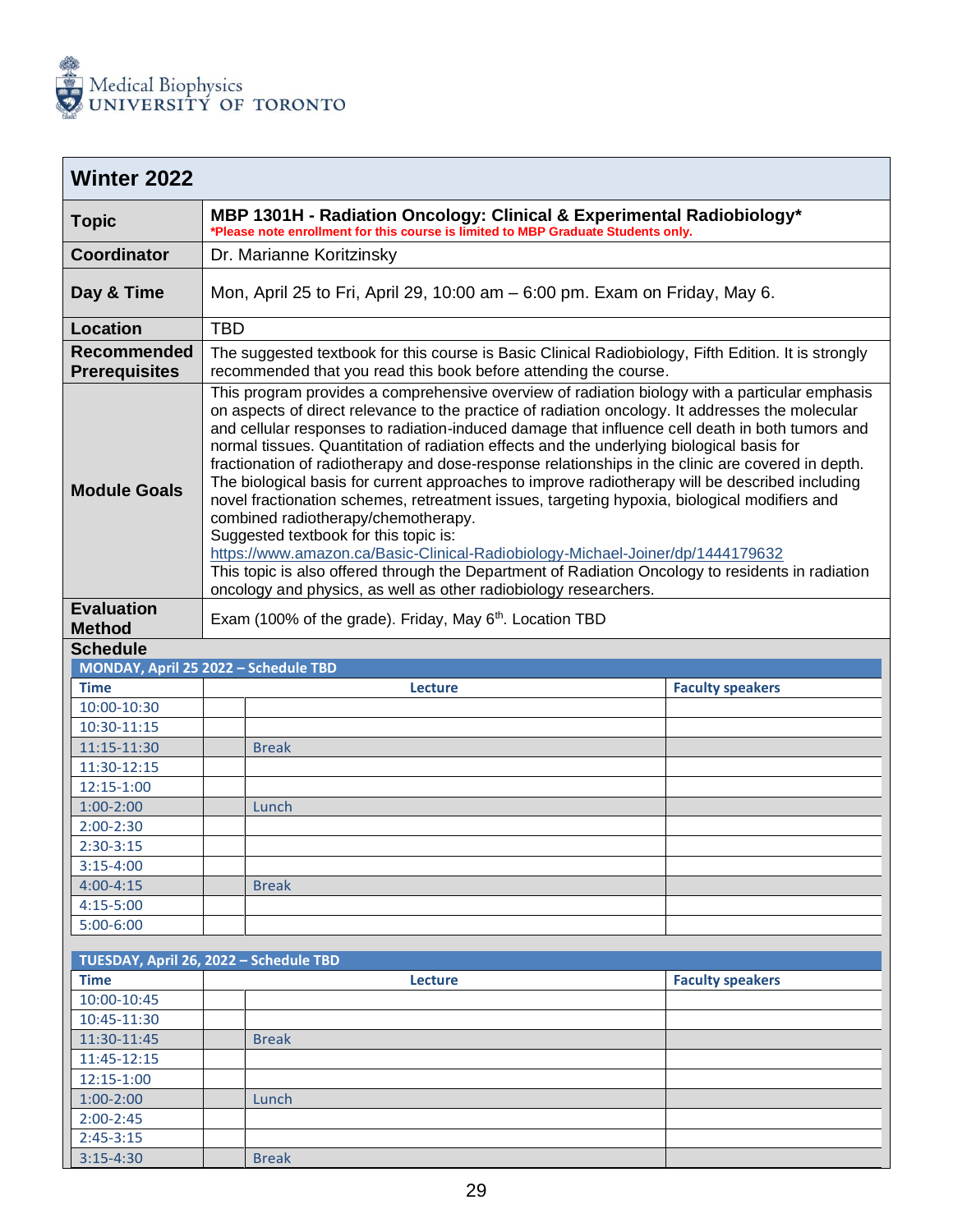

| 4:30-5:30                                |                                         |                |                         |  |  |  |  |
|------------------------------------------|-----------------------------------------|----------------|-------------------------|--|--|--|--|
| 5:30-5:45                                |                                         |                |                         |  |  |  |  |
| 5:45-6:00                                |                                         |                |                         |  |  |  |  |
|                                          |                                         |                |                         |  |  |  |  |
| WEDNESDAY, April 27, 2022 - Schedule TBD |                                         |                |                         |  |  |  |  |
| <b>Time</b>                              |                                         | Lecture        | <b>Faculty speakers</b> |  |  |  |  |
| 10:00-10:30                              |                                         |                |                         |  |  |  |  |
| 10:30-11:15                              |                                         |                |                         |  |  |  |  |
| 11:15-11:45                              |                                         |                |                         |  |  |  |  |
| 11:45-12:00                              | <b>Break</b>                            |                |                         |  |  |  |  |
| 12:00-12:45                              |                                         |                |                         |  |  |  |  |
| 12:45-1:30                               |                                         |                |                         |  |  |  |  |
| $1:30-2:30$                              | Lunch                                   |                |                         |  |  |  |  |
| $2:30-3:15$                              |                                         |                |                         |  |  |  |  |
| $3:15-4:00$                              |                                         |                |                         |  |  |  |  |
| $4:00 - 4:15$                            | <b>Break</b>                            |                |                         |  |  |  |  |
| $4:15 - 5:00$                            |                                         |                |                         |  |  |  |  |
| $5:00 - 5:45$                            |                                         |                |                         |  |  |  |  |
| 5:45-6:00                                |                                         |                |                         |  |  |  |  |
|                                          | THURSDAY, April 28, 2022 - Schedule TBD |                |                         |  |  |  |  |
| <b>Time</b>                              |                                         |                |                         |  |  |  |  |
| 10:00-11:00                              |                                         | <b>Lecture</b> | <b>Faculty speakers</b> |  |  |  |  |
| 11:00-11:45                              |                                         |                |                         |  |  |  |  |
| 11:45-12:15                              |                                         |                |                         |  |  |  |  |
| 12:15-12:30                              | <b>Break</b>                            |                |                         |  |  |  |  |
| 12:30-1:15                               |                                         |                |                         |  |  |  |  |
| $1:15 - 1:30$                            |                                         |                |                         |  |  |  |  |
| $1:30-2:30$                              | Lunch                                   |                |                         |  |  |  |  |
| $2:30-3:15$                              |                                         |                |                         |  |  |  |  |
| $3:15-3:30$                              |                                         |                |                         |  |  |  |  |
| $3:30-3:45$                              | <b>Break</b>                            |                |                         |  |  |  |  |
| $3:45 - 4:30$                            |                                         |                |                         |  |  |  |  |
| $4:30 - 4:45$                            |                                         |                |                         |  |  |  |  |
| 4:45-5:00                                | <b>Break</b>                            |                |                         |  |  |  |  |
| $5:00-6:00$                              |                                         |                |                         |  |  |  |  |
|                                          |                                         |                |                         |  |  |  |  |
| FRIDAY, April 29, 2022 - Schedule TBD    |                                         |                |                         |  |  |  |  |
| <b>Time</b>                              |                                         | Lecture        | <b>Faculty speakers</b> |  |  |  |  |
| 10:00-10:45                              |                                         |                |                         |  |  |  |  |
| 10:45-11:30                              |                                         |                |                         |  |  |  |  |
| 11:30-11:45                              | <b>Break</b>                            |                |                         |  |  |  |  |
| 11:45-12:30                              |                                         |                |                         |  |  |  |  |
|                                          |                                         |                |                         |  |  |  |  |
|                                          |                                         |                |                         |  |  |  |  |
| 12:30-1:30<br>$1:30-2:00$                |                                         |                |                         |  |  |  |  |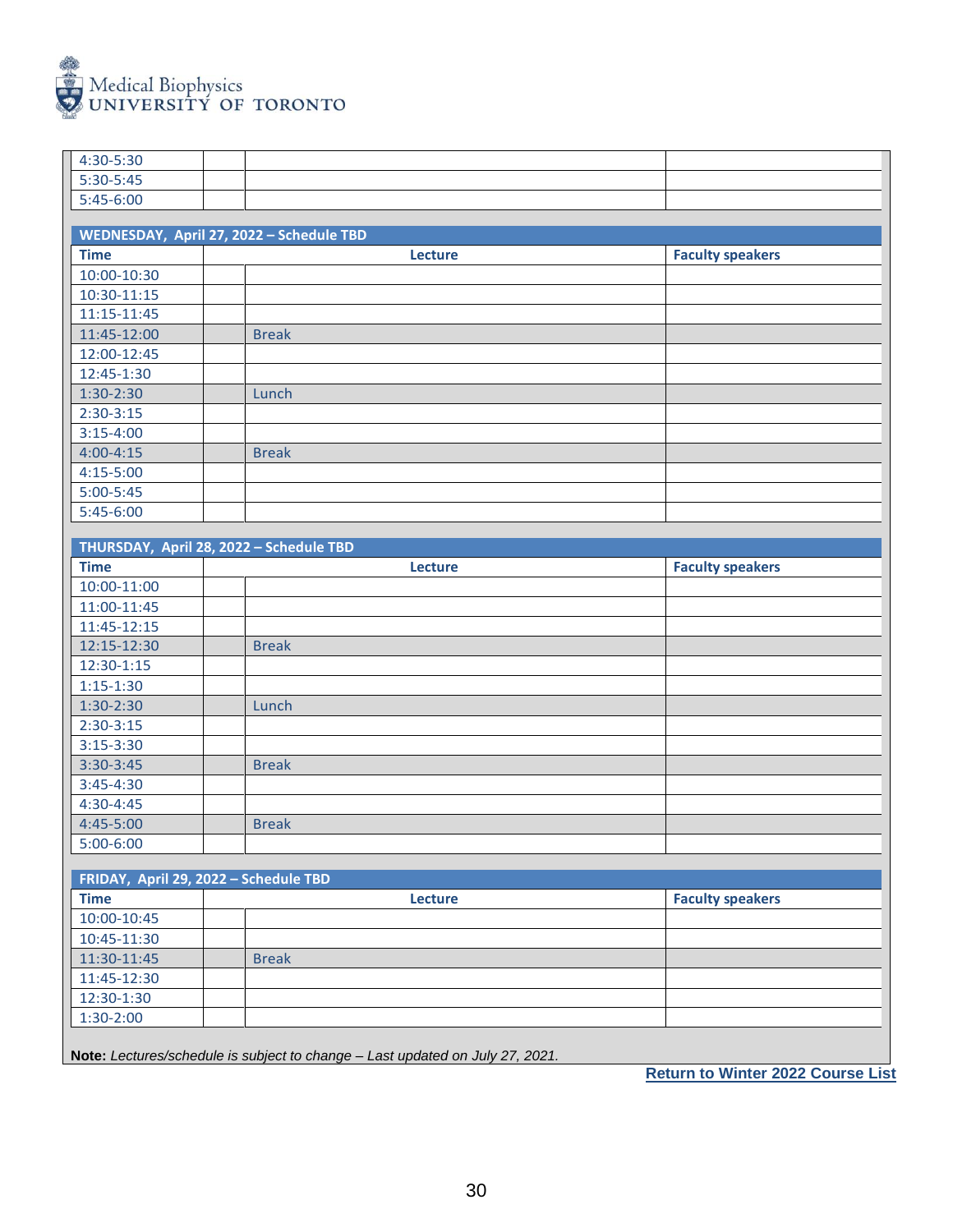

<span id="page-31-0"></span>

| <b>Winter 2022</b>                         |                                                                                                                                                                                                                                                                                                                                                                                                                                                                                                                                                                                                                                                                                                                                                                                                                                                                                                                                                                                                                                                                                                               |  |  |  |
|--------------------------------------------|---------------------------------------------------------------------------------------------------------------------------------------------------------------------------------------------------------------------------------------------------------------------------------------------------------------------------------------------------------------------------------------------------------------------------------------------------------------------------------------------------------------------------------------------------------------------------------------------------------------------------------------------------------------------------------------------------------------------------------------------------------------------------------------------------------------------------------------------------------------------------------------------------------------------------------------------------------------------------------------------------------------------------------------------------------------------------------------------------------------|--|--|--|
| <b>Topic</b>                               | <b>MBP 1412H - Ultrasound Overview</b>                                                                                                                                                                                                                                                                                                                                                                                                                                                                                                                                                                                                                                                                                                                                                                                                                                                                                                                                                                                                                                                                        |  |  |  |
| <b>Coordinator</b>                         | Dr. Christine Démoré                                                                                                                                                                                                                                                                                                                                                                                                                                                                                                                                                                                                                                                                                                                                                                                                                                                                                                                                                                                                                                                                                          |  |  |  |
| Day & Time                                 | Mondays & Fridays, $9:30$ am $-3$ pm                                                                                                                                                                                                                                                                                                                                                                                                                                                                                                                                                                                                                                                                                                                                                                                                                                                                                                                                                                                                                                                                          |  |  |  |
| <b>Location</b>                            | <b>TBD</b>                                                                                                                                                                                                                                                                                                                                                                                                                                                                                                                                                                                                                                                                                                                                                                                                                                                                                                                                                                                                                                                                                                    |  |  |  |
| <b>Recommended</b><br><b>Prerequisites</b> | A foundation in signals and systems theory and Fourier transforms is required.<br>Students are strongly advised to take the Overview of Medical Imaging module<br>prior to this one.                                                                                                                                                                                                                                                                                                                                                                                                                                                                                                                                                                                                                                                                                                                                                                                                                                                                                                                          |  |  |  |
| <b>Module Goals</b>                        | This course covers the fundamental principles of ultrasound for both imaging<br>and therapy applications.<br>Ultrasound imaging is a high-resolution and rapid imaging modality with many<br>clinical applications, from monitoring fetus in pregnancy, to diagnostic imaging<br>of breast, abdomen and vasculature, and guiding interventional tools in<br>minimally-invasive procedures. Ultrasound therapy is a targeted method of<br>delivering energy into tissue for treatment of disease or for drug delivery, with<br>a broad range of clinical applications.<br>This course will introduce the principles of ultrasound imaging, starting with a<br>general overview of this imaging modality and its applications. It will cover the<br>basic physics of ultrasound, interaction of ultrasound waves with tissue,<br>transducers and arrays, image formation, signal processing, flow detection,<br>ultrasound contrast agents, and example implementations of ultrasound.<br>The lectures will be given over four days with two practical laboratory sessions<br>to reinforce the taught concepts. |  |  |  |
| <b>Evaluation Method</b>                   | Lab report (50%) and exam (50%)                                                                                                                                                                                                                                                                                                                                                                                                                                                                                                                                                                                                                                                                                                                                                                                                                                                                                                                                                                                                                                                                               |  |  |  |

| <b>Date</b> | <b>Instructor</b>                            | <b>Lecture</b>                                                                                                           |
|-------------|----------------------------------------------|--------------------------------------------------------------------------------------------------------------------------|
| January 10  | <b>Olivier Villemain</b><br>Christine Démoré | Introduction to Ultrasound<br>History<br>Basic physics and principles in ultrasonics                                     |
| January 14  | Christine Démoré                             | Image generation & quality<br>Application & implementation examples<br>Practical Lab - Session 1                         |
| January 17  | Christine Démoré<br><b>Olivier Villemain</b> | <b>Systems</b><br>Signal analysis<br>Application & implementation examples                                               |
| January 21  | David Goertz                                 | Doppler & colour flow imaging;<br>Application & implementation examples<br>Contrast imaging<br>Practical Lab - Session 2 |